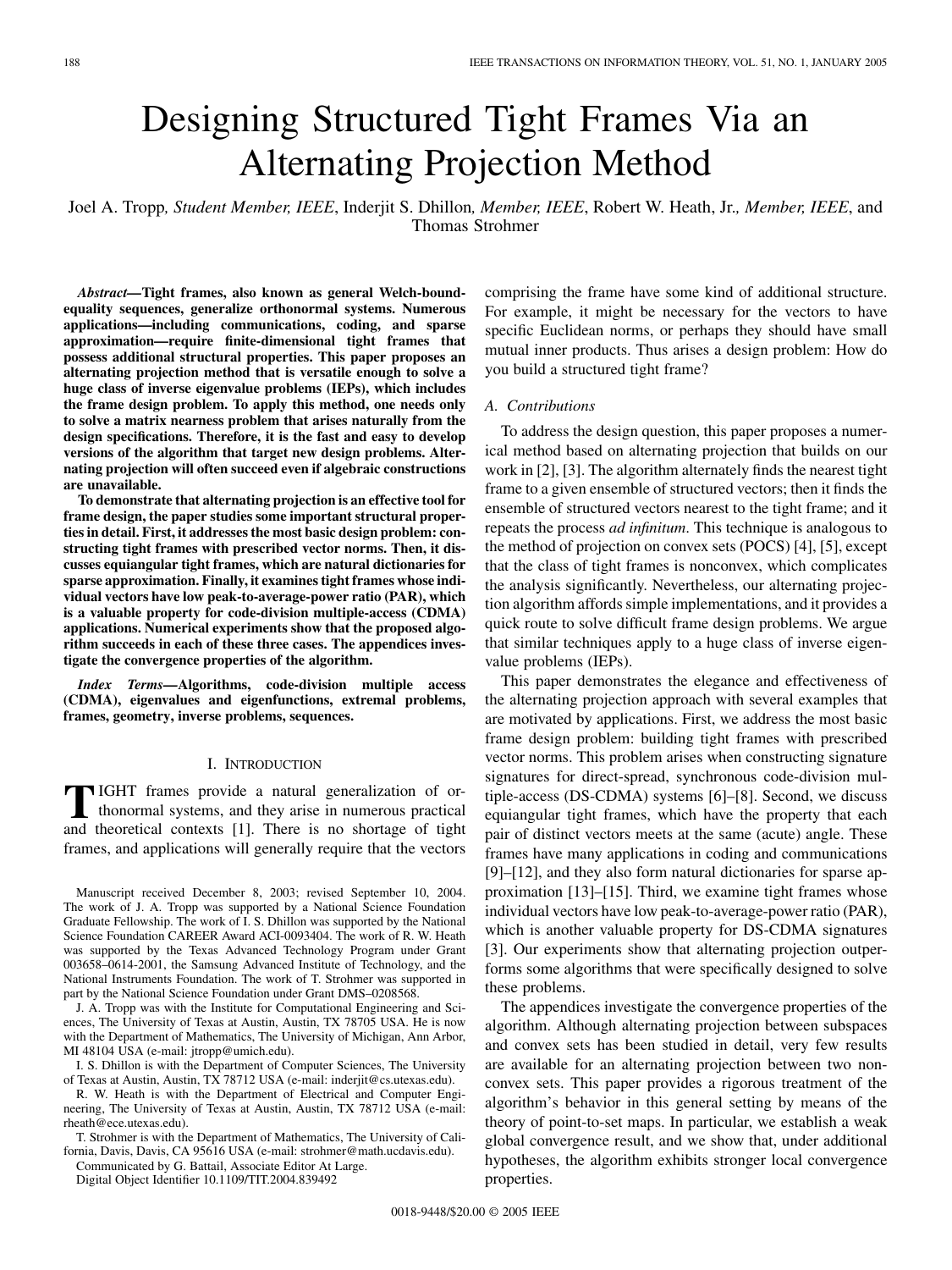Note that there is a major conceptual difference between the use of finite models in the numerical calculation of infinite-dimensional frames and the design of finite-dimensional frames. In the former case, the finite model plays only an auxiliary role in the approximate computation of an infinite-dimensional tight frame [\[1](#page-19-0)]. In the latter case, the problem under consideration is already finite dimensional, thus, it does not involve discretization issues. In this paper, we consider only finite-dimensional tight frames.

## *B. Previous Work*

At root, finite-dimensional frame design is an algebraic problem. It boils down to producing a structured matrix with certain *spectral* properties, which may require elaborate discrete and combinatorial mathematics. In the past, most design methods have employed these techniques. To appreciate the breadth of this literature, one might peruse Sarwate's recent survey paper about tight frames comprised of unit-norm vectors [\[16\]](#page-19-0). The last few years have also seen some essentially algebraic algorithms that can construct tight frames with nonconstant vector norms [\[7](#page-19-0)], [\[17](#page-19-0)], [\[18](#page-19-0)].

When algebraic methods work, they work brilliantly. A numerical approach like alternating projection can hardly hope to compete with the most profound insights of engineers and mathematicians. On the other hand, algebraic and combinatoric tools are not always effective. For example, we might require a structured tight frame for a vector space whose dimension is not a prime power. Even in these situations, alternating projection will often succeed. Moreover, it can help researchers develop the insight necessary for completing an algebraic construction. The power of alternating projection comes from replacing the difficult algebra with a simple analytic question: How does one find an ensemble of structured vectors nearest to a given tight frame? This minimization problem can usually be dispatched with standard tools, such as differential calculus or Karush–Kuhn–Tucker (KKT) theory.

The literature does not offer many other numerical approaches to frame design. It appears that most current algorithms can be traced to the discovery by Rupf–Massey [[6\]](#page-19-0) and Viswanath–Anantharam [[7\]](#page-19-0) that tight frames with prescribed column norms are the optimal sequences for DS-CDMA systems. This application prompted a long series of papers, including [\[19](#page-19-0)]–[[23\]](#page-19-0), that describe iterative methods for constructing tight frames with prescribed column norms. These techniques are founded on an oblique characterization of tight frames as the minimizers of a quantity called total squared correlation (TSC). It is not clear how one could generalize these methods to solve different types of frame design problems. Moreover, the alternating projection approach that we propose significantly outperforms at least one of the TSC-minimization algorithms. Two of the algebraic methods that we mentioned above, [\[7](#page-19-0)] and [[18\]](#page-19-0), were also designed with the DS-CDMA application in mind, while the third algebraic method [[17\]](#page-19-0) comes from the *soi-disant* frame community. We are not aware of any other numerical methods for frame design.

## *C. Outline*

Section II continues with a short introduction to tight frames. Then, in Section III, we state two formal frame design problems. Connections among frame design problems, IEPs, and matrix nearness problems are established. This provides a natural segue to the alternating projection algorithm. Afterward, we apply the basic algorithm to design three different types of structured frames, in order of increasing implementation difficulty. Section IV discusses tight frames with prescribed column norms; Section V covers equiangular tight frames; and Section VI constructs tight frames whose individual vectors have low PAR. Each of these sections contains numerical experiments. The body of the paper concludes with Section VII, which discusses the method, its limitations, and its extensions.

The back matter contains the bulk of the analysis. Appendix I offers a tutorial on point-to-set maps, and Appendix II applies this theory to obtain a rigorous characterization of the algorithm's convergence behavior. Appendix I also contains a brief survey of the alternating projection literature.

#### II. TIGHT FRAMES

This section offers a terse introduction to the properties of tight frames that are essential for our method. For more details, see [\[1](#page-19-0)], for example.

# *A. Frames*

Let  $\alpha$  and  $\beta$  be positive constants. A *finite frame* for the complex<sup>1</sup> Hilbert space  $\mathbb{C}^d$  is a sequence of N vectors  $\{x_n\}_{n=1}^N$ drawn from  $\mathbb{C}^d$  that satisfies a generalized Parseval condition

$$
\alpha \|\boldsymbol{v}\|_2^2 \leq \sum_{n=1}^N |\langle \boldsymbol{v}, \boldsymbol{x}_n \rangle|^2 \leq \beta \|\boldsymbol{v}\|_2^2, \qquad \text{for all } \boldsymbol{v} \in \mathbb{C}^d. \tag{1}
$$

We denote the usual Hermitian inner product with  $\langle \cdot, \cdot \rangle$ , and we write  $\left\Vert \cdot \right\Vert_2$  for the associated norm. The numbers  $\alpha$  and  $\beta$  are called the *lower* and *upper frame bounds*. The number of vectors in the frame may be no smaller than the dimension of the space  $(i.e., N > d).$ 

If it is possible to take  $\alpha = \beta$ , then we have a *tight frame* or an  $\alpha$ -tight frame. When the frame vectors all have unit norm, i.e.,  $||x_n||_2 \equiv 1$ , the system is called a *unit-norm frame*. Unit-norm tight frames are also known as *Welch-bound-equality sequences* [\[12](#page-19-0)], [\[24](#page-19-0)]. Tight frames with nonconstant vector norms have also been called *general Welch-bound-equality sequences* [\[7](#page-19-0)].

#### *B. Associated Matrices*

Form a  $d \times N$  matrix with the frame vectors as its columns

$$
\mathsf{X}\!=\!\begin{bmatrix} \boldsymbol{x}_1 & \boldsymbol{x}_2 & \boldsymbol{x}_3 & \dots & \boldsymbol{x}_N \end{bmatrix}
$$

This matrix is referred to as the frame synthesis operator, but we will usually identify the synthesis operator with the frame itself.

Two other matrices arise naturally in connection with the frame. We define the *Gram matrix* as  $\mathbf{G} \stackrel{\text{def}}{=} \mathsf{X}^* \mathsf{X}$ . (The symbol  $^*$ indicates conjugate transposition of matrices and vectors.) The diagonal entries of the Gram matrix equal the squared norms of the frame vectors, and the off-diagonal entries of the Gram

<sup>1</sup>We work with complex vectors for complete generality. The adaptations for real vectors are transparent.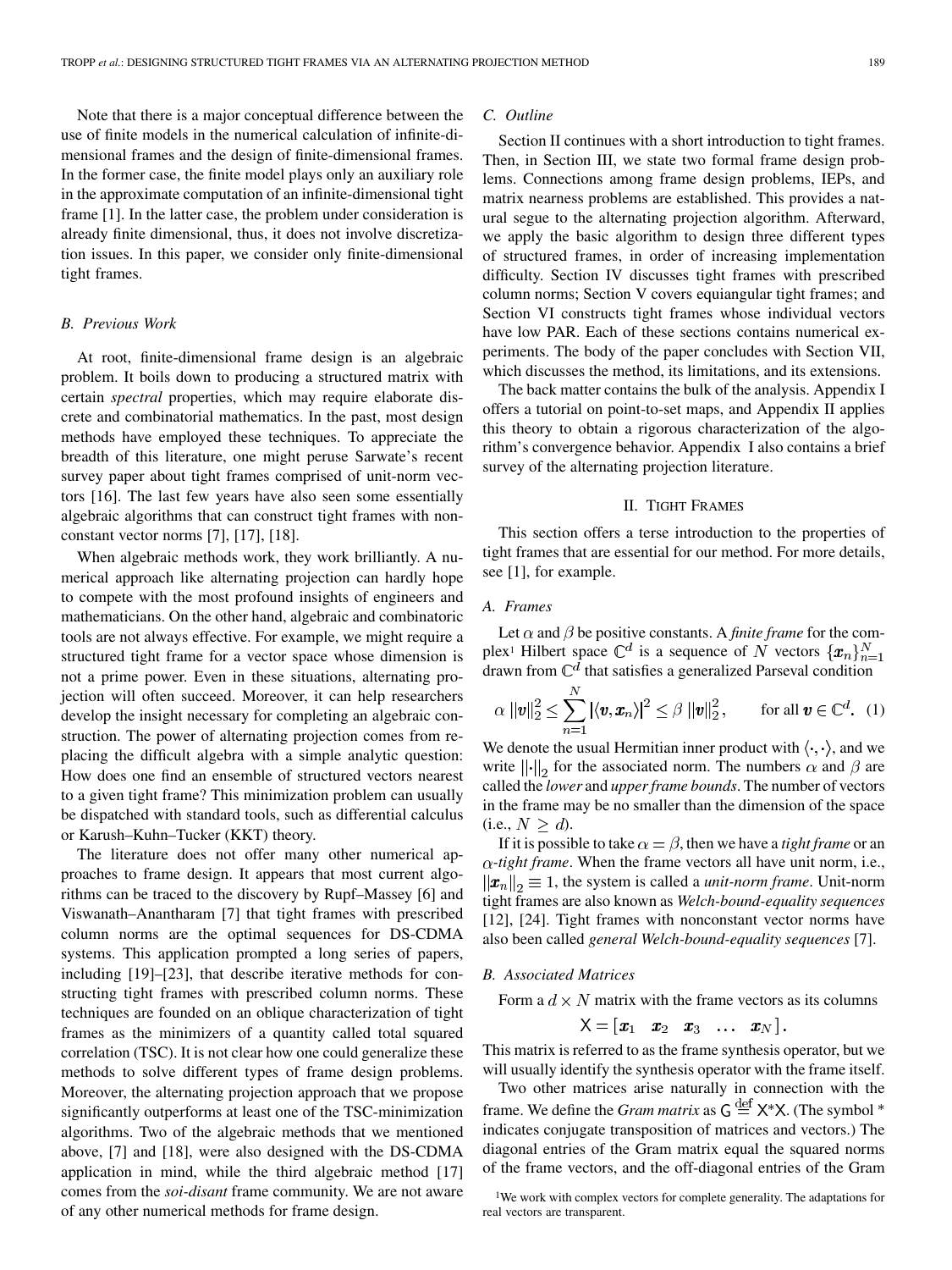matrix equal the inner products between distinct frame vectors. The Gram matrix is always Hermitian and positive semidefinite (PSD), and it has rank  $d$ .

The positive-definite matrix  $XX^*$  is usually called the *frame operator*. Since

$$
\boldsymbol{v}^*(\mathsf{X}\mathsf{X}^*)\,\boldsymbol{v}=\sum_{n=1}^N|\langle \boldsymbol{v},\boldsymbol{x}_n\rangle|^2
$$

we can rewrite (1) as

$$
\alpha \leq \frac{\mathbf{v}^*(\mathbf{X}\mathbf{X}^*)\mathbf{v}}{\mathbf{v}^*\mathbf{v}} \leq \beta. \tag{2}
$$

That is, any Rayleigh quotient of  $XX^*$  must lie between  $\alpha$  and  $\beta$ . It follows from the Rayleigh–Ritz theorem [\[25,](#page-19-0) p. 176] that each eigenvalue of the frame operator lies in the interval  $[\alpha, \beta]$ .

When the frame is  $\alpha$ -tight, the condition (2) is equivalent with the statement that  $XX^* = \alpha I_d$ . Three other characterizations of an  $\alpha$ -tight frame follow directly.

*Proposition 1:* A  $d \times N$  frame X is  $\alpha$ -tight if and only if it satisfies one (hence all) of the following conditions.

- 1) The d nonzero singular values of X equal  $\sqrt{\alpha}$ .
- 2) The d nonzero eigenvalues of the Gram matrix  $X^*X$ equal  $\alpha$ .
- 3) The rows of  $\alpha^{-1/2}$  X form an orthonormal family.

These properties undergird our method for constructing tight frames. It is now clear that the being a tight frame is a *spectral* requirement on the matrix X.

#### *C. Norms of Frame Vectors*

Throughout this paper, we will denote the squared norms of the frame vectors as

$$
c_n \stackrel{\text{def}}{=} ||\pmb{x}_n||_2^2.
$$

There is an intimate relationship between the tightness parameter of an  $\alpha$ -tight frame and the norms of its columns. The computation is straightforward

$$
\alpha d = \text{Tr } \mathsf{X} \mathsf{X}^* = \text{Tr } \mathsf{X}^* \mathsf{X} = \sum_{n=1}^N ||\pmb{x}_n||_2^2 = \sum_{n=1}^N c_n.
$$
 (3)

The notation  $Tr(\cdot)$  represents the matrix trace operator, which sums the diagonal entries of its argument.

A related point is that one cannot construct a tight frame with an arbitrary set of column norms. According to the Schur–Horn theorem, a Hermitian matrix can exist if and only if its diagonal entries majorize<sup>2</sup> its eigenvalues  $[25, pp. 193-197]$  $[25, pp. 193-197]$ . If X is a  $d \times N$  tight frame, the d nonzero eigenvalues of its Gram matrix all equal  $\sum_{n} c_n/d$ . Meanwhile, the diagonal entries of the Gram matrix are  $c_1, \ldots, c_N$ . In this case, the majorization condition is equivalent with the system of inequalities

$$
0 \le c_k \le \frac{1}{d} \sum_{n=1}^{N} c_n, \qquad \text{for each } k = 1, \dots, N. \tag{4}
$$

2The literature equivocates about the direction of the majorization relation. We adopt the sense used by Horn and Johnson [\[25,](#page-19-0) p. 192].

It follows that a tight frame with squared column norms  $c_1, \ldots, c_N$  exists if and only if (4) holds. For an arbitrary set of column norms, the frames that are "closest" to being tight have been characterized in [\[7](#page-19-0)], [[26\]](#page-19-0).

#### III. DESIGN VIA ALTERNATING PROJECTIONS

This section begins with formal statements of two frame design problems. Next, we establish a connection with IEPs. It becomes clear that an alternating projection algorithm offers a simple and natural approach to general IEPs, including both frame design problems. We then solve the matrix nearness problems that arise when implementing the proposed algorithm. The section concludes with a discussion of the algorithm's convergence properties.

## *A. Structured Tight Frames*

Define the collection of  $d \times N$   $\alpha$ -tight frames

$$
\mathcal{X}_{\alpha} \stackrel{\text{def}}{=} \{ X \in \mathbb{C}^{d \times N} : XX^* = \alpha I_d \}. \tag{5}
$$

We fix the tightness parameter  $\alpha$  for simplicity. It is easy to extend our methods to situations where the tightness is not predetermined, and one can apply similar ideas to construct frames with prescribed upper and lower frame bounds, viz. the parameters  $\alpha$  and  $\beta$  in (1). It is worth noting that  $\mathcal{X}_{\alpha}$  is essentially a Stiefel manifold, which consists of all sets of  $d$  orthonormal vectors in  $\mathbb{C}^N[27, p. 63]$  $\mathbb{C}^N[27, p. 63]$  $\mathbb{C}^N[27, p. 63]$ .

Let S denote a closed<sup>3</sup> collection of  $d \times N$  matrices that possess some structural property. In the sequel, we will explore several different structural constraints that have arisen in electrical engineering contexts. Section IV considers tight frames with specified column norms, and Section VI shows how to construct tight frames whose individual vectors have a low PAR. Many other structural properties are possible.

Each constraint set  $S$  raises a basic question.

*Problem 1:* Find a matrix in  $S$  that is minimally distant from  $\mathcal{X}_{\alpha}$  with respect to a given norm.

If the two sets intersect, any solution to this problem is a structured tight frame. Otherwise, the problem requests a structured matrix that is "most nearly tight." A symmetric problem is to find a tight frame that is "most nearly structured."

## *B. Structured Gram Matrices*

If the structural constraints restrict the inner products between frame vectors, it may be more natural to work with Gram matrices. Define a collection that contains the Gram matrices of all  $d \times N$   $\alpha$ -tight frames

$$
\mathcal{G}_{\alpha} \stackrel{\text{def}}{=} \{ \mathsf{G} \in \mathbb{C}^{N \times N} : \mathsf{G} = \mathsf{G}^* \text{ and } \\ \mathsf{G} \text{ has eigenvalues } (\underbrace{\alpha, \dots, \alpha}_{d}, 0, \dots, 0) \}. \quad (6)
$$

The set  $\mathcal{G}_{\alpha}$  is essentially a Grassmannian manifold, which consists of d-dimensional subspaces of  $\mathbb{C}^N[27, p. 63]$  $\mathbb{C}^N[27, p. 63]$  $\mathbb{C}^N[27, p. 63]$ . One may

<sup>&</sup>lt;sup>3</sup>We equip  $\mathbb{C}^{d\times N}$  and  $\mathbb{C}^{N\times N}$  with the topology induced by the Frobenius norm, which is identical with every other norm topology [[25,](#page-19-0) p. 273].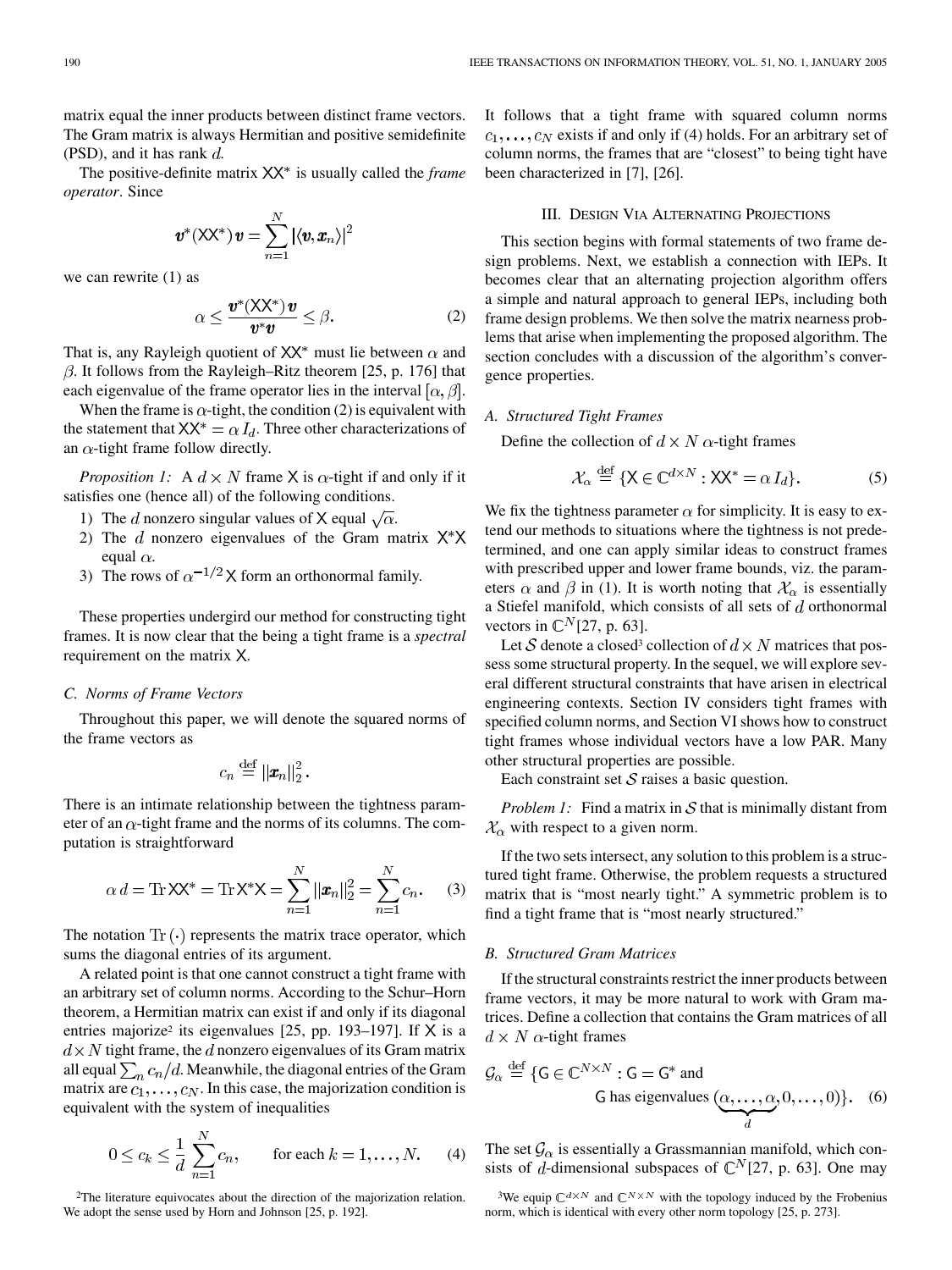also identify the matrices in  $\mathcal{G}_{\alpha}$  as rank-d orthogonal projectors, scaled by  $\alpha$ . (An orthogonal projector can be defined as an idempotent, Hermitian matrix. The rank of a projector equals the dimension of its range.)

Let  $H$  be a closed collection of  $N \times N$  Hermitian matrices that possess some structural property. In Section V, for example, we will consider equiangular tight frames. The Gram matrices of these frames have off-diagonal entries with identical moduli, and it is an important challenge to construct them.

Once again, a fundamental question arises.

*Problem 2:* Find a matrix in  $\mathcal{G}_{\alpha}$  that is minimally distant from  $H$  with respect to a given norm.

If the two sets intersect, any solution to this problem will lie in the intersection. Otherwise, the problem requests a tight frame whose Gram matrix is "most nearly structured." We do not mention the problem of producing a matrix in  $H$  that is nearest to  $\mathcal{G}_{\alpha}$  because it is not generally possible to factor a matrix in  $\mathcal{H}$ to obtain a frame with dimension  $d \times N$ .

#### *C. Inverse Eigenvalue Problems*

We view Problems 1 and 2 as inverse eigenvalue problems. As Chu explains in [\[29](#page-19-0)], an IEP is an inquiry about structured matrices with prescribed spectral properties. These spectral properties may include restrictions on eigenvalues, eigenvectors, singular values, or singular vectors. According to Proposition 1, the defining characteristic of a tight frame is its spectrum, so frame design is an IEP.

In the study of IEPs, the two fundamental questions are *solvability* and *computability*. The former problem is to find necessary or sufficient conditions under which a given IEP has a solution. The latter problem is how to produce a matrix that has given spectral properties and simultaneously satisfies a structural constraint. The solvability and computability of some classical IEPs have been studied extensively by the matrix analysis community, although many open problems still remain. The articles [\[29](#page-19-0)], [\[30\]](#page-19-0) survey this literature.

Although specific IEPs may require carefully tailored numerical methods, there are a few general tools available. One scheme is the coordinate-free Newton method, which has been explored in [\[31](#page-20-0)]–[[33\]](#page-20-0). Newton-type algorithms do not apply to all problems, and they only converge locally. Another general method is the projected gradient approach developed by Chu and Driessel in [\[34](#page-20-0)]. This technique involves numerical integration of a matrix differential equation, which relies on advanced software that may not be readily available. Another problem with Newton methods and projected gradient methods is that they may not handle repeated singular values well. This shortcoming makes them a poor candidate for constructing tight frames, which have only two distinct singular values.

This paper concentrates on alternating projection, which has occasionally been used to solve IEPs (in [[35\]](#page-20-0) and [\[36](#page-20-0)], for example). But alternating projection has not been recognized as a potential method for solving *any* type of IEP. The most general treatment of alternating projection in the IEP literature is probably [[37\]](#page-20-0), but the authors do not offer a serious analysis of their algorithm's behavior.

Here is the basic idea behind alternating projection. We seek a point of intersection between the set of matrices that satisfy a structural constraint and the set of matrices that satisfy a spectral constraint. An alternating projection begins at a matrix in the first set, from which it computes a matrix of minimal distance in the second set. Then the algorithm reverses the roles of the two sets and repeats the process indefinitely. Alternating projection is easy to apply, and it is usually globally convergent in a weak sense, as we show later.

# *D. Alternating Projections*

Let us continue with a formal presentation of the generic alternating projection method for solving IEPs. Suppose that we have two collections,  $\mathcal Y$  and  $\mathcal Z$ , of matrices with identical dimensions. Of course, we are imagining that one collection of matrices incorporates a spectral constraint while the other collection incorporates a structural constraint. To ensure that the algorithm is well posed, assume that one collection is closed and the other is compact.

# *Algorithm 1 (Alternating Projection):* INPUT:

• An (arbitrary) initial matrix  $Y_0$  with appropriate dimensions • The number of iterations,  $J$ 

OUTPUT:

• A matrix  $\overline{Y}$  in  $\mathcal Y$  and a matrix  $\overline{Z}$  in  $\mathcal Z$ 

PROCEDURE:

1) Initialize  $j = 0$ .

2) Find a matrix  $Z_j$  in  $\mathcal Z$  such that

$$
Z_j \in \arg\min_{Z \in \mathcal{Z}} \left\| Z - Y_j \right\|_{\mathrm{F}}.
$$

We use  $\left\| \cdot \right\|_{\text{F}}$  to indicate the Frobenius norm. 3) Find a matrix  $Y_{i+1}$  in  $Y$  such that

$$
\mathsf{Y}_{j+1} \in \arg\min_{\mathsf{Y} \in \mathcal{Y}} \left\| \mathsf{Y} - \mathsf{Z}_j \right\|_{\mathrm{F}}.
$$

4) Increment  $i$  by one.

5) Repeat Steps 2–4 until  $j = J$ .

6) Let  $\overline{Y} = Y_I$  and  $\overline{Z} = Z_{I-1}$ .

A solution to the optimization problem in Step 2 is called a *projection* of  $Y_i$  onto  $\mathcal Z$  in analogy with the case where  $\mathcal Z$  is a linear subspace. Step 3 computes the projection of  $Z_i$  onto  $Y$ . In a Hilbert space, it can be shown geometrically that a given point has a unique projection onto each closed, convex set. Projections onto general sets may not be uniquely determined, which fiercely complicates the analysis of Algorithm 1.

von Neumann, in 1933, was the first to consider alternating projection methods. He showed that if  $\mathcal Y$  and  $\mathcal Z$  are closed, linear subspaces of a Hilbert space, then alternating projection converges to the point in  $\mathcal{Y} \cap \mathcal{Z}$  nearest to  $Y_0$  [\[38](#page-20-0)]. In 1959, Cheney and Goldstein demonstrated that alternating projection between two compact, convex subsets of a Hilbert space always yields a point in one set at minimal distance from the opposite set [\[4](#page-19-0)]. These two results inspired the application of Algorithm 1 to the IEPs, Problems 1 and 2. Of course, the constraint sets that we consider are generally *not* convex. For a more extensive discussion of the literature on alternating projection, turn to Appendix I-G.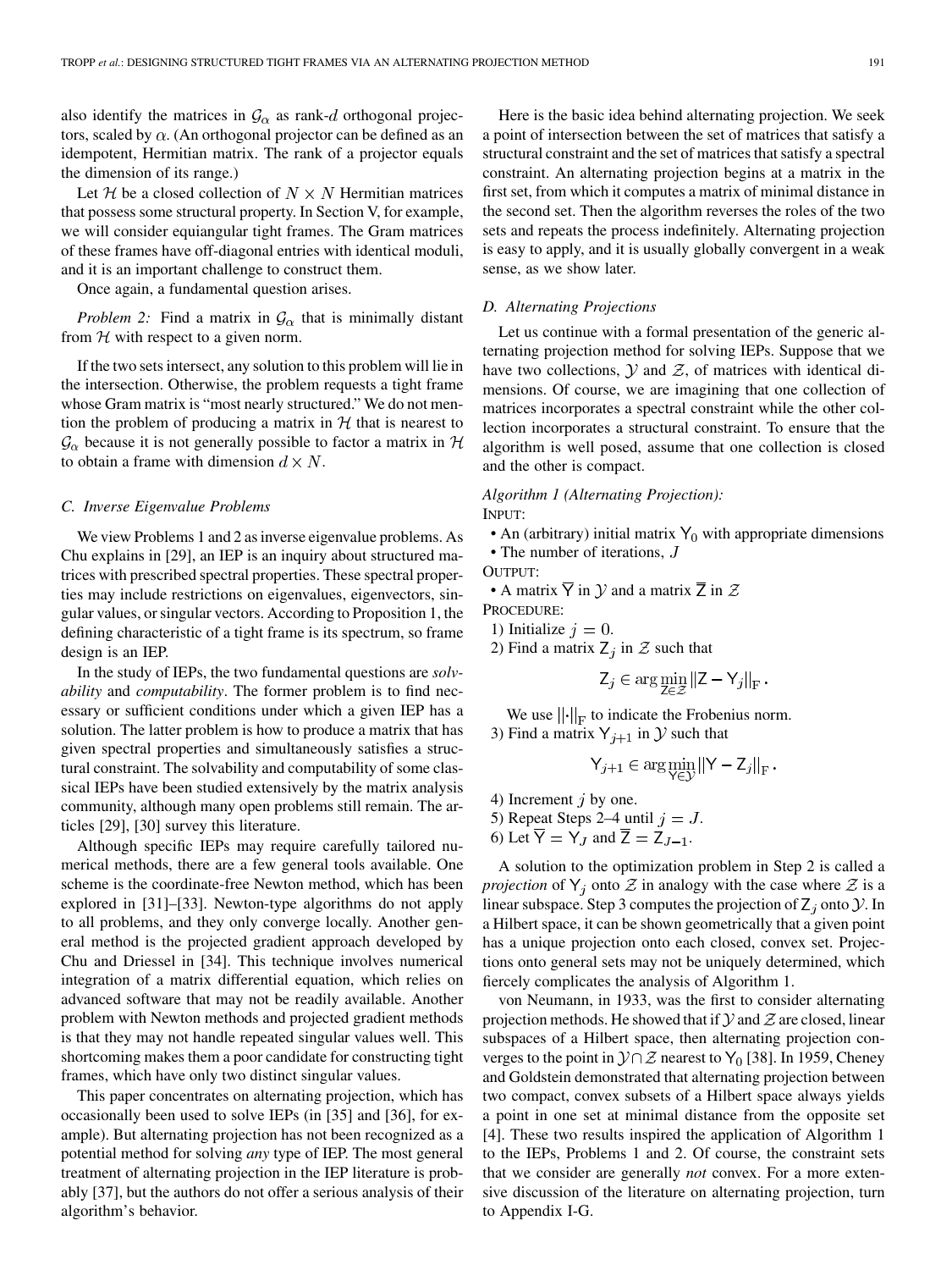To implement the alternating projection algorithm, one must first solve the minimization problems in Steps 2 and 3. For obvious reasons, these optimizations are called the *matrix nearness problems* associated with  $\mathcal Y$  and  $\mathcal Z$ . Already there is an extensive literature on matrix nearness problems. See, for example, the articles [\[39](#page-20-0)]–[[41\]](#page-20-0), the survey [[42\]](#page-20-0), and many sections of the book [[25\]](#page-19-0). Section III-F exhibits solutions to the nearness problems associated with the spectral constraints  $\mathcal{X}_{\alpha}$  and  $\mathcal{G}_{\alpha}$ . Even when it is necessary to solve a new nearness problem, this task often reduces to an exercise in differential calculus. This is

identical algorithm using other norms, metrics, or divergences. Since the constraint sets are generally nonconvex, alternating projection may not converge as well as one might wish. This explains why we have chosen to halt the algorithm after a fixed number of steps instead of waiting for  $||Y_j - Y_{j+1}||_F$  to decline past a certain threshold. Indeed, it is theoretically possible that the sequence of iterates will not converge in norm. In practice, it appears that norm convergence always occurs. Section III-G provides a skeletal discussion of the theoretical convergence of alternating projection. We do not flesh out the analysis until Appendices I and II because a proper treatment requires some uncommon mathematics.

one of the great advantages of Algorithm 1. In this paper, we will always measure the distance between matrices using the Frobenius norm  $\lVert \cdot \rVert_F$  because it facilitates the solution of matrix nearness problems. Of course, one could develop a formally

### *E. Application to Problems 1 and 2*

To solve Problem 1, we propose an alternating projection between the structural constraint set  $S$  and the spectral constraint set  $X_{\alpha}$ . Two matrix nearness problems arise. In the next subsection, we demonstrate how to find a tight frame in  $\mathcal{X}_{\alpha}$  nearest to an arbitrary matrix. Sections IV and VI contain detailed treatments of two different structural constraints.

To solve Problem 2, we alternate between the spectral constraint  $\mathcal{G}_{\alpha}$  and the structural constraint  $\mathcal{H}$ . In the next subsection, we show how to produce a matrix in  $\mathcal{G}_{\alpha}$  that is nearest to an arbitrary matrix. In Section V, we analyze a specific structural constraint  $H$ . After performing the alternating projection, it may still be necessary to extract a tight frame from the output Gram matrix. This is easily accomplished with a rank-revealing QR factorization or with an eigenvalue decomposition. Refer to [[43,](#page-20-0) Sec. 5.4 and Ch. 8] for details.

## *F. Nearest Tight Frames*

Standard tools of numerical linear algebra can be used to calculate an  $\alpha$ -tight frame that is closest to an arbitrary matrix in Frobenius norm.

*Theorem 2:* Let  $N \geq d$ , and suppose that the  $d \times N$  matrix Z has singular value decomposition  $U\Sigma V^*$ . With respect to the Frobenius norm, a nearest  $\alpha$ -tight frame to Z is given by  $\alpha$  UV<sup>\*</sup>. Note that  $UV^*$  is the unitary part of a polar factorization of  $Z$ .

Assume in addition that Z has full row-rank. Then  $\alpha$  UV\* is the *unique*  $\alpha$ -tight frame closest to Z. Moreover, one may compute UV\* using the formula  $(ZZ^*)^{-1/2}Z$ .

*Proof:* The proof of this well-known result is similar to that of Theorem 3, which appears below. See also [\[25](#page-19-0), pp. 431–432]. Classical references on related problems include [[44\]](#page-20-0), [\[45](#page-20-0)]. The formula for the polar factor may be verified with a direct calculation.  $\Box$ 

It is also straightforward to compute a matrix in  $\mathcal{G}_{\alpha}$  nearest to an arbitrary Hermitian matrix. This theorem appears to be novel, so we provide a short demonstration.

*Theorem 3:* Suppose that  $Z$  is an  $N \times N$  Hermitian matrix with a eigenvalue decomposition  $U \Lambda U^*$ , where the diagonal entries of  $\Lambda$  are arranged in algebraically nonincreasing order. Let  $\bigcup_{d}$  be the  $N \times d$  matrix formed from the first d columns of U. Then  $\alpha \bigcup_{d} \bigcup_{d}^*$  is a matrix in  $\mathcal{G}_{\alpha}$  that is closest to Z with respect to the Frobenius norm. This closest matrix is unique if and only if  $\lambda_d$  strictly exceeds  $\lambda_{d+1}$ .

*Proof:* Given an Hermitian matrix A, let  $\lambda(A)$  denote the vector of its eigenvalues, arranged in algebraically nonincreasing order.

We must minimize  $||Z - \alpha G||_F$  over all rank-d orthogonal projectors G. In consequence of the Wielandt–Hoffman theorem [[25,](#page-19-0) p. 368], the objective function is bounded as follows:

$$
\|Z - \alpha G\|_{\mathrm{F}} \ge \|\lambda(Z) - \alpha \lambda(G)\|_{2}
$$

Equality obtains if and only if  $Z$  and  $G$  are simultaneously diagonalizable by the same unitary matrix.

Suppose that  $Z$  has eigenvalue decomposition

$$
U
$$
 (diag  $\lambda$ (Z))  $U^*$ .

A rank- $d$  orthogonal projector of dimension  $N$  has  $d$  eigenvalues equal to one and  $(N - d)$  eigenvalues equal to zero. Therefore, one minimizer of the objective function is the matrix

$$
\mathsf{G}=\mathsf{U}(I_d\oplus 0_{N-d})\mathsf{U}^*.
$$

Form a matrix  $U_d$  by extracting the first d columns of U. Then our minimizer may be expressed more simply as  $G = U_d U_d^*$ . That is,  $G$  is the orthogonal projector onto a  $d$ -dimensional subspace spanned by eigenvectors corresponding to the  $d$  algebraically largest eigenvalues of Z. This subspace is uniquely determined if and only if the dth and  $(d + 1)$ th eigenvalues of Z are distinct. The orthogonal projector onto a subspace is unique, and the uniqueness claim follows.  $\Box$ 

It may be valuable to know that there are specialized algorithms for performing the calculations required by Theorems 2 and 3. For example, Higham has developed stable numerical methods for computing the polar factor of a matrix [\[46](#page-20-0)], [\[47](#page-20-0)] that are more efficient than computing a singular value decomposition or applying the formula  $(ZZ^*)^{-1/2}Z$ .

#### *G. Basic Convergence Results*

It should be clear that alternating projection never increases the distance between successive iterates. This does not mean that it will locate a point of minimal distance between the constraint sets. It can be shown, however, that Algorithm 1 is globally convergent in a weak sense.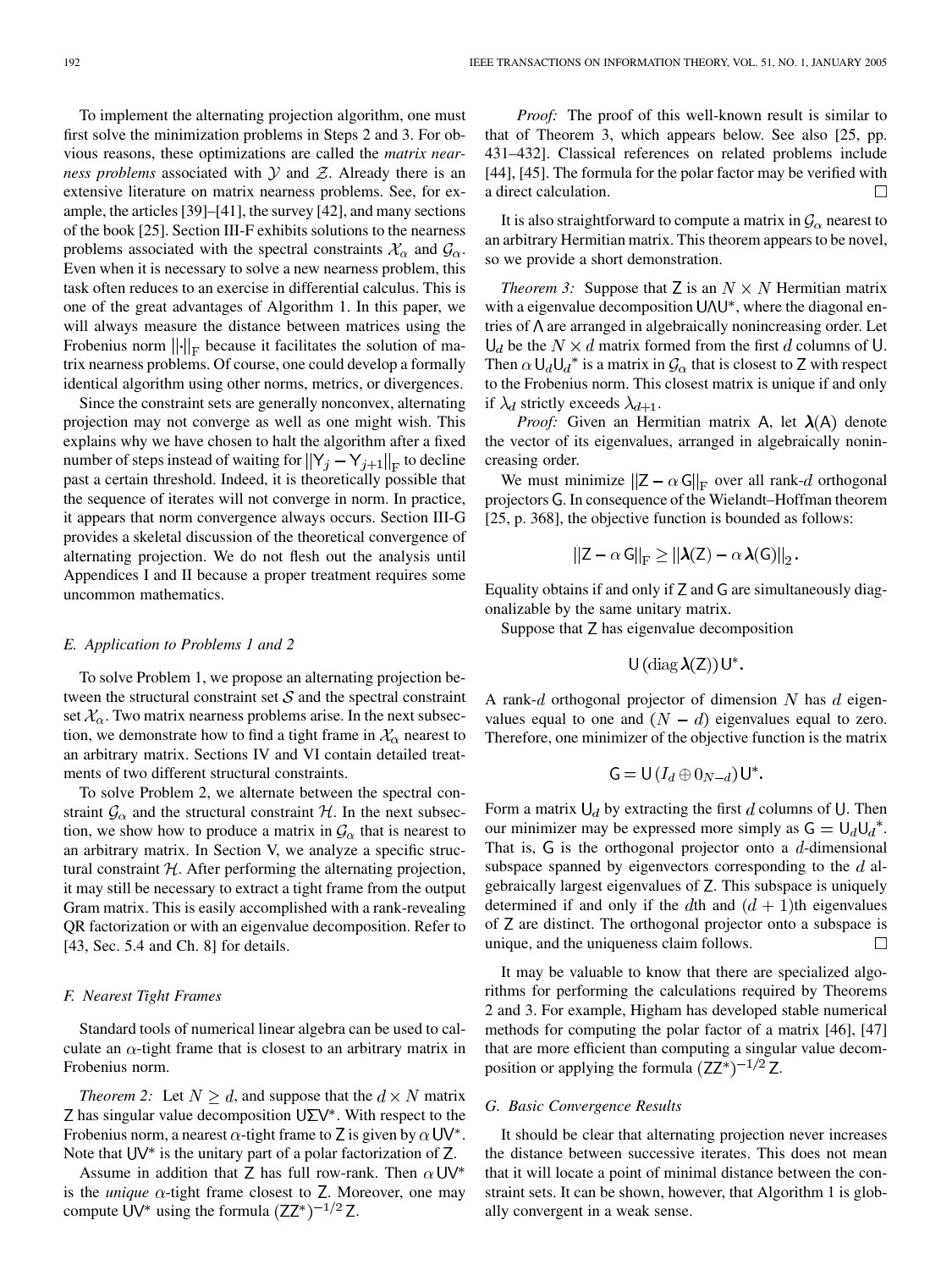Define the distance between a point M and a set  $\mathcal Y$  via

$$
\mathrm{dist}(M,\mathcal{Y})=\inf_{Y\in\mathcal{Y}}\left\Vert Y-M\right\Vert _{\mathrm{F}}
$$

*Theorem 4 (Global Convergence of Algorithm 1):* Let  $Y$  and  $\mathcal Z$  be closed sets, one of which is bounded. Suppose that alternating projection generates a sequence of iterates  $\{(\mathsf{Y}_i, \mathsf{Z}_i)\}.$ This sequence has at least one accumulation point.

- Every accumulation point lies in  $\mathcal{Y} \times \mathcal{Z}$ .
- Every accumulation point  $(\overline{Y}, \overline{Z})$  satisfies

$$
\left\| \overline{\mathsf{Y}} - \overline{\mathsf{Z}} \right\|_{\mathrm{F}} = \lim_{j \to \infty} \left\| \mathsf{Y}_j - \mathsf{Z}_j \right\|_{\mathrm{F}}
$$

• Every accumulation point  $(\overline{Y}, \overline{Z})$  satisfies

$$
\left\|\overline{\mathsf{Y}}-\overline{\mathsf{Z}}\right\|_{\mathrm{F}}=\mathrm{dist}(\overline{\mathsf{Y}},\mathcal{Z})=\mathrm{dist}(\overline{\mathsf{Z}},\mathcal{Y}).
$$

For a proof of Theorem 4, turn to Appendix II-A. In some special cases, it is possible to develop stronger convergence results and characterizations of the fixed points. We will mention these results where they are relevant. The convergence of Algorithm 1 is geometric at best [\[48](#page-20-0)]–[[51\]](#page-20-0). This is the major shortfall of alternating projection methods.

Note that the sequence of iterates may have many accumulation points. Moreover, the last condition does not imply that the accumulation point  $(\overline{Y}, \overline{Z})$  is a fixed point of the alternating projection. So what are the potential accumulation points of a sequence of iterates? Since the algorithm never increases the distance between successive iterates, the set of accumulation points includes every pair of matrices in  $\mathcal{Y} \times \mathcal{Z}$  that lie at minimal distance from each other. It is therefore reasonable to claim that the algorithm tries to solve Problems 1 and 2.

## IV. PRESCRIBED COLUMN NORMS

As a first illustration of alternating projection, let us consider the most basic frame design problem: How does one build a tight frame with prescribed column norms?

This question has arisen in the context of constructing optimal signature sequences for DS-CDMA channels. There are some finite algorithms available that yield a small number of solutions to the problem [[7\]](#page-19-0), [\[18](#page-19-0)]. These methods exploit the connection between frames and the Schur–Horn theorem. They work by applying plane rotations to an initial tight frame to adjust its column norms while maintaining its tightness. Casazza and Leon [\[17](#page-19-0)] have also developed a finite method that seems different in spirit.

To construct larger collections of frames, some authors have proposed iterative algorithms [[19\]](#page-19-0)–[\[23](#page-19-0)]. These techniques attempt to minimize the TSC of an initial matrix subject to constraints on its column norms. The TSC of a matrix is defined as

$$
TSC(S) \stackrel{\text{def}}{=} ||S^*S||_F^2 = \sum_{m,n} |\langle \boldsymbol{s}_m, \boldsymbol{s}_n \rangle|^2
$$

If we fix the squared column norms of S to be  $c_1, \ldots, c_N$ , a short algebraic manipulation shows that minimizing the TSC is equivalent to solving

$$
\min_{\mathsf{S}} \| \mathsf{S}\mathsf{S}^* - \alpha I_d \|_{\mathsf{F}}
$$

where  $\alpha = \sum_n c_n/d$ . In words, minimizing the TSC is equivalent to finding a frame with prescribed column norms that is closest in Frobenius norm to a tight frame [\[52\]](#page-20-0).

In comparison, alternating projection affords an elegant way to produce many tight frames with specified column norms. It focuses on the essential property of a tight frame—its singular values—to solve the problem. In this special case, we provide a complete accounting of the behavior of the alternating projection. Moreover, experiments show that it outperforms some of the other iterative algorithms that were developed specifically for this problem.

## *A. Constraint Sets and Nearness Problems*

The algorithm will alternate between the set of matrices with fixed column norms and the set of tight frames with an appropriate tightness parameter.

Let the positive numbers  $c_1, \ldots, c_N$  denote the squared column norms that are desired. We do not require that these numbers satisfy the majorization inequalities given in (4), although one cannot hope to find a tight frame if these inequalities fail. In that case, we would seek a matrix with the prescribed column norms that is closest to being a tight frame. In the DS-CDMA application, the column norms depend on the users' power constraints [\[6](#page-19-0)], [\[7](#page-19-0)].

In light of (3), the relation between the tightness parameter and the column norms, it is clear that  $\alpha$  must equal  $\sum_{n} c_n / d$ . The spectral constraint set becomes

$$
\mathcal{X}_{\alpha} \stackrel{\text{def}}{=} \left\{ X \in \mathbb{C}^{d \times N} : XX^* = \left( \sum_n c_n / d \right) I_d \right\}.
$$

Given an arbitary  $d \times N$  matrix, one may compute the closest tight frame in  $\mathcal{X}_{\alpha}$  using Theorem 2.

The structural constraint set contains matrices with the correct column norms

$$
\mathcal{S} \stackrel{\text{def}}{=} \{ \mathsf{S} \in \mathbb{C}^{d \times N} : ||\mathbf{s}_n||_2^2 = c_n \}.
$$

It is straightforward to solve the matrix nearness problem associated with this collection.

*Proposition 5:* Let Z be an arbitrary matrix with columns  $\{z_n\}$ . A matrix in S is closest to Z in Frobenius norm if and only if it has the columns

$$
\boldsymbol{s}_n = \left\{ \begin{matrix} c_n \, \boldsymbol{z}_n / \left\| \boldsymbol{z}_n \right\|_2, \quad & \boldsymbol{z}_n \neq \boldsymbol{0} \\ c_n \, \boldsymbol{u}_n, \quad & \boldsymbol{z}_n = \boldsymbol{0} \end{matrix} \right.
$$

where  $u_n$  represents an arbitrary unit vector. If the columns of Z are all nonzero, then the solution to the nearness problem is unique.

*Proof:* We must minimize  $||S - Z||_F$  over all matrices S from  $S$ . Square and rewrite this objective function as

$$
\|\mathsf{S}-\mathsf{Z}\|_{\mathrm{F}}^2=\sum_{n=1}^N\|\mathbf{s}_n-\mathbf{z}_n\|_2^2.
$$

We can minimize each summand separately. Fix an index  $n$ , and expand the *n*th term using  $||\mathbf{s}_n||_2^2 = c_n$ .

$$
\|\boldsymbol{s}_n-\boldsymbol{z}_n\|_2^2=c_n+\|\boldsymbol{z}_n\|_2^2-2\sqrt{c_n}\operatorname{Re}\bigg\langle\frac{\boldsymbol{s}_n}{\|\boldsymbol{s}_n\|_2},\boldsymbol{z}_n\bigg\rangle.
$$

If  $z_n \neq 0$ , the unique maximizer of  $\text{Re}\langle u, z_n \rangle$  over all unit vectors is  $\mathbf{u} = \mathbf{z}_n / ||\mathbf{z}_n||_2$ . If  $\mathbf{z}_n = \mathbf{0}$ , then every unit vector  $\mathbf{u}$ maximizes the inner product. $\Box$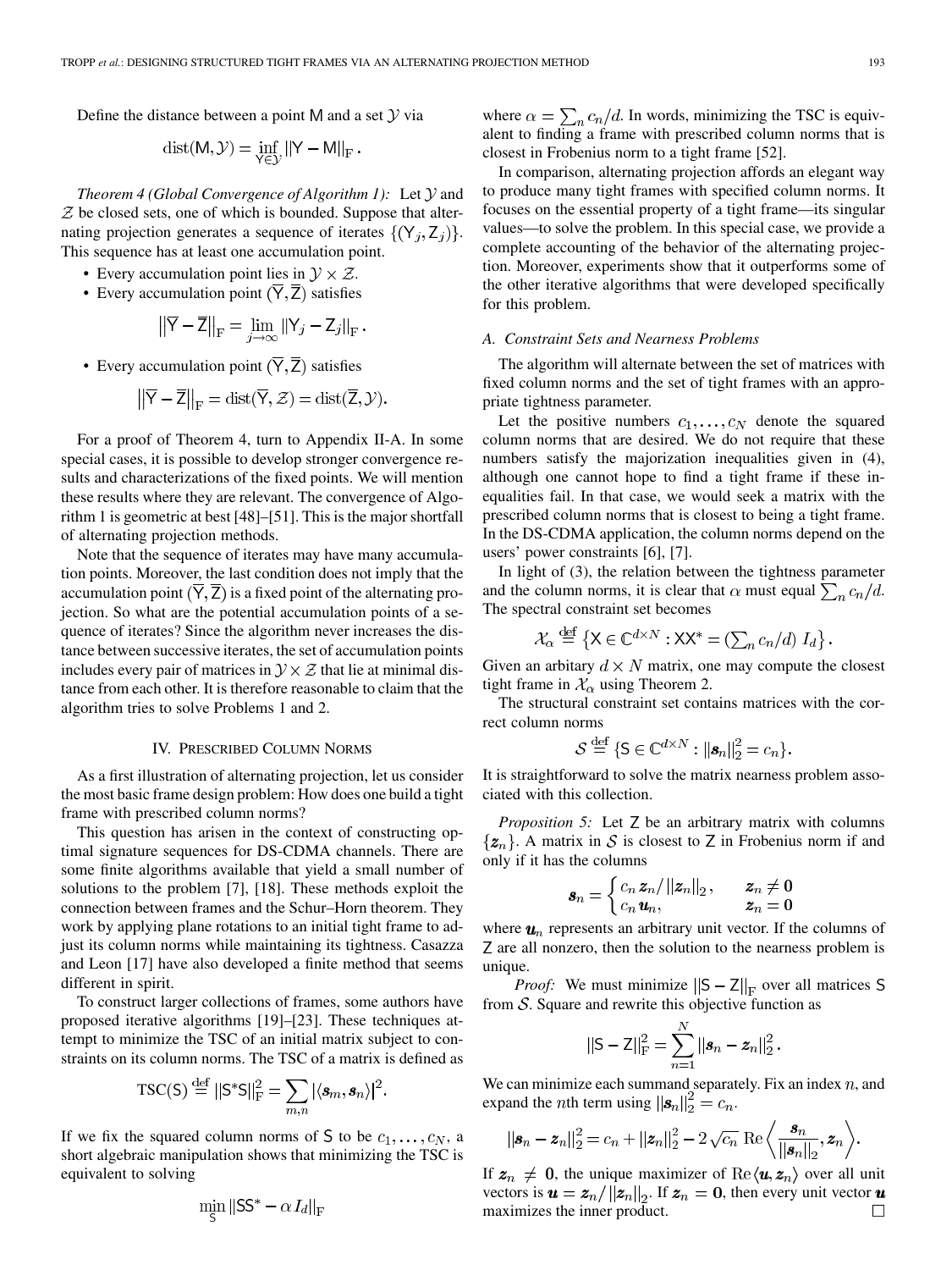## *B. Convergence Results*

In this setting, alternating projection converges in a fairly strong sense.

*Theorem 6:* Let  $S_0$  have full rank and nonzero columns, and suppose that the alternating projection generates a sequence of iterates  $\{ (S_i, X_i) \}$ . This sequence possesses at least one accumulation point, say  $(S, X)$ .

- Both  $\overline{S}$  and  $\overline{X}$  have full rank and nonzero columns.
- The pair  $(\overline{S}, \overline{X})$  is a fixed point of the alternating projection. In other words, if we applied the algorithm to  $\overline{S}$  or to  $\overline{X}$  every pair of iterates would equal  $(\overline{S}, \overline{X})$ .
- The accumulation point satisfies

$$
\left\|\overline{\mathsf{S}}-\overline{\mathsf{X}}\right\|_{\mathrm{F}}=\lim_{j\to\infty}\left\|\mathsf{S}_j-\mathsf{X}_j\right\|_{\mathrm{F}}.
$$

• The component sequences are asymptotically regular, i.e.,  $\rightarrow$  0 and  $\parallel$ X  $\overline{\mathsf{H}}$  $C$   $||$  $\mathbf{Y}$  . If  $\overline{a}$ 

$$
||\lambda_{j+1} - \lambda_{j}||_{\mathcal{F}} \to 0 \quad \text{and} \quad ||\lambda_{j+1} - \lambda_{j}||_{\mathcal{F}} \to 0.
$$

• *Either* the component sequences both converge in norm,  $\|\mathsf{S}_j - \overline{\mathsf{S}}\|_{\mathsf{F}} \to 0$  and  $\|\mathsf{X}_j - \overline{\mathsf{X}}\|_{\mathsf{F}} \to 0$ ,

*or* the set of accumulation points forms a continuum. *Proof:* See Appendix II-C.

 $\Box$ 

In the present case, it is also possible to characterize completely the fixed points of the algorithm that lie in  $S$ .

*Proposition 7:* A full-rank matrix  $S$  from  $S$  is a fixed point of the alternating projection between S and  $\mathcal{X}_{\alpha}$  if and only if the columns of S are all eigenvectors of SS<sup>\*</sup>. That is,  $SS^*S = SA$ , where  $\Lambda \in \mathbb{C}^{N \times N}$  is diagonal and positive with no more than d distinct entries.

*Proof:* Refer to Appendix II-D.  $\Box$ 

Many of the fixed points in  $S$  do not lie at minimal distance from  $\mathcal{X}_{\alpha}$ , so they are not solutions to Problem 1. Nevertheless, the fixed points still have a tremendous amount of structure. Each fixed point can be written as a union of tight frames for mutually orthogonal subspaces of  $\mathbb{C}^d$ , and the set of fixed points is identical with the set of critical points of the TSC functional subject to the column norm constraint [\[23](#page-19-0)], [\[52](#page-20-0)]. The Ulukus–Yates algorithm, another iterative method for designing tight frames with specified column norms, has identical fixed points [\[20](#page-19-0)].

# *C. Numerical Examples*

We offer a few simple examples to illustrate that the algorithm succeeds, and we provide some comparisons with the Ulukus–Yates algorithm.

Suppose first that we wish to construct a unit-norm tight frame for  $\mathbb{R}^3$  consisting of five vectors. Initialized with a  $3 \times 5$ matrix whose columns are chosen uniformly at random from the surface of the unit sphere, the algorithm returns

$$
\overline{\mathsf{S}} = \begin{bmatrix} 0.1519 & 0.4258 & -0.7778 & 0.0160 & -0.9258 \\ 0.9840 & -0.6775 & 0.1882 & 0.3355 & -0.3024 \\ -0.0926 & 0.5998 & 0.5997 & 0.9419 & -0.2269 \end{bmatrix}.
$$

Each column norm of the displayed matrix equals one to machine precision, and the singular values are identical in their first eight digits. In all the numerical examples, the algorithm was terminated on the condition that  $||S_{i+1} - S_i||_{\text{F}} < 10^{-8}$ . Implemented in Matlab, the computation took 65 iterations, which lasted 0.0293 s on a 1.6-GHz machine.

Now let us construct a tight frame for  $\mathbb{R}^3$  whose five vectors have norms  $0.75$ ,  $0.75$ ,  $1$ ,  $1.25$ , and  $1.25$ . With random initialization, we obtain

$$
\overline{\mathsf{S}} = \begin{bmatrix} -0.1223 & 0.1753 & -0.7261 & 0.0128 & -1.0848 \\ 0.7045 & -0.6786 & 0.6373 & 0.0972 & -0.6145 \\ -0.2263 & 0.2670 & 0.2581 & 1.2461 & -0.0894 \end{bmatrix}.
$$

The column norms are correct to machine precision, and the singular values are identical to seven digits. The computation took 100 iterations, which lasted 0.0487 s.

Next we examine a case where the column norms do not satisfy the majorization condition. Suppose that we seek a "nearly tight" frame with column norms  $0.5, 0.5, 1, 1$ , and 2. Random initialization yields

$$
\overline{\mathsf{S}} = \begin{bmatrix} -0.1430 & 0.1353 & -0.4351 & -0.0941 & -1.8005 \\ 0.4293 & -0.4213 & 0.7970 & -0.2453 & -0.7857 \\ -0.2127 & 0.2329 & 0.4189 & 0.9649 & -0.3754 \end{bmatrix}.
$$

The column norms are all correct, but, as predicted, the frame is not tight. Nevertheless, the last vector is orthogonal to the first four vectors, which form a tight frame for their span. This is an optimal solution to the frame design problem. The calculation required 34 iterations over 0.0162 s.

Of course, alternating projection can produce complexvalued tight frames, as well as larger frames in higher dimensional spaces. Such ensembles are too large to display in these columns. To give a taste of the algorithm's general performance, we have compared it with our implementation of the Ulukus–Yates algorithm [\[20](#page-19-0)]. To construct unit-norm tight frames of various sizes, we initialized each algorithm with the same random matrix. Then we plotted the comparative execution times. Fig. 1 shows the results for 64 real dimensions, and Fig. 2 shows the results for 64 complex dimensions. Note the different scales on the time axes.

Both algorithms perform slowly when  $N$  is small because tight frames are relatively scarce, which makes them difficult to find. Indeed, it is known that (modulo rotations) there exists a unique tight frame of  $(d + 1)$  vectors in d-dimensional space [[53,](#page-20-0) p. 13]. Another reason that the alternating projection algorithm performs better as the problem grows is that a collection of  $N$  uniformly random unit-vectors converges almost surely to a tight frame as N tends to infinity [\[54](#page-20-0), Theorem 1]. It is therefore perplexing that the Ulukus–Yates algorithm performs more and more slowly. One might attribute this behavior to the fact that the algorithm does not act to equalize the singular values of the frame.

#### V. EQUIANGULAR TIGHT FRAMES

In this section, we will consider a frame design problem that leads to a simple structural constraint on the Gram matrix. The goal of the alternating projection will be to design a suitable Gram matrix, from which the frame may be extracted afterward.

A tight frame is a generalization of an orthonormal basis because they share the Parseval property. But orthonormal bases have other characteristics that one may wish to extend. In particular, every orthonormal basis is *equiangular*. That is, each pair of distinct vectors has the same inner product, namely zero. This observation suggests that one seek out equiangular tight frames.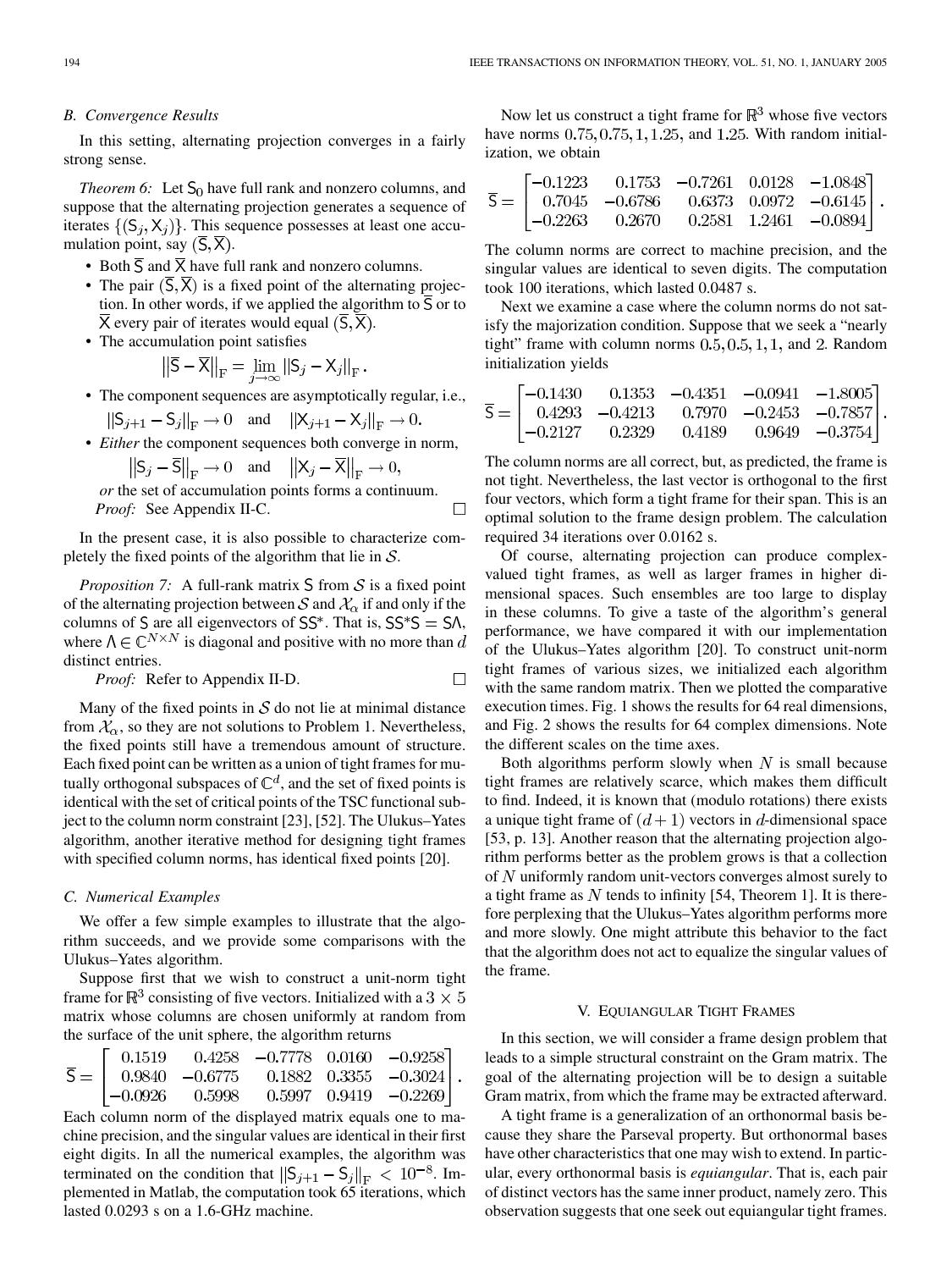Comparative Execution Times in Real Dimension d =64



Fig. 1. Comparison of alternating projection with the Ulukus–Yates algorithm in 64 real dimensions.



Fig. 2. Comparison of alternating projection with the Ulukus–Yates algorithm in 64 complex dimensions.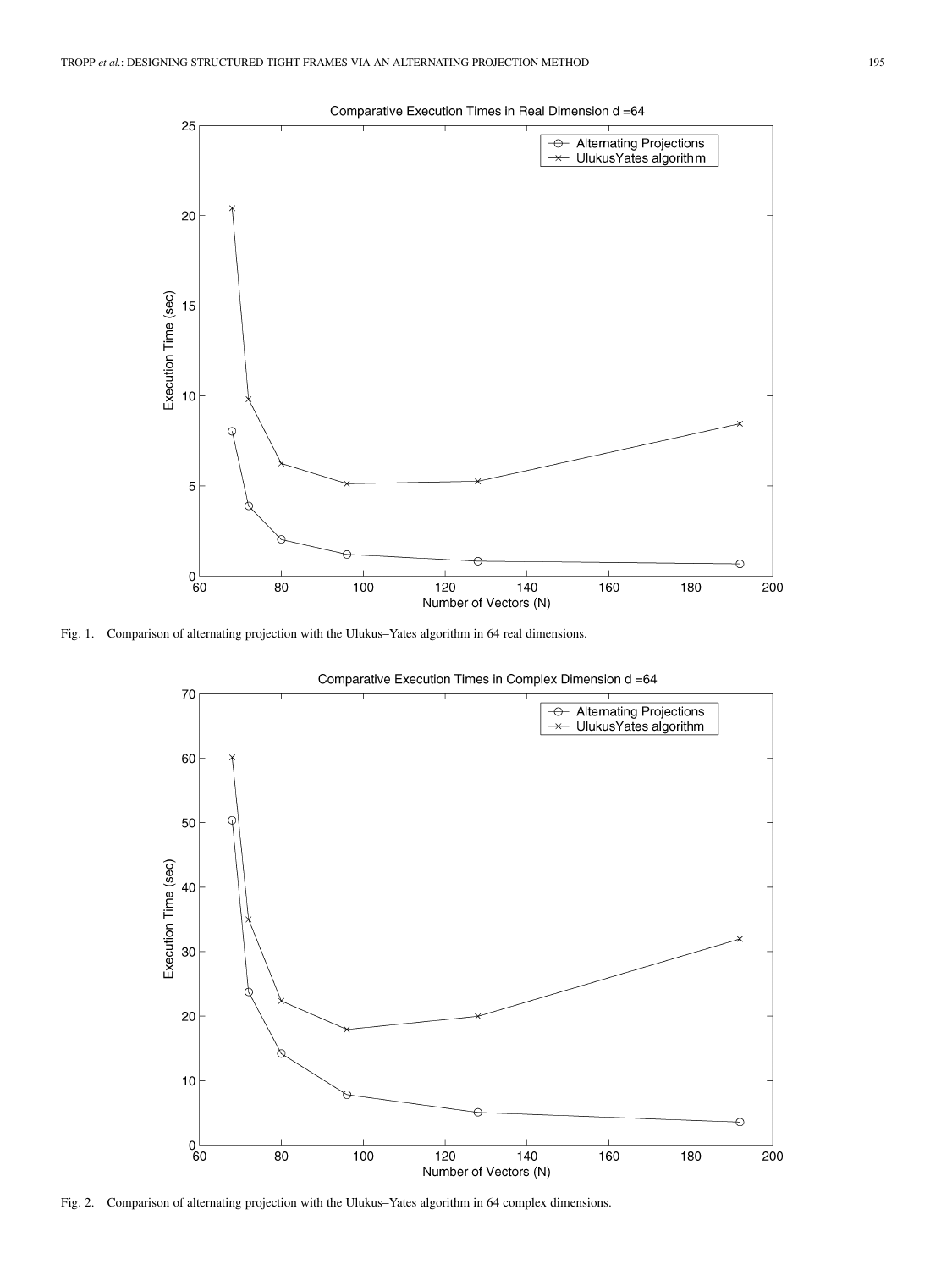The underlying intuition is that these frames will contain vectors maximally separated in space.

Define an *equiangular tight frame* to be a unit-norm tight frame in which each pair of columns has the same *absolute* inner product. Since we are considering unit-norm tight frames, the absolute inner product between two frame vectors equals the cosine of the acute angle between the one-dimensional subspaces spanned by the two vectors. For this reason, the frames are called equiangular. One can show that each inner product in an equiangular tight frame has modulus

$$
\mu = \sqrt{\frac{N - d}{d\left(N - 1\right)}}.\tag{7}
$$

It is a remarkable fact that *every* ensemble of  $N$  unit vectors in  $d$  dimensions contains a pair whose absolute inner product strictly exceeds  $\mu$ , *unless* the vectors form an equiangular tight frame. Unfortunately, equiangular tight frames only exist for rare combinations of  $d$  and  $N$ . In particular, a real equiangular tight frame can exist only if  $N \leq \frac{1}{2} d(d+1)$ , while a complex equiangular tight frame requires that  $N \leq d^2$  [[12,](#page-19-0) Theorem 2.3]. The paper [\[55\]](#page-20-0) also contains detailed necessary conditions on real equiangular tight frames and on equiangular tight frames over finite alphabets.

One can view equiangular tight frames as a special type of *Grassmannian frame*. In finite dimensions, Grassmannian frames are unit-norm frames whose largest absolute inner product is minimal for a given d and N [[12\]](#page-19-0). Their name is motivated by the fact that they correspond with sphere packings in the Grassmannian manifold of all one-dimensional subspaces of a vector space [\[28](#page-19-0)]. Grassmannian frames have applications in coding theory and communications engineering [\[9](#page-19-0)]–[[12\]](#page-19-0). They also provide a natural set of vectors to use for sparse approximation [[13\]](#page-19-0)–[\[15](#page-19-0)].

In general, it is torturous to design Grassmannian frames. Not only is the optimization difficult, but there is no general procedure for deciding when a frame solves the optimization problem unless it meets a known lower bound. Most of the current research has approached the design problem with algebraic tools. A notable triumph of this type is the construction of Kerdock codes over  $\mathbb{Z}_2$  and  $\mathbb{Z}_4$  due to Calderbank *et al.* [[56\]](#page-20-0). Other explicit constructions are discussed in the articles [\[10](#page-19-0)], [\[12](#page-19-0)]. In the numerical realm, Sloane has used his Gosset software to produce and study sphere packings in real Grassmannian spaces [[57\]](#page-20-0). Sloane's algorithms have been extended to complex Grassmannian spaces in [\[58](#page-20-0)]. We are not aware of any other numerical methods.

In this paper, we will construct equiangular tight frames for real and complex vector spaces using alternating projection. The method can easily be extended to compute Grassmannian frames and packings in Grassmannian manifolds, but that is another paper for another day [[59,](#page-20-0) Ch. 7].

#### *A. Constraint Sets and Nearness Problems*

The signal of an equiangular tight frame is that each inner product between distinct vectors has the same modulus. Since the Gram matrix of a tight frame displays all of the inner products, it is more natural to construct the Gram matrix of an

equiangular tight frame than to construct the frame synthesis matrix directly. Therefore, the algorithm will alternate between the collection of Hermitian matrices that have the correct spectrum and the collection of Hermitian matrices that have sufficiently small off-diagonal entries.

Since we are working with unit-norm tight frames, the tightness parameter  $\alpha$  must equal  $N/d$ . This leads to the spectral constraint set

$$
\mathcal{G}_{\alpha} \stackrel{\text{def}}{=} \{ \mathsf{G} \in \mathbb{C}^{N \times N} : \mathsf{G} = \mathsf{G}^* \text{ and } \\ \mathsf{G} \text{ has eigenvalues } \underbrace{(N/d, \dots, N/d, 0, \dots, 0)}.
$$

Theorem 3 shows how to find a matrix in  $\mathcal{G}_{\alpha}$  nearest to an arbitrary Hermitian matrix.

In an equiangular tight frame, each vector has unit norm but no two vectors have inner product larger than  $\mu$ . Therefore, we define the structural constraint set

$$
\mathcal{H}_{\mu} \stackrel{\text{def}}{=} \{ \mathsf{H} \in \mathbb{C}^{N \times N} : \mathsf{H} = \mathsf{H}^*, \text{diag } \mathsf{H} = 1 \text{ and } \max_{m \neq n} |h_{mn}| \leq \mu \}.
$$

It may seem more natural to require that the off-diagonal entries have modulus exactly equal to  $\mu$ , but our experience indicates that the present formulation works better, perhaps because  $\mathcal{H}_{\mu}$ is convex. The following proposition shows how to produce the nearest matrix in  $\mathcal{H}_{\mu}$ .

*Proposition 8:* Let Z be an arbitrary matrix. With respect to Frobenius norm, the unique matrix in  $\mathcal{H}_{\mu}$  closest to Z has a unit diagonal and off-diagonal entries that satisfy

$$
h_{mn} = \begin{cases} z_{mn}, & \text{if } |z_{mn}| \le \mu \text{ and} \\ \mu e^{i \arg z_{mn}}, & \text{otherwise.} \end{cases}
$$

We use i to denote the imaginary unit.  $\Box$ *Proof:* The argument is straightforward.

#### *B. Convergence Results*

The general convergence result, Theorem 4, applies to the alternating projection between  $\mathcal{G}_{\alpha}$  and  $\mathcal{H}_{\mu}$ . We also obtain a local convergence result.

*Theorem 9:* Assume that the alternating projection between  $\mathcal{G}_{\alpha}$  and  $\mathcal{H}_{\mu}$  generates a sequence of iterates  $\{(\mathsf{G}_j, \mathsf{H}_j)\},$  and suppose that there is an iteration  $J$  during which

$$
\|\mathsf{G}_J - \mathsf{H}_J\|_{\mathrm{F}} < N/(d\sqrt{2}).
$$

Then the sequence of iterates possesses at least one accumulation point, say  $(G, H)$ .

- The accumulation point lies in  $\mathcal{G}_{\alpha} \times \mathcal{H}_{\mu}$ .
- The pair  $(\overline{G}, \overline{H})$  is a fixed point of the alternating projection. In other words, if we applied the algorithm to  $\overline{G}$  or to  $\overline{H}$ , every iterate would equal  $(\overline{G}, \overline{H})$ .
- The accumulation point satisfies

$$
\left\|\overline{\mathsf{G}}-\overline{\mathsf{H}}\right\|_{\mathrm{F}}=\lim_{j\to\infty}\left\|\mathsf{G}_j-\mathsf{H}_j\right\|_{\mathrm{F}}.
$$

• The component sequences are asymptotically regular, i.e.,

$$
||G_{j+1} - G_j||_F \to 0
$$
 and  $||H_{j+1} - H_j||_F \to 0$ .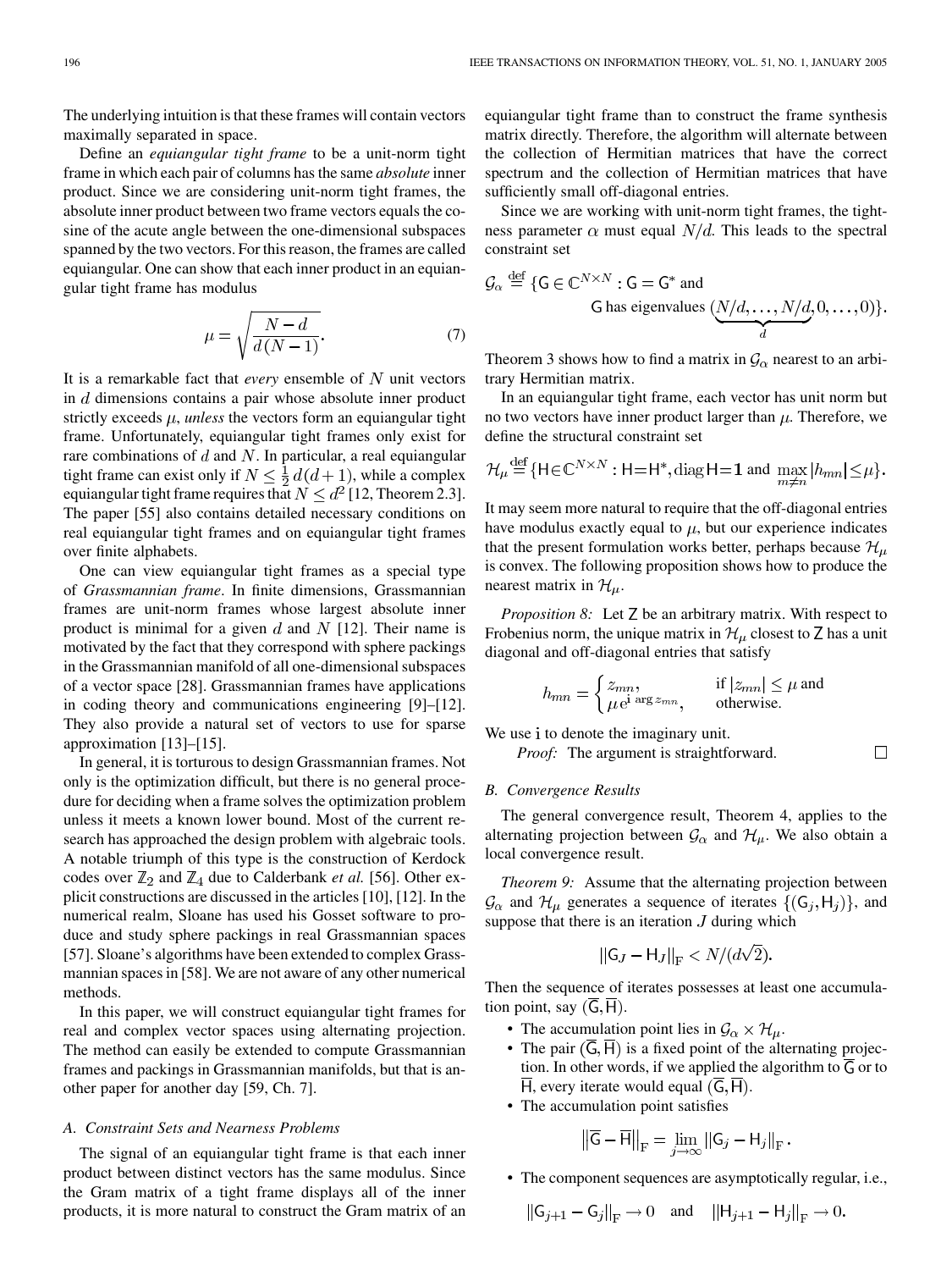$\Box$ 

• *Either* the component sequences both converge in norm

$$
||G_j - \overline{G}||_F \to 0
$$
 and  $||H_j - \overline{H}||_F \to 0$ 

*or* the set of accumulation points forms a continuum. *Proof:* See Appendix II-B.

#### *C. Numerical Examples*

First, let us illustrate just how significant a difference there is between vanilla tight frames and equiangular tight frames. At the bottom of the page is the Gram matrix of a six-vector, unit-norm tight frame for  $\mathbb{R}^3$  (see the first matrix). Notice that the inner products between vectors are quite disparate, ranging in magnitude between  $0.2392$  and  $0.6303$ . These inner products correspond to acute angles of  $76.2^\circ$  and  $50.9^\circ$ . In fact, this tight frame is pretty tame; the largest inner products in a unit-norm tight frame can be arbitrarily close to one.4 The Gram matrix of a six-vector, equiangular tight frame for  $\mathbb{R}^3$  looks quite different (see the second matrix at the bottom of the page). Every pair of vectors meets at an acute angle of 63.4°. The vectors in this frame can be interpreted as the diagonals of an icosahedron [[28,](#page-19-0) Table 1].

We have used alternating projection to compute equiangular tight frames, both real and complex, in dimensions two through six. The algorithm performed poorly when initialized with random vectors, which led us to adopt a more sophisticated approach. We begin with many random vectors and winnow this collection down by repeatedly removing whatever vector has the largest inner product against another vector. It is fast and easy to design starting points in this manner, yet the results are impressive. These calculations are summarized in Table I.

Alternating projection can locate every real, equiangular tight frame in dimensions two through six; algebraic considerations eliminate all the remaining values of  $N$  [[55,](#page-20-0) Theorem A and Theorem 6.1]. Moreover, the method computes these ensembles very efficiently. For example, the algorithm produced a six-vector, equiangular tight frame for  $\mathbb{R}^3$  after a single trial. In this case, 70 iterations lasting 0.4573 s were sufficient to determine the first eight decimal places of the inner products.

4To see this, consider a tight frame that contains two copies of an orthonormal basis, where one copy is rotated away from the other by an arbitrarily small angle.

TABLE I EQUIANGULAR TIGHT FRAMES

|                          |                      |                      | $\boldsymbol{d}$     |                      |                      |                  |                |    | $\boldsymbol{d}$     |             |                |
|--------------------------|----------------------|----------------------|----------------------|----------------------|----------------------|------------------|----------------|----|----------------------|-------------|----------------|
| $\overline{N}$           | $\overline{2}$       | 3                    | 4                    | 5                    | 6                    | $\boldsymbol{N}$ | $\overline{2}$ | 3  | 4                    | 5           | 6              |
| 3                        | $\mathbb R$          | R                    | $\ddot{\phantom{0}}$ |                      | $\ddot{\phantom{0}}$ | 20               |                | ٠. |                      | ٠           |                |
| $\overline{\mathcal{L}}$ | $\mathbb{C}$         | $\mathbb R$          | $\mathbb R$          |                      | $\ddot{\phantom{0}}$ | 21               |                |    | $\ddot{\phantom{0}}$ | $\mathbb C$ |                |
| 5                        | $\ddot{\phantom{0}}$ |                      | $\mathbb R$          | $\mathbb R$          | $\ddot{\phantom{a}}$ | 22               |                |    |                      | ٠           | ٠              |
| 6                        | $\ddot{\phantom{0}}$ | $\mathbb R$          | ٠                    | $\mathbb R$          | $\mathbb R$          | 23               |                |    |                      |             | ٠              |
| $\overline{7}$           |                      | $\mathbb{C}$         | $\mathbb C$          | $\ddot{\phantom{0}}$ | $\mathbb R$          | 24               |                |    |                      | ٠           | ٠              |
| 8                        |                      | $\blacksquare$       | $\mathbb C$          | ٠                    | ٠                    | 25               |                | ٠. |                      | $\mathbb C$ | ٠              |
| 9                        | $\ddot{\phantom{0}}$ | C                    | ٠                    | ٠                    | $\mathbb C$          | 26               |                | ٠. |                      |             | ٠              |
| 10                       |                      |                      | ÷                    | $\mathbb R$          | ٠                    | 27               |                |    |                      |             |                |
| 11                       |                      |                      |                      | $\mathbb{C}$         | C                    | 28               |                |    |                      |             | $\blacksquare$ |
| 12                       |                      |                      | ٠                    | ٠                    | $\mathbb C$          | 29               |                |    |                      |             | ۰              |
| 13                       |                      | $\ddot{\phantom{0}}$ | $\mathbb C$          |                      | ٠                    | 30               |                |    |                      |             | $\cdot$        |
| 14                       |                      |                      |                      |                      | ٠                    | 31               | .,             |    |                      | ٠.          | $\mathbb C$    |
| 15                       |                      |                      |                      | ٠                    | ٠                    | 32               |                |    |                      | ٠.          | $\blacksquare$ |
| 16                       |                      |                      |                      |                      | $\mathbb R$          | 33               | .,             |    |                      |             | ٠              |
| 17                       |                      |                      |                      |                      | ٠                    | 34               |                |    | . .                  | .,          | ٠              |
| 18                       | . .                  |                      |                      |                      | ٠                    | 35               |                |    | .,                   | .,          |                |
| 19                       |                      |                      |                      |                      |                      | 36               |                |    |                      |             | $\mathbb C$    |

The notations  $\mathbb R$  and  $\mathbb C$ , respectively, indicate that alternating projection was able to compute a real, or complex, equiangular tight frame. Note that every real equiangular tight frame is automatically a complex equiangular tight frame. One period (.) means that no real equiangular tight frame exists, and two periods (..) mean that no equiangular tight frame exists at all.

In the complex case, the algorithm was able to compute every equiangular tight frame that we know of. Unfortunately, no one has yet developed necessary conditions on the existence of complex, equiangular tight frames aside from the upper bound  $N \leq d^2$ , and so we have been unable to rule out the existence of other ensembles. Some of the computations progressed quite smoothly. After 1000 iterations and 18.75 s, alternating projection delivered a collection of 25 vectors in five dimensions whose inner products were identical in the first eight decimal places. On the other hand, it took 5000 iterations and 85.75 s to produce 21 vectors in five dimensions whose inner products reached the same level of accuracy. Even worse, we were unable to locate the 31-vector equiangular tight frame in  $\mathbb{C}^6$  until we had performed two dozen random trials that lasted several minutes each. It is some consolation that the authors of [\[58](#page-20-0), Table 1] indicate their algorithm could not compute this ensemble at all.

It seems clear that some equiangular tight frames are much easier to find than others. We have encountered less success at constructing equiangular tight frames in higher dimensions. But

| 1.0000    | 0.2414    | $-0.6303$ | 0.5402    | $-0.3564$ | $-0.3543$   |
|-----------|-----------|-----------|-----------|-----------|-------------|
| 0.2414    | 1.0000    | $-0.5575$ | $-0.4578$ | 0.5807    | $-0.2902$   |
| $-0.6303$ | $-0.5575$ | 1.0000    | 0.2947    | 0.3521    | $-0.2847$   |
| 0.5402    | $-0.4578$ | 0.2947    | 1.0000    | $-0.2392$ | $-0.59541$  |
| $-0.3564$ | 0.5807    | 0.3521    | $-0.2392$ | 1.0000    | $-0.5955$   |
| $-0.3543$ | $-0.2902$ | $-0.2847$ | $-0.5954$ | $-0.5955$ | 1.0000      |
|           |           |           |           |           |             |
| 1.0000    | 0.4472    | $-0.4472$ | 0.4472    | $-0.4472$ | $-0.4472$ ר |
|           |           |           |           |           |             |
| 0.4472    | 1.0000    | $-0.4472$ | $-0.4472$ | 0.4472    | $-0.4472$   |
| $-0.4472$ | $-0.4472$ | 1.0000    | 0.4472    | 0.4472    | $-0.4472$   |
| 0.4472    | $-0.4472$ | 0.4472    | 1.0000    | $-0.4472$ | $-0.44721$  |
| $-0.4472$ | 0.4472    | 0.4472    | $-0.4472$ | 1.0000    | $-0.4472$   |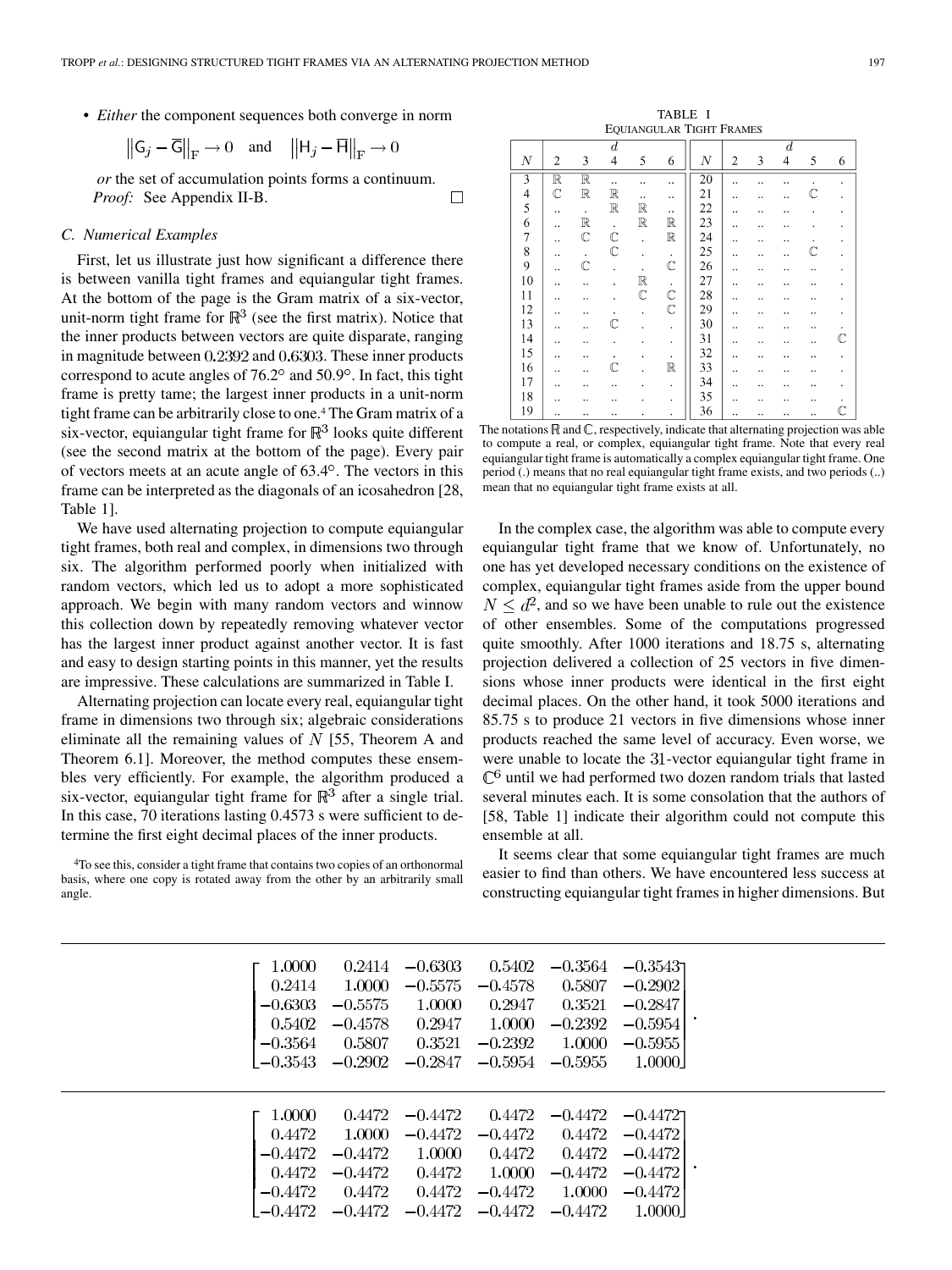we have neither performed extensive experiments nor have we attempted to fine-tune the method.

### VI. PEAK-TO-AVERAGE-POWER RATIO

Finally, let us present a situation in which the matrix nearness problem is much more difficult.

As we have mentioned, tight frames with prescribed vector norms coincide with signature sequences that maximize sum capacity in the uplink of DS-CDMA systems [[6\]](#page-19-0)–[\[8](#page-19-0)]. Unfortunately, general tight frames can have properties that are undesirable in practice. In particular, the individual frame vectors may have large *peak-to-average-power ratio* (PAR).

The PAR of an analog signal measures how the largest value of the signal compares with its average power. Signals with large PAR require higher dynamic range on the analog-to-digital converters and the digital-to-analog converters. They may also require more linear (and thus higher cost) power amplifiers. In DS-CDMA systems, the PAR is normally of concern only in the downlink (see, e.g., [[60\]](#page-20-0)), where linear combinations of signatures can conspire to have tremendous peak power. On the uplink, the PAR problem is fundamentally different because it only involves individual signatures. Conventionally, the uplink PAR has not received attention because most systems use binary spreading sequences, which always have unit PAR. If general sum-capacity-optimal sequences are to be used in real systems, then PAR side constraints should be included in the design problem. Therefore, we will consider how to construct tight frames whose columns have prescribed norms and low PARs.

As discussed in Section IV, many algorithms have already been developed for constructing tight frames with prescribed vector norms, such as [[7\]](#page-19-0), [\[19](#page-19-0)], [[20\]](#page-19-0), [[22\]](#page-19-0). Unfortunately, these methods cannot accept additional constraints on the vectors, and thus they are not suitable for finding tight frames whose vectors have low PAR. We show that alternating projection provides a way to produce these ensembles. The PAR problem makes an interesting test case because it induces a matrix nearness problem that is considerably more challenging than those we have examined in previous sections.

#### *A. Constraint Sets and Matrix Nearness Problems*

The PAR in a digital communication system is fundamentally related to the analog waveforms that are generated. From the perspective of sequence design, it usually suffices to consider the PAR defined directly from the discrete sequence. The discrete PAR of a vector  $z$  is the quantity

$$
PAR(z) \stackrel{\text{def}}{=} \frac{\max_{m} |z_m|^2}{\sum_{m} |z_m|^2 / d}
$$

Note that  $1 \leq PAR(z) \leq d$ . The lower extreme corresponds to a vector whose entries have identical modulus, while the upper bound is attained only by (scaled) canonical basis vectors.

Suppose that we require the columns of the frame to have squared norms  $c_1, \ldots, c_N$ . In the DS-CDMA application, these numbers depend on the users' power constraints [[6\]](#page-19-0), [\[7](#page-19-0)]. It follows from (3) that  $\alpha = \sum_n c_n/d$ . The spectral constraint set becomes

$$
\mathcal{X}_{\alpha} \stackrel{\text{def}}{=} \left\{ \mathsf{X} \in \mathbb{C}^{d \times N} : \mathsf{XX}^* = \left( \sum_n c_n / d \right) I_d \right\}.
$$

Theorem 2 delivers the solution to the associated matrix nearness problem.

Let  $\rho$  denote the upper bound on the PAR of the frame elements. Then the structural constraint set will be

$$
S \stackrel{\text{def}}{=} \{ S \in \mathbb{C}^{d \times N} : \text{PAR}(\boldsymbol{s}_n) \le \rho \text{ and } ||\boldsymbol{s}_n||_2^2 = c_n \}
$$

Given an arbitrary matrix  $Z$ , we must compute the nearest element of  $S$ . Since the structural constraint on each column is independent and the Frobenius norm is separable, each column yields an independent optimization problem. For each column  $z_n$  of the input matrix, we claim that the following algorithm returns  $s_n$ , the corresponding column of a nearest matrix S from  $S$ .

# *Algorithm 2 (Nearest Vector with Low PAR):* INPUT:

- An input vector  $\boldsymbol{z}$  from  $\mathbb{C}^d$
- A positive number  $c$ , the squared norm of the solution vector

• A number  $\rho$  from [1, d], which equals the maximum permissible PAR

OUTPUT:

• A vector **s** from  $\mathbb{C}^d$  that solves

$$
\min_{\mathbf{s}} \|\mathbf{s} - \mathbf{z}\|_2 \quad \text{subject to} \quad \text{PAR}(\mathbf{s}) \le \rho \text{ and } \|\mathbf{s}\|_2^2 = c.
$$

PROCEDURE:

- 1) Scale z to have unit norm; define  $\delta = \sqrt{c \rho/d}$ ; and initialize  $k=0.$
- 2) Let M index  $(d-k)$  components of z with least magnitude. If this set is not uniquely determined, increment  $k$  and repeat Step 2.
- 3) If  $z_m = 0$  for each m in M, a solution vector is

$$
\mathbf{s} = \begin{cases} \sqrt{\frac{c - k \delta^2}{d - k}}, & \text{when } m \in \mathcal{M} \text{ and} \\ \delta e^{\mathrm{i} \arg z_m}, & \text{when } m \notin \mathcal{M}. \end{cases}
$$

4) Otherwise, let

$$
\gamma = \sqrt{\frac{c - k \,\delta^2}{\sum_{m \in \mathcal{M}} |z_m|^2}}
$$

- 5) If  $\gamma z_m > \delta$  for any m in M, increment k and return to Step 2.
- 6) The unique solution vector is

$$
\boldsymbol{s} = \begin{cases} \gamma z_m, & \text{when } m \in \mathcal{M} \text{ and} \\ \delta e^{i \arg z_m}, & \text{when } m \notin \mathcal{M}. \end{cases}
$$

When  $\rho = 1$ , the output of the algorithm is a vector with unimodular entries that have the same phase as the corresponding entries of z. On the other hand, when  $\rho = d$ , the output vector equals  $z$ . We now prove that the algorithm is correct.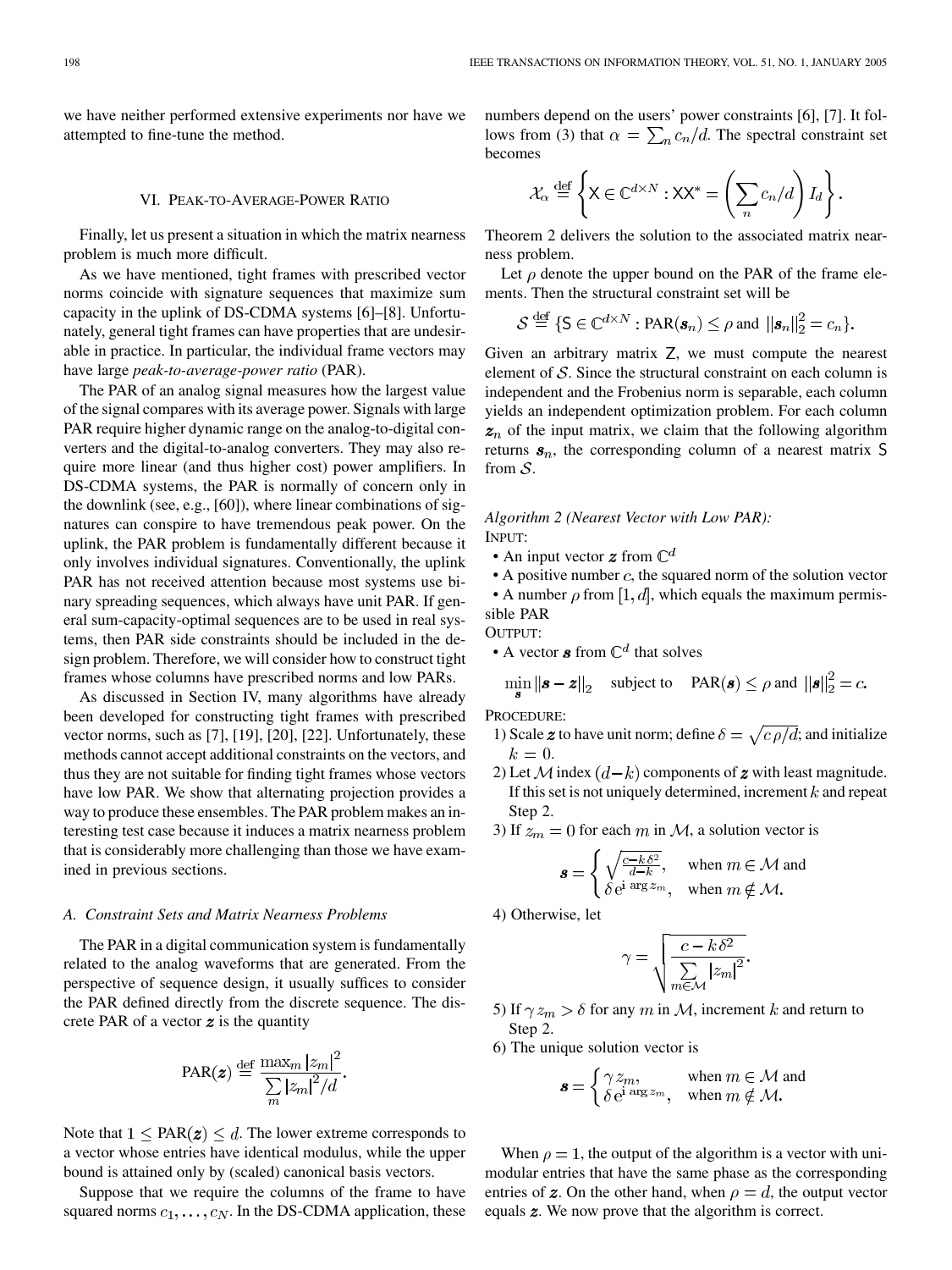*Proof:* We must solve the optimization problem

$$
\min_{\mathbf{s}} \|\mathbf{s} - \mathbf{z}\|_2^2 \quad \text{subject to} \quad \text{PAR}(\mathbf{s}) \le \rho \text{ and } \|\mathbf{s}\|_2^2 = c.
$$

Let us begin with some major simplifications. First, rewrite the PAR constraint by enforcing the norm requirement and rearranging to obtain the equivalent condition

$$
\max_{m} |s_m| \le \sqrt{c\rho/d}.
$$

In the rest of the argument, the symbol  $\delta$  will abbreviate the quantity  $\sqrt{c\rho/d}$ . The PAR constraint becomes  $|s_m| \leq \delta$  for each  $m = 1, \ldots, d$ .

Now, expand the objective function and enforce the norm constraint again to obtain

$$
\min_{\mathbf{s}} \left[ c - 2 \operatorname{Re} \left\langle \mathbf{s}, \mathbf{z} \right\rangle + ||\mathbf{z}||_2^2 \right].
$$

Observe that it is necessary and sufficient to minimize the second term. It follows that the optimizer does not depend on the scale of the input vector **z**. So take  $||\mathbf{z}||_2 = 1$  without loss of generality.

Next, note that the PAR constraint and the norm constraint do not depend on the phases of the components in  $s$ . Therefore, the components of an optimal  $\boldsymbol{s}$  must have the same phases as the components of the input vector  $z$ . In consequence, we may assume that both  $s$  and  $z$  are nonnegative real vectors.

We have reached a much more straightforward optimization problem. Given a nonnegative vector  $z$  with unit norm, we must solve

$$
\max_{\mathbf{s}} \langle \mathbf{s}, \mathbf{z} \rangle \quad \text{subject to} \quad \langle \mathbf{s}, \mathbf{s} \rangle = c \text{ and } 0 \le s_m \le \delta.
$$

Observe that every point of the feasible set is a regular point, i.e., the gradients of the constraints are linearly independent. Therefore, KKT theory will furnish necessary conditions on an optimizer [[61](#page-20-0), Sec. 28].

We form the Lagrangian function

$$
L(\mathbf{s}, \lambda, \boldsymbol{\mu}, \boldsymbol{\nu}) = -\langle \mathbf{s}, \mathbf{z} \rangle + \frac{1}{2} \lambda \left( \langle \mathbf{s}, \mathbf{s} \rangle - c \right) - \langle \mathbf{s}, \boldsymbol{\mu} \rangle + \langle \mathbf{s} - \delta \mathbf{1}, \boldsymbol{\nu} \rangle.
$$

The Lagrange multipliers  $\mu$  and  $\nu$  are nonnegative because they correspond to the lower and upper bounds on  $s$ . Meanwhile, the multiplier  $\lambda$  is unrestricted because it is associated with the equality constraint.

The first-order KKT necessary condition on a regular local maximum  $s^*$  is that

$$
0 = (\nabla_{\mathbf{s}} L)(\mathbf{s}^{\star}, \lambda^{\star}, \boldsymbol{\mu}^{\star}, \boldsymbol{\nu}^{\star})
$$
  
=  $-\mathbf{z} + \lambda^{\star} \mathbf{s}^{\star} - \boldsymbol{\mu}^{\star} + \boldsymbol{\nu}^{\star}$  (8)

where  $\mu_m^* > 0$  only if  $s_m^* = 0$  and  $\nu_m^* > 0$  only if  $s_m^* = \delta$ . Notice that one of  $\mu_m^*$  or  $\nu_m^*$  must be zero because they correspond to mutually exclusive constraints. The second-order KKT necessary condition on a regular local maximum is that

$$
0 \leq \mathbf{y}^T \left( \nabla_{\mathbf{s}}^2 L \right) (\mathbf{s}^\star, \lambda^\star, \mu^\star, \nu^\star) \mathbf{y} = \lambda^\star \mathbf{y}^T \mathbf{y}
$$

for every vector  $y$  in the subspace of first-order feasible variations. This subspace is nontrivial, so  $\lambda^* \geq 0$ .

Solve (8) to obtain

$$
\lambda^{\star}\boldsymbol{s}^{\star}=\boldsymbol{z}+\boldsymbol{\mu}^{\star}-\boldsymbol{\nu}^{\star}
$$

Whenever  $\mu_m^* > 0$ , both  $s_m^* = 0$  and  $\nu_m^* = 0$ . This combination is impossible because  $z_m \geq 0$ . Therefore, we may eliminate  $\mu^*$ to reach

$$
\lambda^\star \, \boldsymbol{s}^\star = \boldsymbol{z} - \boldsymbol{\nu}^\star.
$$

The cases  $\lambda^* = 0$  and  $\lambda^* > 0$  require separate consideration.

If  $\lambda^* = 0$ , it is clear that  $\nu^* = z$ . Since  $\nu_m^* > 0$  only if  $s_m^* = \delta$ , we must have  $s_m^* = \delta$  whenever  $z_m > 0$ . Suppose that k components of  $s^*$  equal  $\delta$ . The remaining  $(d-k)$  components are not uniquely determined by the optimization problem. From the many solutions, we choose one such that

$$
s_m^* = \sqrt{\frac{c - k \,\delta^2}{d - k}}, \qquad \text{for } m \text{ where } z_m = 0.
$$

This formula ensures that  $s^*$  has the correct norm and that none of its entries exceeds  $\delta$ .

When  $\lambda^* > 0$ , the solution has the form

$$
\boldsymbol{s}^\star = [\gamma \, \boldsymbol{z}]_\delta
$$

where  $\gamma$  is positive and the operator  $[\cdot]_{\delta}$  truncates to  $\delta$  the components of its argument that exceed  $\delta$ . It is clear that the largest components of  $z$  are all truncated at the same time. We only need to determine *which* components these are.

To that end, observe that  $\gamma \mapsto ||[\gamma z]_{\delta}||_2$  is a strictly increasing function on  $[0, \delta/z_{\text{min}}]$ , where  $z_{\text{min}}$  is the least positive component of  $\boldsymbol{z}$ . For at most one value of  $\gamma$ , therefore, does the vector  $[\gamma z]_{\delta}$  have norm  $\sqrt{c}$ . If this norm value were not attained, then  $\lambda^*$  would equal zero. Let k be the number of entries of  $s^*$  that equal  $\delta$ , and suppose that M indexes the remaining  $(d-k)$  components. Then

$$
c = ||\mathbf{s}^{\star}||_2^2 = k \,\delta^2 + \gamma^2 \sum_{m \in \mathcal{M}} |z_m|^2.
$$

Recall that  $\gamma$  is positive. Therefore, is impossible that  $k \delta^2 > c$ . When  $k\delta^2 = c$ , it follows that  $z_m = 0$  for each m in M. Otherwise,  $z_m$  must be nonzero for some m in M. Then the value of  $\gamma$  must be

$$
\gamma = \sqrt{\frac{c - k \delta^2}{\sum_{m \in \mathcal{M}} |z_m|^2}}.
$$

## *B. Convergence*

For the alternating projection between the PAR constraint set and the set of  $\alpha$ -tight frames, we have not proven a more elaborate convergence theorem than the basic result, Theorem 4, because it is not easy to guarantee that the solution to the PAR matrix nearness problem is unique. We have been able to provide a sufficient condition on the fixed points of the iteration that lie in the PAR constraint set  $S$ . Note that similar fixed points arose in Section IV.

*Theorem 10:* A sufficient condition for a full-rank matrix S from  $S$  to be a fixed point of the alternating projection between S and  $\mathcal{X}_{\alpha}$  is that the columns of S are all eigenvectors of SS<sup>\*</sup>. That is,  $SS^*S = SA$ , where  $\Lambda \in \mathbb{C}^{N \times N}$  is diagonal and positive, with no more than  $d$  distinct entries.  $\Box$ 

*Proof:* Refer to Appendix II-E.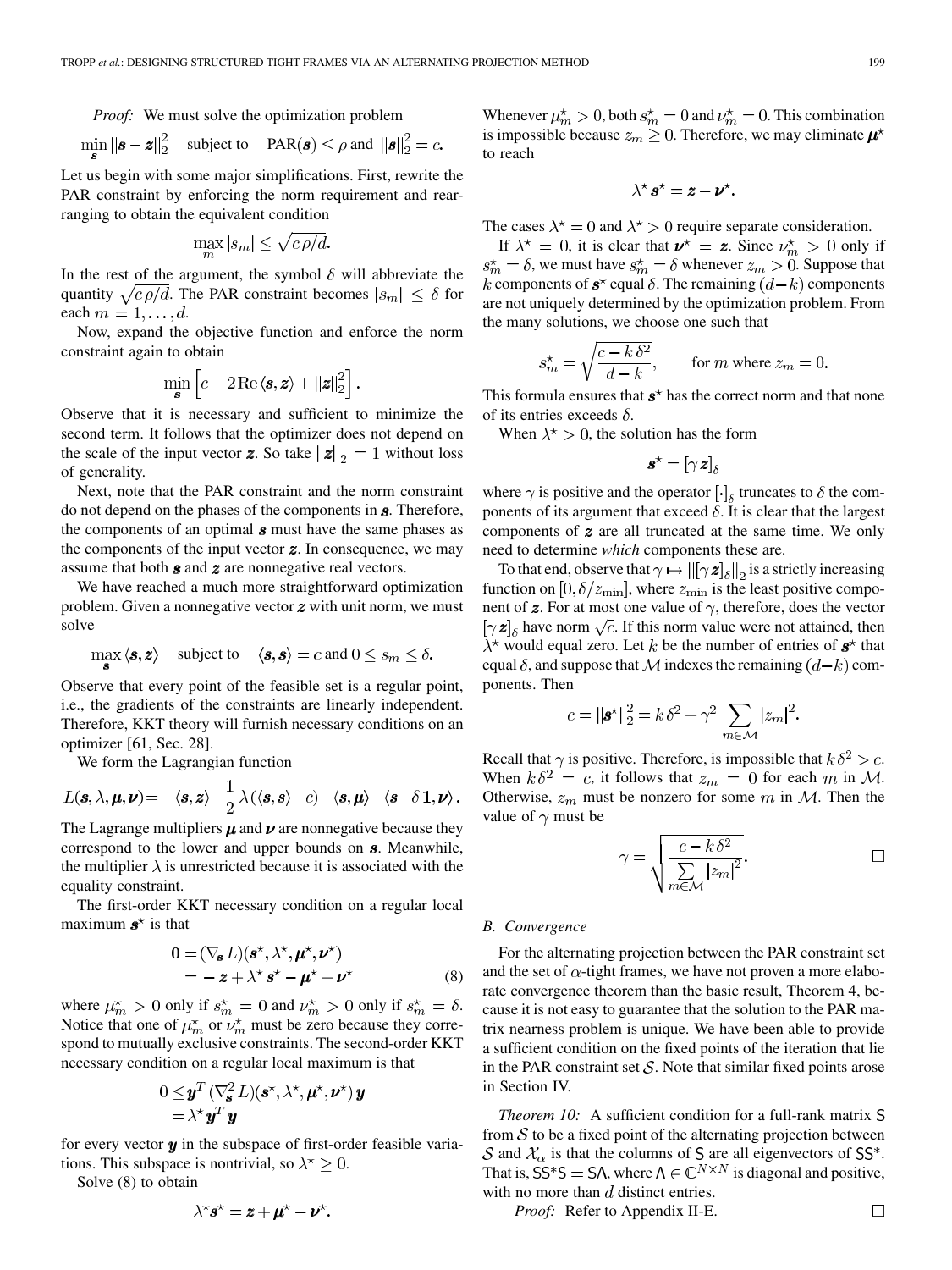# *C. Numerical Examples*

Let us demonstrate that alternating projection can indeed produce tight frames whose columns have specified PAR and specified norm. We will produce complex tight frames because, in the real case, PAR constraints can lead to a discrete optimization problem. The experiments all begin with the initial  $3 \times 6$ matrix

 $0.0748 + 0.3609$ i  $0.0392 + 0.4558$ i  $0.5648 + 0.3635$ i  $0.5861 - 0.0570i -0.2029 + 0.8024i -0.5240 + 0.4759i$  $-0.7112 + 0.1076i -0.2622 - 0.1921i -0.1662 + 0.1416i$  $-0.2567 + 0.4463i$   $0.7064 + 0.6193i$  $0.1586 + 0.6825i$  $-0.1806 - 0.1015i -0.1946 - 0.1889i$  $0.5080 + 0.0226i$  $0.0202 + 0.8316$ i  $0.0393 - 0.2060$ i  $0.2819 + 0.4135i$ 

The respective PAR values of its columns are 1.5521, 2.0551, 1.5034, 2.0760, 2.6475, and 1.4730.

Unit-PAR tight frames are probably the most interesting example. In each column of a unit-PAR tight frame, the entries share an identical modulus, which depends on the norm of the column. Let us apply our algorithm to calculate a unit-PAR, unit-norm tight frame

 $0.1345 + 0.5615i$   $0.1672 + 0.5526i$   $0.4439 + 0.3692i$  $0.5410-0.2017\mathrm{i}$   $-0.0303+0.5766\mathrm{i}$   $-0.5115+0.2679\mathrm{i}$  $-0.5768 + 0.0252 \mathrm{i}\ - 0.2777 - 0.5062 \mathrm{i}\ - 0.2303 + 0.5294 \mathrm{i}$  $-0.3358 + 0.4696i$   $0.4737 + 0.3300i$   $0.0944 + 0.5696i$  $-0.5432 - 0.1956i - 0.3689 - 0.4442i \cdot 0.5747 + 0.0554i$ .  $0.1258 + 0.5635i - 0.0088 - 0.5773i$   $0.4132 + 0.4033i$ 

Indeed, each of the columns has unit PAR and unit norm. The singular values of the matrix are identical to eight decimal places. The calculation required 78 iterations lasting 0.1902 s.

Alternating projection can also compute tight frames whose columns have unit PAR but different norms. For example, if we request the column norms  $0.75, 0.75, 1, 1, 1.25$ , and  $1.25$ , the algorithm yields

|                                                                      | $0.3054 + 0.3070$ i $0.1445 + 0.4082$ i $0.3583 + 0.4527$ i  |  |
|----------------------------------------------------------------------|--------------------------------------------------------------|--|
|                                                                      | $0.4295 - 0.0549$ i $0.1235 + 0.4150$ i $-0.5597 + 0.1418$ i |  |
| $\vert -0.4228 - 0.0936i -0.0484 - 0.4303i - 0.0200 + 0.5770i \vert$ |                                                              |  |
| $-0.4264 + 0.3893i$ $0.4252 + 0.5831i$ $0.3622 + 0.6242i$            |                                                              |  |
| $-0.5393 - 0.2060$ i $-0.4425 - 0.5701$ i $0.7165 - 0.0863$ i        |                                                              |  |
|                                                                      | $0.2585 + 0.5162i -0.2894 - 0.6611i$ $0.1291 + 0.7101i$      |  |

One can check that the column norms, PAR, and singular values all satisfy the design requirements to eight or more decimal places. The computation took 84 iterations over 0.1973 s.

Less stringent constraints on the PAR pose even less trouble. For example, we might like to construct a tight frame whose PAR is bounded by two and whose columns have norms  $0.75, 0.75, 1, 1, 1.25,$  and 1.25. It is

```
0.0617 + 0.1320i 0.0184 + 0.2764i 0.4299 + 0.3593i
0.4256 - 0.1031i - 0.0558 + 0.5938i - 0.5920 + 0.4974i-0.5912 + 0.0025i -0.1304 - 0.3363i -0.0807 + 0.2857i-0.1382 + 0.2511i 0.6847 + 0.7436i0.2933 + 0.6939i-0.4306 - 0.2650i -0.2095 - 0.3072i
                                   0.7317 + 0.0928i0.2918 + 0.6048i0.0852 + 0.8093i -0.3504 - 0.5289i
```
The computer worked for 0.0886 s, during which it performed 49 iterations. As usual, the singular values match to eight decimal places. It is interesting to observe that the frame exceeds the design specifications. The respective PAR values of its columns are 1.8640, 1.8971, 1.7939, 1.9867, 1.9618, and 1.0897.

## VII. DISCUSSION

As advertised, we have developed an alternating projection method for solving frame design problems, and we have provided ample evidence that it succeeds. In this section, we discuss some implementation issues and some of the limitations of the algorithm. We conclude with a collection of related problems that one can also solve with alternating projection.

# *A. The Starting Point*

For alternating projection to succeed, it is essential to choose a good starting point. Here are a few general strategies that may be useful.

The simplest method is to select  $N$  vectors uniformly at random from the surface of the unit sphere in  $\mathbb{C}^d$  and form them into an initial matrix. Although this technique sometimes works, it is highly probable that there will be pairs of strongly correlated vectors, and it is usually preferable for the frame to contain dissimilar vectors. Nevertheless, a collection of random vectors converges almost surely to a tight frame as more vectors are added [[54,](#page-20-0) Theorem 1].

A more practical idea is to select many vectors, say  $2 dN$ , and then use a clustering algorithm—such as Lloyd–Max [[62\]](#page-20-0), spherical  $k$ -means [[63\]](#page-20-0), or diametrical clustering [[64\]](#page-20-0)—to separate these vectors into  $N$  clusters. The cluster representatives will usually be much more diverse than vectors chosen at random. A related approach would select many random vectors and then greedily remove vectors that are highly correlated with the remaining vectors. This method seems to furnish excellent starting points for constructing equiangular tight frames. One might also build up a collection of random vectors by allowing a new vector to join only if it is weakly correlated with the current members.

Another technique is to start with a tight frame that has been developed for another application. By rotating the frame at random, it is possible to obtain many different starting points that retain some of the qualities of the original frame. In particular, equiangular tight frames make excellent initializers.

It is also possible to choose a collection of  $N$  vectors from a larger frame for  $\mathbb{C}^d$ . Similarly, one might truncate some coordinates from a frame in a higher dimensional space. In particular, one might truncate an orthonormal basis for  $\mathbb{C}^N$  to retain only d coordinates. See [\[65](#page-20-0)], for example, which uses the Fourier transform matrix in this manner.

## *B. Limitations*

Alternating projection cannot alleviate all the pain of frame design. While preparing this paper, we encountered several difficulties.

A theoretical irritation is the lack of a proof that alternating projection converges in norm. No general proof is possible, as the counterexample in [\[66\]](#page-20-0) makes clear. Nevertheless, it would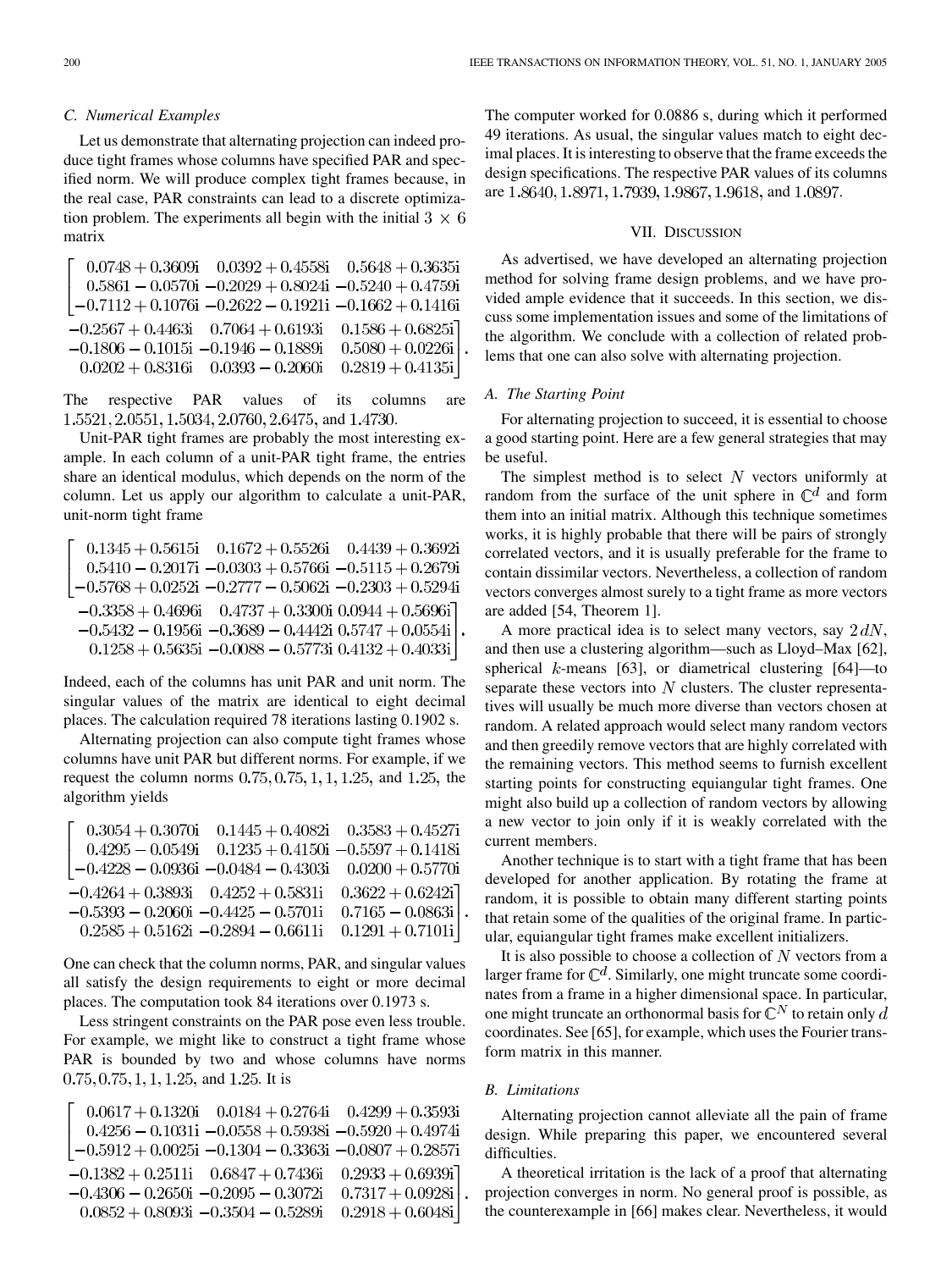be comforting to develop sufficient conditions that guarantee the convergence of alternating projections between nonconvex sets. The results of [\[66](#page-20-0)] are the best that we know of. We would also like to develop conditions that can ensure convergence to a pair of points at minimal distance. Here, the most general results are probably due to Csiszár and Tusnády [[67\]](#page-20-0).

Another major inconvenience is that alternating projection converges at a geometric rate (or worse) [\[48](#page-20-0)]–[[51\]](#page-20-0). For large problems, it can be painful to wait on the solution. An interesting topic for future research would be a method of acceleration.

A more specific disappointment was the inability of alternating projection to construct tight frames over small finite alphabets. It is straightforward to solve the matrix nearness problem associated with a finite alphabet, and it can be shown that the algorithm always converges in norm to a fixed point. But the algorithm never once yielded a tight frame. This failure is hardly surprising; discrete constraints are some of the most difficult to deal with in optimization. It may be possible to use annealing to improve the performance of the algorithm. This would be a valuable direction for future research.

#### *C. Related Problems*

We have permitted a great deal of freedom in the selection of the structural constraint set, but we only considered the spectral constraints that arise naturally in connection with tight frames. Nevertheless, alternating projection offers a straightforward method for addressing other IEPs. For example, one might try to construct general frames with prescribed lower and upper frame bounds,  $\alpha$  and  $\beta$ . Instead of forcing the Gram matrix to be a rank- $d$  orthogonal projector, one might impose only a rank constraint or a constraint on its condition number. To implement the algorithm, it would only be necessary to solve the matrix nearness problem associated with these spectral constraints.

One can also use alternating projection to construct PSD matrices that have certain structural properties. Higham, for example, has used a corrected alternating projection to produce the correlation matrix nearest to an input matrix [[36\]](#page-20-0). (A *correlation matrix* is a PSD matrix with a unit diagonal.) Since the PSD matrices form a closed, convex set, it is possible to prove much more about the behavior of alternating algorithms.

We have also had good success using alternating projection to compute sphere packings in real and complex projective spaces. These methods can be extended to produce sphere packings in real and complex Grassmannian manifolds [\[59](#page-20-0)]. It seems clear that alternating projection has a promising future for a new generation of problems.

# APPENDIX I POINT-TO-SET MAPS

To understand the convergence of the algorithms, we rely on some basic results from the theory of point-to-set maps. Zang-will's book [\[68](#page-20-0)] is a good basic reference with applications to mathematical programming. More advanced surveys include [\[69](#page-20-0)], [[70\]](#page-20-0). de Leeuw presents statistical applications in [\[50](#page-20-0)]. We have drawn from all these sources here.

#### *A. Point-to-Set Maps*

Let  $\mathcal Y$  and  $\mathcal Z$  be arbitrary sets. The *power set* of  $\mathcal Z$  is the collection of all subsets of  $\mathcal{Z}$ , and it is denoted by  $2^{\mathcal{Z}}$ . A *point-to-set map* from  $\mathcal Y$  to  $\mathcal Z$  is a function  $\Omega : \mathcal Y \to 2^{\mathcal Z}$ . In words,  $\Omega$  maps each point of  $\mathcal Y$  to a subset of  $\mathcal Z$ .

There are several different ways of combining point-to-set maps. Take two maps  $\Omega_{yz} : \mathcal{Y} \to 2^{\mathcal{Z}}$  and  $\Omega_{zw} : \mathcal{Z} \to 2^{\mathcal{W}}$ . The composition of these maps carries a point  $y$  to a subset of  $W$  via the rule

$$
(\Omega_{zw} \circ \Omega_{yz})(y) = \bigcup_{z \in \Omega_{yz}(y)} \Omega_{zw}(z).
$$

This definition can be extended in the obvious way to a longer composition of maps. Now, suppose  $\Omega_{uv}$  maps  $\mathcal U$  to  $2^{\mathcal V}$ . The Cartesian product of  $\Omega_{uv}$  and  $\Omega_{yz}$  is the point-to-set map from  $U \times Y$  to  $V \times Z$  given by

$$
(\Omega_{uv} \times \Omega_{yz})(u, y) = \Omega_{uv}(u) \times \Omega_{yz}(y).
$$

## *B. Topological Properties*

Suppose that the underlying sets are endowed with topologies so that we may speak of convergence. A map  $\Omega : \mathcal{Y} \to 2^{\mathcal{Z}}$ is *closed* at the point  $\bar{y}$  in  $\mathcal{Y}$  whenever the statements  $y_i \rightarrow \bar{y}$ ,  $z_j \in \Omega(y_j)$ , and  $z_j \to \overline{z}$  together imply that  $\overline{z} \in \Omega(\overline{y})$ . One may interpret this definition as saying that the set  $\Omega(\bar{y})$  is "bigger" than the sets in the sequence  $\{\Omega(y_i)\}\$ . On the other hand, the map  $\Omega$  is *open* at  $\bar{y}$  in  $\mathcal Y$  whenever the statements  $y_j \to \bar{y}$  and  $\overline{z} \in \Omega(\overline{y})$  together imply the existence of a number J and a sequence of points  $\{z_i\}$  such that  $z_i \to \overline{z}$  and  $z_i \in \Omega(y_i)$  for all  $j > J$ . More or less, this statement means that the set  $\Omega(\bar{y})$ is "smaller" than the sets in the sequence  $\{\Omega(y_i)\}\$ . A map that is both open and closed at  $\bar{y}$  is said to be *continuous* at  $\bar{y}$ . We call  $\Omega$  an *open map*, *closed map*, or *continuous map* whenever it has the corresponding property for every point in  $\mathcal{Y}$ .

Finite Cartesian products and finite compositions of open maps are open. Finite Cartesian products of closed maps are closed. If  $\Omega_{yz} : \mathcal{Y} \to 2^{\mathcal{Z}}$  and  $\Omega_{zw} : \mathcal{Z} \to 2^{\mathcal{W}}$  are closed and  $\mathcal{Z}$ is compact, then the composition  $(\Omega_{zw} \circ \Omega_{yz})$  is closed.

#### *C. Fixed Points*

Suppose that  $\Omega$  is a point-to-set map from  $\mathcal Y$  to itself. Let  $\mathcal Y$ be a point of Y for which  $\Omega(y) = \{y\}$ . Then y is called a *fixed point* of the map  $\Omega$ . In contrast, a *generalized fixed point* of  $\Omega$ is a point for which  $y \in \Omega(y)$ . When we wish to emphasize the distinction, we may refer to a regular fixed point as a *strong* or *classical* fixed point.

#### *D. Infimal Maps*

Minimizing functions leads to a special type of point-to-set map. Suppose that  $f: \mathcal{Y} \times \mathcal{Z} \to \mathbb{R}_+$  is a real-valued function of two variables, and let  $\Omega$  be a point-to-set map from  $\mathcal Y$  to  $\mathcal Z$ . Associated with  $f$  and  $\Omega$  is an *infimal map* defined by

$$
M^z(y) \stackrel{\text{def}}{=} \arg\min_{z \in \Omega(y)} f(y, z).
$$

If  $f(y, \cdot)$  attains no minimal value on  $\Omega(y)$ , then  $M^z(y) = \emptyset$ , the empty set. Under mild conditions, infimal maps are closed.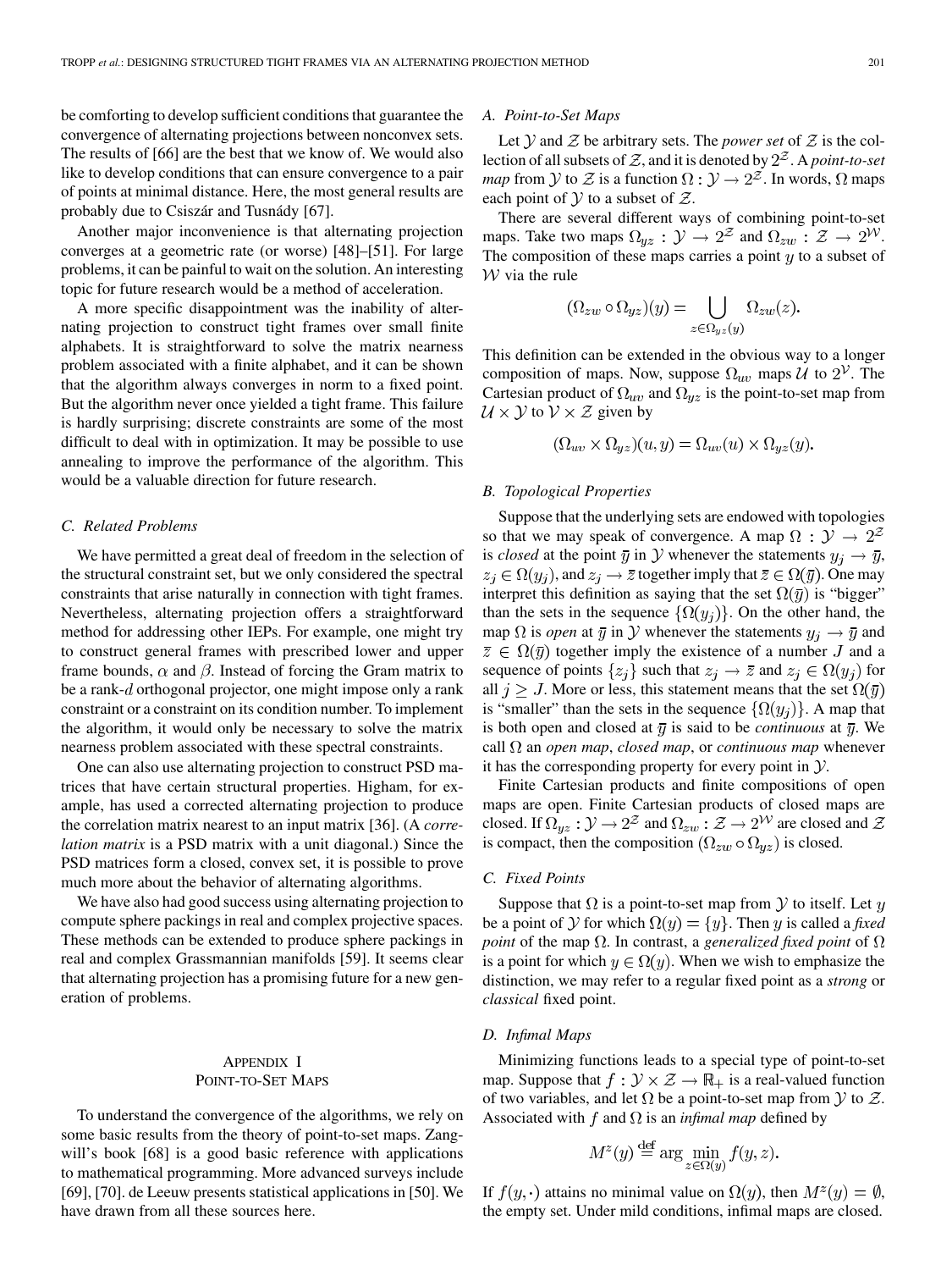*Theorem 11 (Dantzig–Folkman–Shapiro [\[71](#page-20-0)]):* If  $\Omega$  is continuous at  $\overline{\eta}$  and  $f(\overline{\eta}, \cdot)$  is continuous on  $\Omega(\overline{\eta})$ , then  $M^z$  is closed at  $\bar{u}$ .

In particular, the constant map  $\Omega : y \mapsto \mathcal{Z}$  is continuous whenever  $\mathcal Z$  is closed. So minimizing a continuous function over a fixed, closed set always yields a closed infimal map.

# *E. Iterative Algorithms*

Zangwill was apparently the first to recognize that many procedures in mathematical programming find their most natural expression in the language of point-to-set maps [\[68](#page-20-0)]. An *algorithmic map* or *algorithm* is simply a function  $\Omega : \mathcal{Y} \to 2^{\mathcal{Y}}$ . Given an initial point  $y_0$  of  $\mathcal{Y}$ , an algorithmic map generates a sequence of iterates according to the rule

$$
y_{j+1} \in \Omega(y_j).
$$

Suppose that  $f: \mathcal{Y} \to \mathbb{R}_+$  is a continuous, nonnegative function. We say that the algorithm  $\Omega$  is *monotonic* with respect to  $f$  when

$$
z \in \Omega(y)
$$
 implies  $f(z) \le f(y)$ .

An algorithm *strictly monotonic* with respect to  $f$  is a monotonic algorithm for which

$$
z \in \Omega(y)
$$
 and  $f(z) = f(y)$  imply  $z = y$ .

Zangwill showed that a closed, monotonic algorithm converges in a weak sense to a generalized fixed point. We present a streamlined version of his result.

*Theorem 12 (Zangwill [\[68](#page-20-0), p. 91]):* Let  $\Omega$  be a closed algorithmic map on a compact set  $\mathcal{Y}$ , and assume that  $\Omega$  is monotonic with respect to a continuous, nonnegative function  $f$ . Suppose that the algorithm generates a sequence of iterates  $\{y_j\}$ .

- The sequence has at least one accumulation point in  $Y$ .
- Each accumulation point  $\bar{y}$  satisfies  $f(\bar{y}) = \lim_i f(y_i)$ .
- Each accumulation point  $\bar{y}$  is a generalized fixed point of the algorithm.

Meyer [\[66](#page-20-0)] subsequently extended Zangwill's theorem to provide a more satisfactory convergence result for strictly monotonic algorithms. One version of his result follows. For reference, a sequence  $\{y_j\}$  in a normed space is called *asymptotically regular* when  $||y_{j+1} - y_j|| \rightarrow 0$ .

*Theorem 13 (Meyer [\[66](#page-20-0)]):* Let  $Y$  be a compact subset of a normed space, and assume that  $\Omega$  is a closed algorithm on  $\mathcal Y$  that it is strictly monotonic with respect to the continuous, nonnegative function f. Suppose that  $\Omega$  generates a sequence of iterates  $\{y_i\}$ . In addition to the conclusions of Zangwill's theorem, the following statements hold.

- Each accumulation point of the sequence is a (strong) fixed point of the algorithm.
- The sequence of iterates is asymptotically regular. In consequence, it has a continuum of accumulation points, or it converges in norm.

• In case that the fixed points of  $\Omega$  on each isocontour of  $f$ form a discrete set, then the sequence of iterates converges in norm.

Under additional (burdensome) hypotheses, it is possible to prove norm convergence. For example, there is also a striking convergence theorem due to Opial [[72\]](#page-20-0), a proof of which appears in the recent paper [\[73](#page-20-0)].

## *F. Alternating Projection*

An alternating projection can be interpreted as a kind of monotonic algorithm. Suppose that  $f: \mathcal{Y} \times \mathcal{Z} \rightarrow \mathbb{R}_+$  is a continuous function. Then  $f$  induces two natural infimal maps,

$$
M_y(z) \stackrel{\text{def}}{=} \arg \min_{y \in \mathcal{Y}} f(y, z) \text{ and}
$$
  

$$
M^z(y) \stackrel{\text{def}}{=} \arg \min_{z \in \mathcal{Z}} f(y, z).
$$

If  $Y$  and  $Z$  are closed, then Theorem 11 shows that the maps  $M_y$  and  $M^z$  are both closed.

We interpret alternating projection as an algorithm on the *product space*  $\mathcal{Y} \times \mathcal{Z}$  equipped with the usual product topology. Given an initial iterate  $y_0$  from  $\mathcal{Y}$ , alternating projection generates a sequence of iterates  $\{(y_j, z_j)\}\$ via the rules

$$
z_j \in M^z(y_j)
$$
 and  $y_{j+1} \in M_y(z_j)$ 

for each  $j \geq 0$ . Formally, this algorithm can be written as the composition of two subalgorithms,  $\Omega_{\rm to}$  and  $\Omega_{\rm fro}$ , that are defined as

$$
\Omega_{\text{to}} : (y, z) \mapsto \{y\} \times M^z(y) \text{ and } \Omega_{\text{fro}} : (y, z) \mapsto M_y(z) \times \{z\}.
$$

It follows that  $\Omega \stackrel{\text{def}}{=} \Omega_{\text{fro}} \circ \Omega_{\text{to}}$  is a closed algorithm whenever  $\mathcal Y$  and  $\mathcal Z$  are compact. Both subalgorithms decrease the value of f, so it should also be clear that  $\Omega$  is monotonic with respect to . Zangwill's theorem tenders a basic convergence result.

*Corollary 14:* Let  $Y$  and  $Z$  be compact. Suppose that the alternating projection between  $\mathcal Y$  and  $\mathcal Z$  generates a sequence of iterates  $\{(y_i, z_i)\}.$ 

- The sequence has at least one accumulation point.
- Each accumulation point of the sequence lies in  $\mathcal{V} \times \mathcal{Z}$ .
- Each accumulation point is a generalized fixed point of the algorithm.
- Each accumulation point  $(\bar{y}, \bar{z})$  satisfies

$$
f(\bar{y}, \bar{z}) = \lim_{j} f(y_j, z_j).
$$

If the infimal maps  $M_y$  and  $M^z$  are single valued, we can achieve a much more satisfactory result.

*Corollary 15:* Let  $Y$  and  $Z$  be compact subsets of a normed space, and assume that the infimal maps  $M_y$  and  $M^z$  are single valued. Suppose that the alternating projection between  $\mathcal Y$  and  $\mathcal Z$  generates a sequence of iterates  $\{(y_i, z_i)\}\$ . In addition to the conclusions of Corollary 14, we have the following.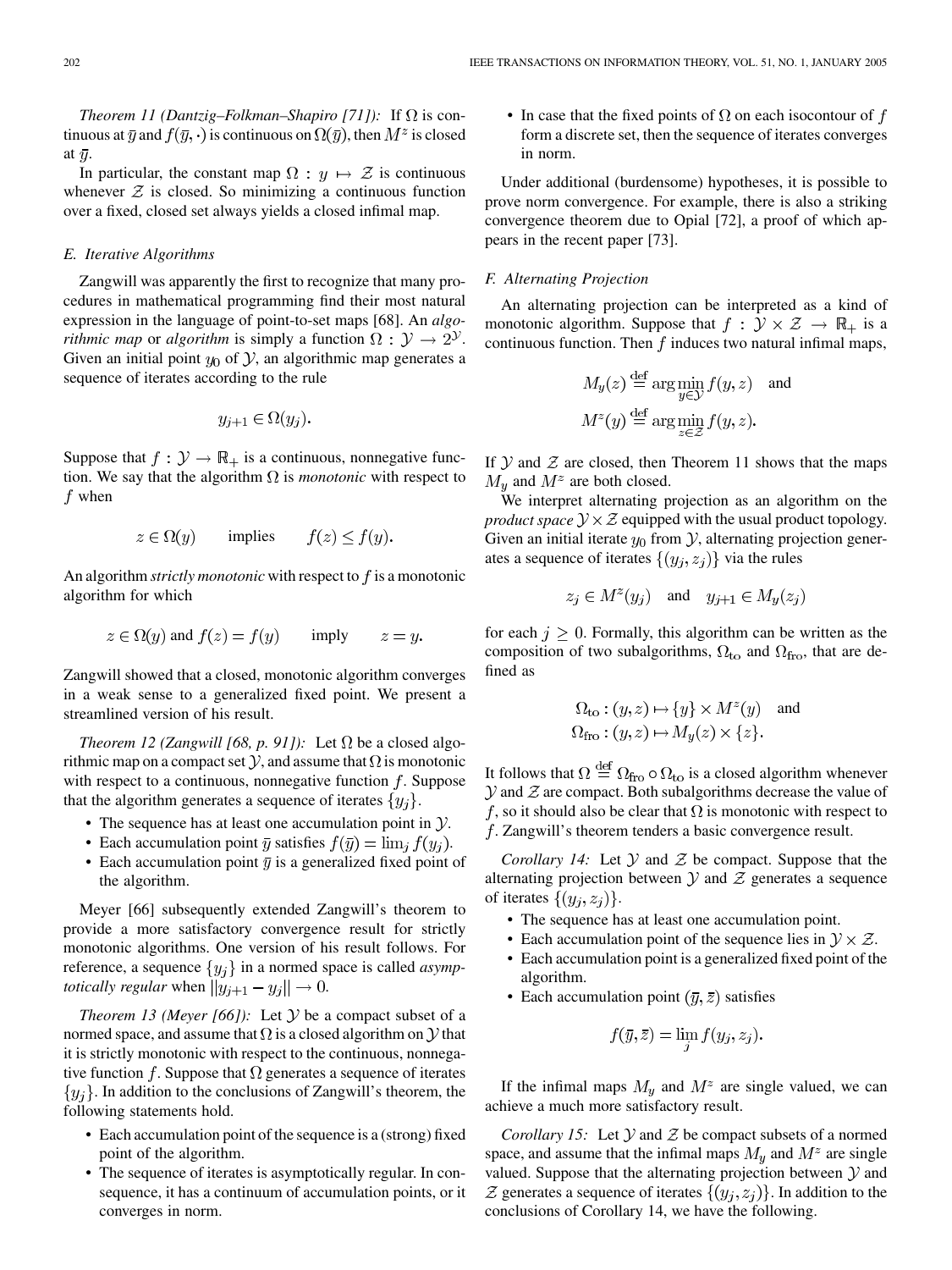- Each accumulation point is a classical fixed point of the alternating projection.
- The sequence of iterates is asymptotically regular.
- The sequence of iterates either converges in norm or it has a continuum of accumulation points.

*Proof:* We just need to show that the algorithm is strictly monotonic with respect to  $f$ . Suppose that

$$
f(y, z) = f(\Omega(y, z)).
$$

Since the infimal maps never increase the value of  $f$ , we have the equalities

$$
f(y, z) = f(y, Mz(y))
$$
  
=  $f((M_y \circ M^z)(y), M^z(y)) = f(\Omega(y, z))$ 

Since  $M^z$  yields the *unique* minimizer of  $f$  with its first argument fixed, the first equality implies that  $M^{z}(y) = \{z\}$ . Likewise, the second equality yields  $(M_u \circ M^z)(y) = \{y\}$ . That is,  $\Omega(y, z) = \{ (y, z) \}.$  An application of Meyer's theorem completes the argument.  $\Box$ 

This result is a special case of a theorem of Fiorot and Huard [\[74](#page-20-0)]. In Appendix II, we will translate the language of these corollaries into more familiar terms.

## *G. Literature on Alternating Projection*

Like most good ideas, alternating projection has a long biography and several aliases, including *alternating minimization*, *successive approximation*, *successive projection*, and *projection on convex sets*. This subsection offers a résumé of the research on alternating projection, but it makes no pretense of being comprehensive. Deutsch has written more detailed surveys, including [\[51](#page-20-0)], [\[75\]](#page-20-0), [[76\]](#page-20-0).

According to Deutsch [[75\]](#page-20-0), alternating projection first appeared in a set of mimeographed lecture notes, written by John von Neumann in 1933. von Neumann proved that the alternating projection between two closed subspaces of a Hilbert space converges pointwise to the orthogonal projector onto their intersection [[38\]](#page-20-0). Apparently, this theorem was not very well advertised, because many other authors have discovered it independently, including Aronszajn [\[48](#page-20-0)] and Wiener [\[77](#page-20-0)]. It was shown by Aronszajn [\[48](#page-20-0)] and Kayalar–Weinert [[49\]](#page-20-0) that both sequences of iterates converge geometrically with a rate exactly equal to the squared cosine of the (Friedrichs) principal angle between the two subspaces.

It is natural to extend the alternating projection between two subspaces by cyclically projecting onto several subspaces. Halperin demonstrated that, in a Hilbert space, the cyclic projection among a finite number of closed subspaces converges pointwise to the orthogonal projector onto their intersection [\[78](#page-20-0)]. The convergence is geometric [[79\]](#page-20-0). Optimal bounds on the rate of convergence can be computed with techniques of Xu and Zikatonov [[80\]](#page-20-0). Bauschke *et al.* study methods for accelerating cyclic projection in the recent paper [\[81\]](#page-20-0).

It will come as no surprise that researchers have also studied alternating projection between subspaces of a Banach space. Unaware of von Neumann's work, Diliberto and Straus introduced an alternating method for computing the best sup-norm approximation of a bivariate continuous function as the sum

of two univariate continuous functions, and they proved some weak convergence results [[82\]](#page-20-0). The norm convergence of the sequence of iterates remained open until the work of Aumann [\[83](#page-20-0)]. Golomb extended the Diliberto–Straus algorithm to other best approximation problems [[84\]](#page-20-0). For more information on alternating algorithms in Banach spaces, see the monograph of Cheney and Light [\[85](#page-20-0)].

Another fruitful generalization is to consider projection onto convex subsets. The projector—or *proximity map*—onto a closed, convex subset of a Hilbert space is well defined, because each point has a unique best approximation from that set. The basic result, due to Cheney and Goldstein, is that the alternating projection between two closed, convex subsets of a Hilbert space will converge to a pair of points at minimal distance from each other, so long as one set is compact [\[4](#page-19-0)]. Dykstra [\[86](#page-20-0)], [[87\]](#page-20-0) and Han [\[88](#page-20-0)] independently developed a cyclic projection technique that, given a point, can compute its best approximation from the intersection of a finite number of closed, convex sets in a Hilbert space. Their algorithm requires a correction to each projection. Their method is closely related to earlier optimization techniques of Hildreth [\[89](#page-20-0)] and Bregman [\[5](#page-19-0)]. Details of this connection appear in the book [\[90](#page-21-0)] and the article [[91\]](#page-21-0). Tseng develops a very important extension of the Dykstra–Han algorithm in [[92\]](#page-21-0). To date, the most detailed treatment of projection on convex sets is probably the survey article [\[93](#page-21-0)].

Most of the work on alternating projection has involved the Euclidean distance, but it is possible to develop results for other divergence measures. In particular, Csiszár and Tusnády have shown that alternate minimization of the Kullback–Leibler divergence can be used to find a pair of minimally distant points contained within two convex sets of probability measures [[67\]](#page-20-0).

There has been some research on alternating projection between nonconvex sets, but the theoretical results so far are limited. Fiorot and Huard have applied the theorems of Zangwill and Meyer to obtain weak convergence results for a class of block relaxation schemes that include alternating and cyclic projection onto nonconvex sets [\[74\]](#page-20-0). Combettes and Trussell have developed a technique which inflates the nonconvex sets into convex sets; they offer some qualified convergence results [[94\]](#page-21-0). Cadzow has also demonstrated empirically that cyclic projections among nonconvex sets can effectively solve some signal enhancement problems [\[95](#page-21-0)]. More research in this direction would be valuable.

Alternating projection has found application to many different problems, of which we offer a (small) selection. The most famous example from these pages must be the Blahut–Arimoto algorithm for computing channel capacity and rate-distortion functions [[96\]](#page-21-0), [[97\]](#page-21-0). In the field of signal restoration and recovery, we mention the work of Landau–Miranker [\[98](#page-21-0)], Gerchberg [[99\]](#page-21-0), Youla–Webb [[100\]](#page-21-0), Cadzow [[95\]](#page-21-0), and Donoho–Stark [\[101\]](#page-21-0). Çetin, Gerek, and Yardimci show that projection on convex sets can compute multidimensional equiripple filters [\[102\]](#page-21-0). Xu and Zikatonov discuss how alternating projection can be used to solve the linear systems that arise in the discretization of partial differential equations [\[80](#page-20-0)]. In the matrix analysis community, alternating projection has been used as a computational method for solving IEPs [\[35](#page-20-0)],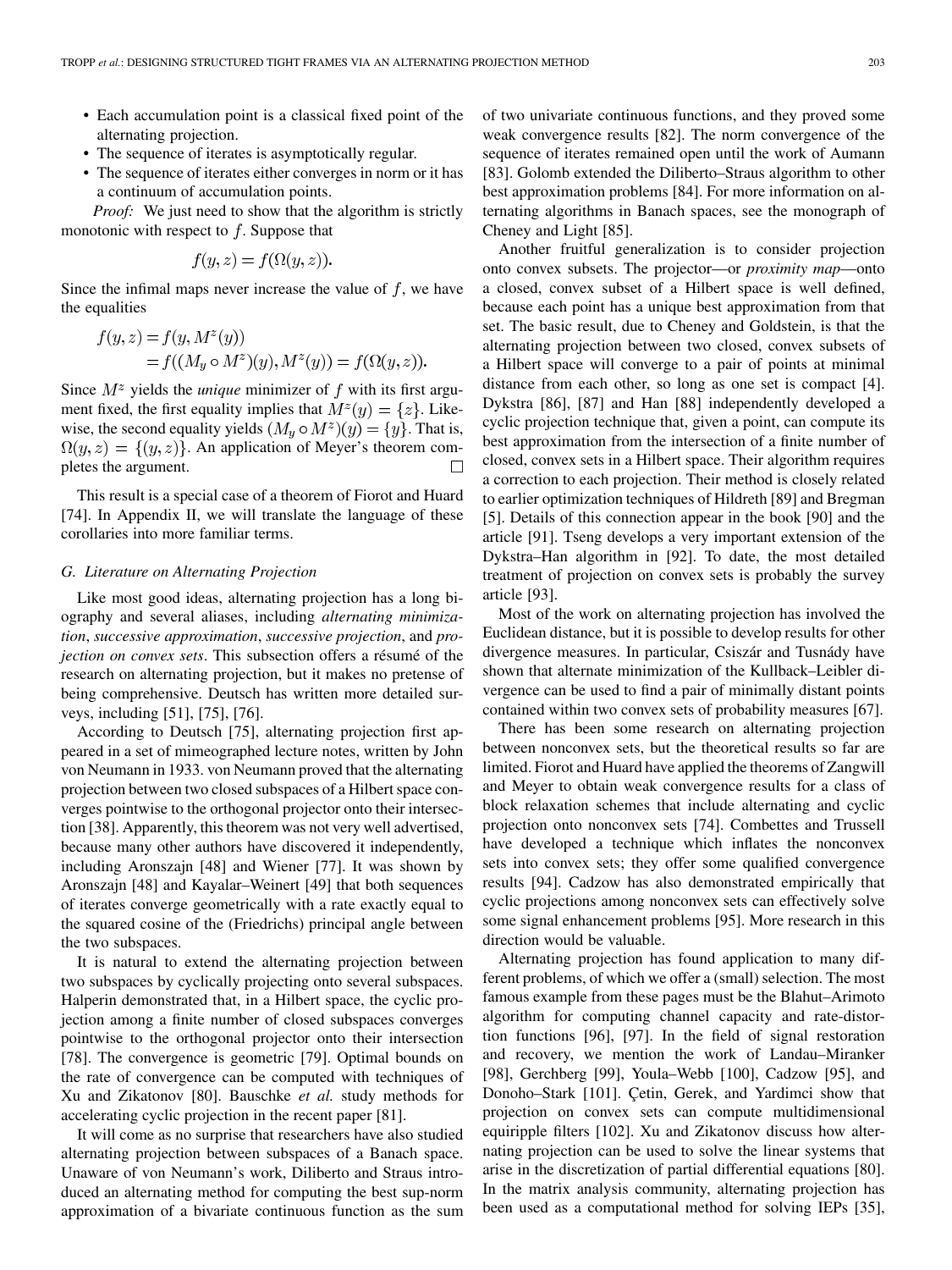[[37\]](#page-20-0) and for solving matrix nearness problems [[36\]](#page-20-0), [\[103](#page-21-0)]. In statistics, one may view the expectation maximization (EM) algorithm as an alternating projection [[104\]](#page-21-0). de Leeuw has discussed other statistical applications in [\[50](#page-20-0)].

# APPENDIX II CONVERGENCE AND FIXED POINTS

Armed with the theory of the preceding appendix, we are finally girded to attack the convergence of Algorithm 1. The results on point-to-set maps will allow us to dispatch this dragon quickly. Then we will turn our attention to the convergence of the algorithm in the special case that the frame vectors have prescribed norms. This problem will require a longer siege, but it too will yield to our onslaught. The convergence results that we develop here are all novel.

#### *A. Basic Convergence Proof*

In this subsection, we establish the convergence of the basic alternating projection algorithm that appears in Section III-D. Our main burden is to translate the language of point-to-set maps into more familiar terms.

*Theorem 16 (Global Convergence):* Let  $\mathcal Y$  and  $\mathcal Z$  be closed sets, one of which is bounded. Suppose that alternating projection generates a sequence of iterates  $\{(\mathsf{Y}_j, \mathsf{Z}_j)\}\.$  This sequence possesses at least one accumulation point, say  $(Y, Z)$ .

- The accumulation point lies in  $\mathcal{V} \times \mathcal{Z}$ .
- The accumulation point satisfies

$$
\left|\overline{\mathsf{Y}}-\overline{\mathsf{Z}}\right\|_{\mathrm{F}}=\lim_{j\to\infty}\left|\left|\mathsf{Y}_{j}-\mathsf{Z}_{j}\right|\right|_{\mathrm{F}}.
$$

• The accumulation point satisfies

$$
\left\|\overline{\mathsf{Y}}-\overline{\mathsf{Z}}\right\|_{\mathrm{F}}=\mathrm{dist}(\overline{\mathsf{Y}},\mathcal{Z})=\mathrm{dist}(\overline{\mathsf{Z}},\mathcal{Y})
$$

*Proof:* Assume without loss of generality that  $\mathcal Y$  is the compact set, while  $\mathcal Z$  is merely closed. We must establish that we have all the compactness necessary to apply Corollary 14.

Without loss of generality, assume that  $Y_0 \in \mathcal{Y}$ . If  $\delta = ||Y_0 - Z_0||_F$ , then subsequent iterates always satisfy

$$
||\mathsf{Y}_j - \mathsf{Z}_j||_{\mathrm{F}} \le \delta \quad \text{and}
$$
  

$$
||\mathsf{Y}_{j+1} - \mathsf{Z}_j||_{\mathrm{F}} \le \delta.
$$

Thus, we may restrict our attention to the sets

$$
\mathcal{Y}_1 = \{ Y \in \mathcal{Y} : \text{dist}(Y, \mathcal{Z}) \le \delta \} \text{ and}
$$
  

$$
\mathcal{Z}_1 = \{ Z \in \mathcal{Z} : \text{dist}(Z, \mathcal{Y}) \le \delta \}.
$$

Since  $\mathcal Y$  is compact,  $\mathcal Y_1$  is compact because it is a closed subset of a compact set. On the other hand,  $\mathcal{Z}_1$  is compact because it is the intersection of the closed set  $\mathcal Z$  with a compact set, namely, the collection of matrices within a fixed distance of  $\mathcal{Y}$ .

We may apply Corollary 14. Each of the conclusions of the corollary has a straightforward analog among the conclusions of the present theorem. The only question that may remain is what it means for a pair of matrices  $(\overline{Y}, \overline{Z})$  to be a generalized fixed point of the alternating projection. A generalized fixed point of an algorithm is a point which is a possible successor of itself. In

the present case, a pair of matrices can succeed itself if and only if the second component is a potential successor of the first *and* the first component is a potential successor of the second. The matrix  $\overline{Z}$  can succeed the matrix  $\overline{Y}$  if and only if

$$
\left\|\overline{Z} - \overline{Y}\right\|_{\mathrm{F}} = \mathrm{dist}(\overline{Y}, \mathcal{Z}).
$$

Likewise,  $\overline{Y}$  can succeed  $\overline{Z}$  if and only if

$$
\left\|\overline{\mathsf{Y}}-\overline{\mathsf{Z}}\right\|_{\mathrm{F}}=\mathrm{dist}(\overline{\mathsf{Z}},\mathcal{Y}).
$$

This observation completes the proof.

Since the collection of  $\alpha$ -tight frames and the collection of their Gram matrices are both compact, the theorem has two immediate corollaries.

*Corollary 17:* If  $\mathcal{X}_{\alpha}$  is the collection of  $\alpha$ -tight frames, and S is a closed set of matrices, then Theorem 16 applies with  $\mathcal{Y} = \mathcal{S}$ and  $\mathcal{Z} = \mathcal{X}_{\alpha}$ .

*Corollary 18:* If  $\mathcal{G}_{\alpha}$  contains the Gram matrices of all  $\alpha$ -tight frames, and  $H$  is a closed set of Hermitian matrices, then Theorem 16 applies with  $\mathcal{Y} = \mathcal{G}_{\alpha}$  and  $\mathcal{Z} = \mathcal{H}$ .

## *B. Stronger Convergence Results*

Meyer's theorem suggests that it might be possible to provide a stronger convergence result for Algorithm 1 if we can ensure that the matrix nearness problems have unique solutions. In many cases, the nearness problems are uniquely soluble whenever the iterates get sufficiently close together. This provides a local convergence result that is much stronger than Zangwill's theorem allows. First, we prove a general version of this result. Afterward, we show that it applies to an alternating projection that involves one of the spectral constraint sets  $\mathcal{X}_{\alpha}$  or  $\mathcal{G}_{\alpha}$ .

Recall that the distance between a matrix M and a set  $\mathcal Y$  is defined as

$$
\mathrm{dist}(M,\mathcal{Y}) \stackrel{\mathrm{def}}{=} \inf_{Y \in \mathcal{Y}} \left\| M - Y \right\|_{\mathrm{F}}.
$$

*Theorem 19:* Let  $\mathcal Y$  and  $\mathcal Z$  be closed sets of matrices, one of which is compact. Suppose that the alternating projection between Y and Z generates a sequence of iterates  $\{(Y_i, Z_i)\}\$ , and assume that the matrix nearness problems

$$
\min_{Y \in \mathcal{Y}} ||Y - M||_F
$$
  

$$
\min_{Z \in \mathcal{Z}} ||Z - M||_F
$$

have unique solutions for any matrix  $M$  in the sequence of iterates. Then we reach the following conclusions.

- The sequence of iterates possesses at least one accumulation point, say  $(\overline{Y}, \overline{Z})$ .
- The accumulation point lies in  $\mathcal{Y} \times \mathcal{Z}$ .
- The pair  $(\overline{Y}, \overline{Z})$  is a fixed point of the alternating projection. In other words, if we applied the algorithm to  $\overline{Y}$  or to  $\overline{Z}$  every iterate would equal  $(\overline{Y}, \overline{Z})$ .
- The accumulation point satisfies

$$
\left\|\overline{\mathsf{Y}}-\overline{\mathsf{Z}}\right\|_{\mathrm{F}}=\lim_{j\to\infty}\left\|\mathsf{Y}_{j}-\mathsf{Z}_{j}\right\|_{\mathrm{F}}.
$$

 $\Box$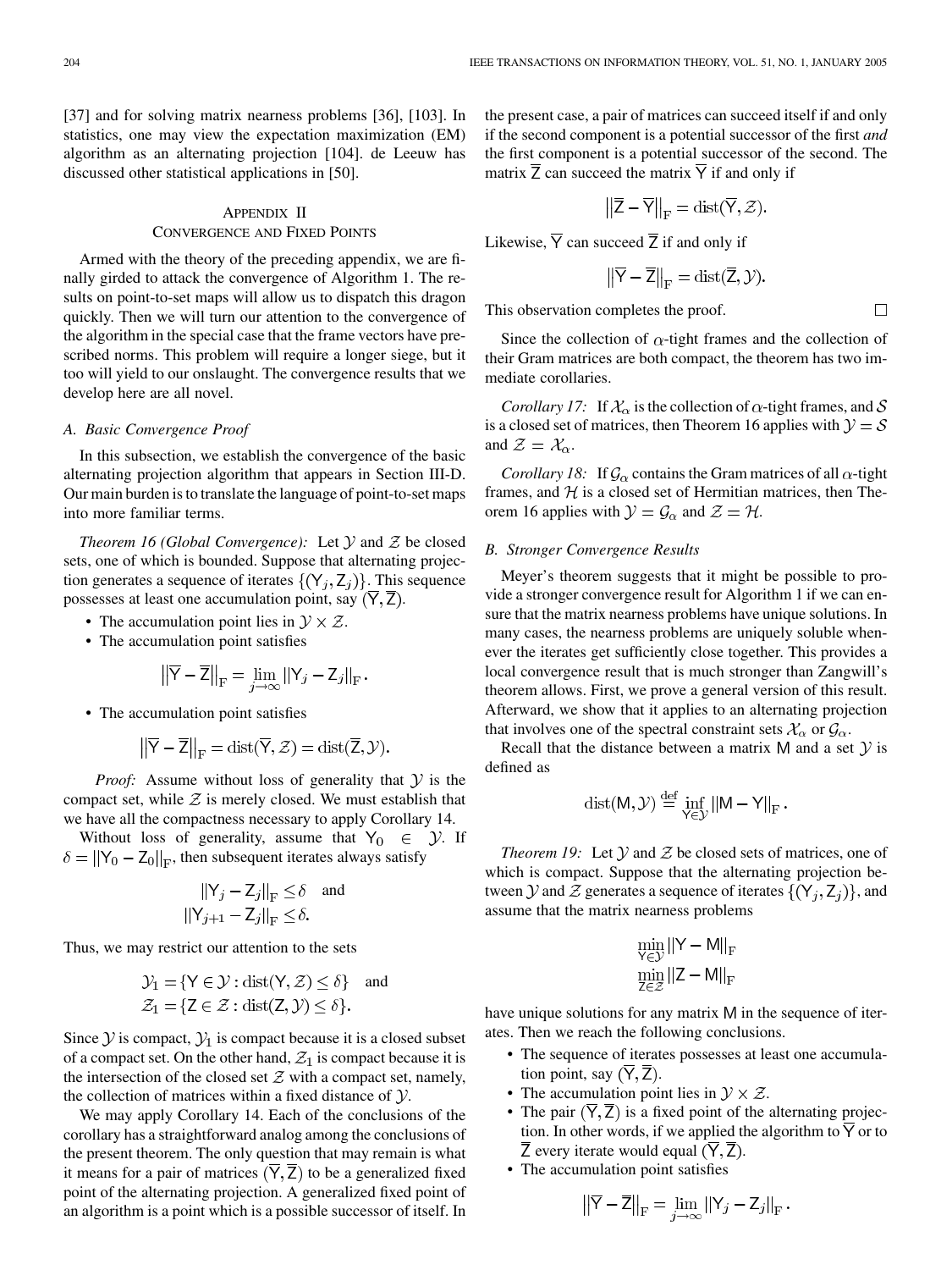• The component sequences are asymptotically regular, i.e.,

$$
||Y_{j+1} - Y_j||_F \to 0
$$
 and  $||Z_{j+1} - Z_j||_F \to 0$ .

• *Either* the component sequences both converge in norm

$$
||Y_j - \overline{Y}||_F \to 0
$$
 and  $||Z_j - \overline{Z}||_F \to 0$ 

*or* the set of accumulation points forms a continuum.

*Proof:* The argument in the proof of Theorem 16 shows that we are performing an alternating minimization between two compact sets. The hypotheses of the theorem guarantee that each iterate is uniquely determined by the previous iterate. Corollaries 14 and 15 furnish the stated conclusions.

The only point that may require clarification is what it takes for a pair of matrices  $(\overline{Y}, \overline{Z})$  to be a classical fixed point of the alternating projection. A classical fixed point of an algorithm is the *only* possible successor of itself. In the case of alternating projection, the matrix  $\overline{Z}$  must be the unique successor of the  $\overline{Y}$ , and the matrix  $\overline{Y}$  must be the unique successor of  $\overline{Z}$ . This, observation completes the argument.  $\Box$ 

Due to the peculiar structure of the spectral constraint sets  $\mathcal{X}_{\alpha}$ and  $\mathcal{G}_{\alpha}$ , the solutions to the associated matrix nearness problems are often unique. Therefore, the alternating projection algorithms that we have considered in this paper sometimes have better performance than the basic convergence result, Theorem 16, would predict.

We remind the reader that

$$
\mathcal{X}_{\alpha} \stackrel{\text{def}}{=} \{ X \in \mathbb{C}^{d \times N} : XX^* = \alpha I_d \}, \text{ and}
$$
  

$$
\mathcal{G}_{\alpha} \stackrel{\text{def}}{=} \{ G \in \mathbb{C}^{N \times N} : G = G^*, \text{ and}
$$
  
G has eigenvalues  $(\alpha, ..., \alpha, 0, ..., 0) \}.$ 

The uniqueness of the matrix nearness problems will follow from the Wielandt–Hoffman theorem, a powerful result from matrix analysis.

*Theorem 20 (Wielandt–Hoffman [[25,](#page-19-0) pp. 368 and 419]):*

Suppose that A and B are  $N \times N$  Hermitian matrices, and let the vectors  $\lambda(A)$  and  $\lambda(B)$  list the eigenvalues of A and B in algebraically nonincreasing order. Then

$$
\left\| \boldsymbol{\lambda}(\mathsf{A}) - \boldsymbol{\lambda}(\mathsf{B}) \right\|_2 \leq \left\| \mathsf{A} - \mathsf{B} \right\|_{\mathrm{F}}
$$

Suppose instead that A and B are  $d \times N$  rectangular matrices with  $d \leq N$ , and let  $\sigma(A)$  and  $\sigma(B)$  list the largest d singular values of A and B in nonincreasing order. Then

$$
\|\boldsymbol{\sigma}(\mathsf{A}) - \boldsymbol{\sigma}(\mathsf{B})\|_2 \leq \|\mathsf{A} - \mathsf{B}\|_{\mathrm{F}}.
$$
 (9)

Note that if we solving matrix nearness problems with respect to the spectral norm, Weyl's theorem would allow us to provide stronger bounds [\[25](#page-19-0), p. 367].

*Corollary 21 (Local Convergence With Constraint*  $\mathcal{X}_{\alpha}$ ): Let S be a closed set of  $d \times N$  matrices for which the associated matrix nearness problem

$$
\min_{\mathsf{S} \subset \mathsf{S}} \left\| \mathsf{S} - \mathsf{M} \right\|_{\mathrm{F}}
$$

has a unique solution whenever  $dist(M, S) < \varepsilon$ . Imagine that the alternating projection between S and  $\mathcal{X}_{\alpha}$  generates a sequence of iterates  $\{(\mathsf{S}_i, \mathsf{X}_i)\}\$ in which

> $||S_i - X_i||_{\mathcal{F}} < \min\{\varepsilon, \alpha\},\$ for some index  $J$ .

Then the conclusions of Theorem 19 are in force.

*Proof:* According to Theorem 2, the matrix in  $\mathcal{X}_{\alpha}$  nearest to a matrix M is unique so long as M has full rank. A  $d \times N$ matrix is rank deficient only if its  $d$ th largest singular value is zero. Observe that the largest  $d$  singular values of each matrix in  $\mathcal{X}_{\alpha}$  all equal  $\alpha > 0$ . According to the Wielandt–Hoffman theorem, any matrix sufficiently close to  $\mathcal{X}_{\alpha}$  cannot be rank deficient. More precisely, dist( $M, \mathcal{X}_{\alpha}$ ) <  $\alpha$  implies that M has full rank, which in turn shows that  $M$  has a unique best approximation in  $\mathcal{X}_{\alpha}$ .

Define the constraint sets  $\mathbb{R}^2$ 

$$
\mathcal{Y} \stackrel{\text{def}}{=} \mathcal{S} \cap \text{closure}\{S_j : j \ge J\} \text{ and}
$$
  

$$
\mathcal{Z} \stackrel{\text{def}}{=} \mathcal{X}_{\alpha} \cap \text{closure}\{X_j : j \ge J\}.
$$

Note that  $\mathcal Y$  is closed and that  $\mathcal Z$  is compact. We will apply Theorem 19 to the tail of the sequence of iterates, beginning with index J. For  $j \geq J$ , each matrix  $S_j$  is close enough to  $\mathcal Z$ and each matrix  $X_i$  is close enough to  $\mathcal Y$  that we can ensure the matrix nearness problems have unique solutions. П

*Corollary 22 (Local Convergence With Constraint*  $\mathcal{G}_{\alpha}$ ): Let  $\mathcal H$  be a closed set of  $N \times N$  matrices for which the associated matrix nearness problem

$$
\min_{\mathsf{H}\in\mathcal{H}}\left\Vert \mathsf{H}-\mathsf{M}\right\Vert _{\mathrm{F}}
$$

has a unique solution whenever  $dist(M, H) < \varepsilon$ . Imagine that the alternating projection between  $\mathcal{G}_{\alpha}$  and H generates a sequence of iterates  $\{(\mathsf{G}_i, \mathsf{H}_i)\}\$ in which

$$
||G_j - H_j||_F < \min{\{\varepsilon, \alpha/\sqrt{2}\}},
$$
 for some index *J*.

Then the conclusions of Theorem 19 are in force.

*Proof:* Theorem 3 indicates that the matrix in  $\mathcal{G}_{\alpha}$  nearest to a matrix M is unique so long as its dth and  $(d + 1)$ th eigenvalues are distinct. Imagine that  $M$  is a matrix whose dth and  $(d + 1)$ th eigenvalues both equal  $\tau$ . Since the dth and  $(d + 1)$ th eigenvalue of a matrix in  $\mathcal{G}_{\alpha}$  are  $\alpha$  and zero, the Wielandt–Hoffman theorem shows that

$$
dist(M, \mathcal{G}_{\alpha})^2 \ge (\alpha - \tau)^2 + \tau^2.
$$

Varying  $\tau$ , the minimum value of the right-hand side is  $\alpha^2/2$ . Therefore, dist(M,  $\mathcal{G}_{\alpha}$ )  $< \alpha/\sqrt{2}$  implies that the dth and (d + 1)th eigenvalues of  $M$  are distinct. In consequence,  $M$  has a unique best approximation from  $\mathcal{G}_{\alpha}$ .

As before, define the constraint sets

$$
\mathcal{Y} \stackrel{\text{def}}{=} \mathcal{H} \cap \text{closure}\{\mathsf{H}_j : j \ge J\} \text{ and}
$$
  

$$
\mathcal{Z} \stackrel{\text{def}}{=} \mathcal{G}_{\alpha} \cap \text{closure}\{\mathsf{G}_j : j \ge J\}.
$$

The set  $\mathcal Y$  is closed, and  $\mathcal Z$  is compact. We will apply Theorem 19 to the tail of the sequence of iterates, beginning with index J. For  $j \geq J$ , each matrix  $H_j$  is close enough to  $\mathcal Z$  and each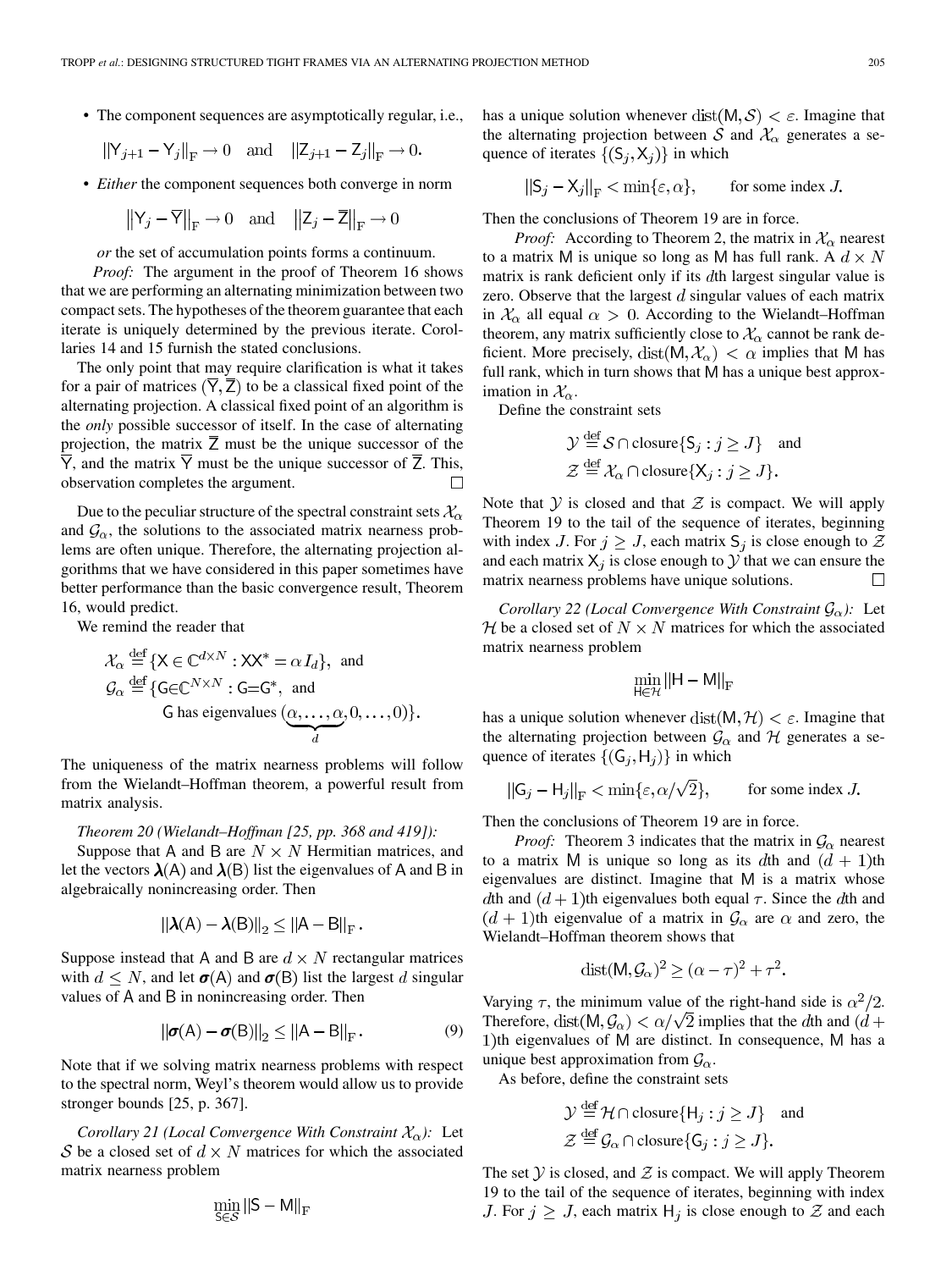matrix  $G_i$  is close enough to Y that we can ensure the matrix nearness problems have unique solutions.  $\Box$ 

#### *C. Specified Column Norms*

This subsection offers a detailed analysis of the alternating projection between the set of  $\alpha$ -tight frames and the collection of matrices with specified column norms.

Let  $c_1, \ldots, c_N$  be positive numbers that denote the squared column norms we desire in the frame. Without loss of generality, we assume that  $\alpha = \sum_n c_n/d = 1$  to streamline the proofs. Then the structural constraint set is

$$
S \stackrel{\text{def}}{=} \{ S \in \mathbb{C}^{d \times N} : ||\mathbf{s}_n||_2^2 = c_n \}. \tag{10}
$$

Since the tightness parameter  $\alpha$  of the frame equals one, we define the set of 1-tight frames as

$$
\mathcal{X}_1 \stackrel{\text{def}}{=} \{ \mathsf{X} \in \mathbb{C}^{d \times N} : \mathsf{XX}^* = I_d \}.
$$

Suppose that  $S_0$  is a full-rank matrix drawn from S, and perform an alternating projection between the sets  $S$  and  $\mathcal{X}_1$  to obtain sequences  $\{S_i\}$  and  $\{X_i\}$ . Proposition 23 of the sequel shows that the sequence  $\{S_j\}$  lies in a compact subset of S whose elements have full rank, while the sequence  $\{X_i\}$  lies in a compact subset of  $\mathcal{X}_1$  whose elements have nonzero columns. By an appeal to the matrix nearness results, Theorem 2 and Proposition 5, we see that each iterate is uniquely determined by its predecessor. We may therefore apply Corollary 15.

In this subsection, we complete the foregoing argument by demonstrating that the iterates are well behaved. In the next subsection, we classify the full-rank fixed points of the alternating projection between S and  $X_1$ .

Set  $c_{\min} = \min_n c_n$ , and define the diagonal matrix C whose entries are  $\sqrt{c_1}, \ldots, \sqrt{c_N}$ .

*Proposition 23:* Assume that the initial iterate  $S_0$  is a full rank matrix from  $S$ . For every positive index j,

- 1) the Euclidean norm of each column of  $X_i$  is at least  $\sqrt{c_{\min}}/||C||_F$ ; and
- 2) the smallest singular value of  $S_i$  is at least  $\sqrt{c_{\text{min}}}$ .

The matrices that satisfy these bounds form compact subsets of  $\mathcal{X}_1$  and  $\mathcal{S}$ .

*Proof:* Assume that  $j \geq 0$ , and make the inductive assumption that  $S_i$  has full rank. First, we bound the top singular value of  $S_i$  by exploiting the relationship between the singular values of a matrix and its Frobenius norm. Since C lists the column norms of  $S_j$ , it follows that  $||S_j||_F^2 = ||C||_F^2$ . The squared Frobenius norm of  $S_i$  also equals the sum of its squared singular values. It is immediate that the maximum singular value of  $S_i$ satisfies

$$
\sigma_{\max}(\mathsf{S}_j)^2 \le ||\mathsf{C}||_{\mathsf{F}}^2. \tag{11}
$$

Next we use this relation to estimate the column norms of  $X_j$ . Let  $S_i$  have singular value decomposition  $U\Sigma V^*$ , and write the

th columns of S<sub>i</sub> and  $X_i$  as  $s_n$  and  $x_n$ . On account of the fact that  $X_i = (S_i S_i^*)^{-1/2} S_i$ , we have

$$
\|\boldsymbol{x}_{n}\|_{2} = \left\| (\mathbf{S}_{j}\mathbf{S}_{j}^{*})^{-1/2} \boldsymbol{s}_{n} \right\|_{2}
$$

$$
= \left\| \mathbf{U} \boldsymbol{\Sigma}^{-1} \mathbf{U}^{*} \boldsymbol{s}_{n} \right\|_{2}
$$

$$
\geq \sqrt{c_{\min}} / \sigma_{\max}(\mathbf{S}_{j})
$$
(12)

since the norm of  $s_n$  is at least  $\sqrt{c_{\text{min}}}$ . Introducing the bound (11) into inequality (12) yields the first part of the proposition.

Now, we show that the smallest singular value of  $S_{i+1}$  remains well away from zero. Define  $T_j$  to be the diagonal matrix that lists the column norms of  $X_j$ . Note that, since  $X_j$  is a submatrix of a unitary matrix, its column norms cannot exceed one, and so every entry of  $T_i^{-1}$  must be at least one. We can now express the matrix in S nearest to  $X_i$  with the formula  $S_{j+1} = X_j T_j^{-1}C$ . It is well known that the smallest singular value of  $S_{j+1}$  is equal to the square root of the smallest eigenvalue of  $S_{j+1}S_{j+1}^*$ . We will apply the Rayleigh–Ritz theorem [[25,](#page-19-0) p. 176] to provide a lower bound on this eigenvalue. Let  $v$ be any nonzero,  $d$ -dimensional vector, and form the Rayleigh quotient

$$
\frac{\boldsymbol{v}^*(\boldsymbol{S}_{j+1}\boldsymbol{S}_{j+1}^*)\boldsymbol{v}}{\boldsymbol{v}^*\boldsymbol{v}}=\frac{\boldsymbol{v}^*(\boldsymbol{X}_j\boldsymbol{T}_j^{-1}\boldsymbol{C}^2\boldsymbol{T}_j^{-1}\boldsymbol{X}_j^*)\boldsymbol{v}}{\boldsymbol{v}^*\boldsymbol{v}}.
$$

Make the substitution  $\mathbf{w} = X_i^* \mathbf{v}$ , and observe that

$$
\boldsymbol{w}^*\boldsymbol{w} = \boldsymbol{v}^*(\mathsf{X}_i\mathsf{X}_i^*)\,\boldsymbol{v} = \boldsymbol{v}^*\boldsymbol{v}
$$

since the matrix  $X_i$  has orthonormal rows. Therefore, the Rayleigh quotient satisfies

$$
\frac{\bm{v}^*(\bm{\mathsf{S}}_{j+1} \bm{\mathsf{S}}_{j+1}^*) \bm{v}}{\bm{v}^*\bm{v}} = \frac{\bm{w}^*(\bm{\mathsf{T}}_j^{-1}\bm{\mathsf{C}}^2\bm{\mathsf{T}}_j^{-1}) \bm{w}}{\bm{w}^*\bm{w}}
$$

It follows that the smallest eigenvalue of  $S_{j+1}$  is no less than the smallest eigenvalue of  $T_j^{-1}C^2T_j^{-1}$ . But this matrix is diagonal with entries no smaller than  $c_{\text{min}}$ . Its smallest eigenvalue is no less than  $c_{\text{min}}$ . We conclude that

$$
\sigma_{\min}(S_{j+1}) \ge \sqrt{c_{\min}}
$$

and the second part of the proposition is complete.

Finally, we must make the compactness argument. We have shown that the squared singular values of an iterate  $S_i$ must lie in the closed interval  $[\sqrt{c_{\min}}, ||C||_F]$ . The minimum squared singular value of a matrix is a continuous function of the matrix entries, which follows from conclusion (9) of the Wielandt–Hoffman theorem. Therefore, the matrices whose smallest singular value lies in this interval form a closed set. We discover that the intersection of this set with the compact set  $S$  is compact. The same type of argument implies that the sequence  $\{X_j\}$  lies in a compact subset of  $\mathcal{X}_1$  whose matrices have column norms bounded away from zero. $\Box$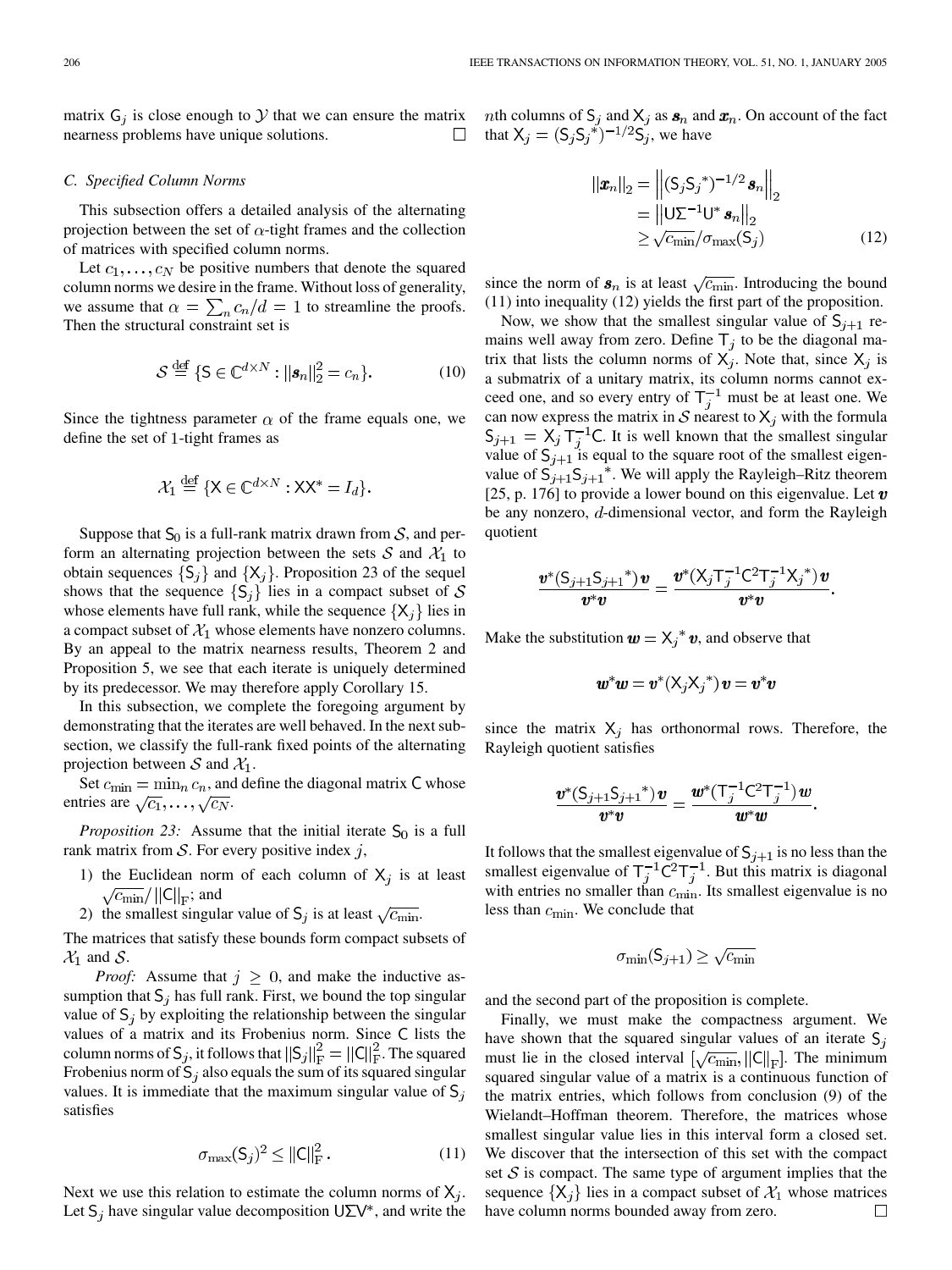## <span id="page-19-0"></span>*D. Fixed Points I*

It remains to characterize the fixed points of the alternating projection between the set of matrices with fixed column norms and the set of  $\alpha$ -tight frames.

*Proposition 24:* The full-rank classical fixed points of an alternating projection between S and  $\mathcal{X}_{\alpha}$  are precisely those full-rank matrices  $S$  from  $S$  whose columns are all eigenvectors of SS<sup>\*</sup>. That is, SS<sup>\*</sup>S = S $\Lambda$ , where  $\Lambda \in \mathbb{C}^{N \times N}$  is diagonal and positive with at most  $d$  distinct values.

*Proof:* As before, we take  $\alpha = 1$  for simplicity. Define the diagonal matrix  $T = T(S)$  whose entries are the column norms of  $(SS^*)^{-1/2}$  S.

Suppose that S is a full-rank fixed point of the algorithm. Thus, projecting S onto  $\mathcal{X}_1$  and projecting back to S returns S. Symbolically

$$
S = ((SS^*)^{-1/2} S) (T^{-1} C).
$$

Define  $\Lambda = T^{-1}C$ . Then the equation becomes  $(SS^*)^{-1/2}S =$  $S\Lambda^{-1}$ . Due to the joint eigenstructure of a positive-definite matrix and its positive-definite roots [25, p. 405], it follows that  $(SS^*)S = S\Lambda^2$ .

Conversely, suppose that S has full rank and that  $f(SS^*)S = S\Lambda^2$  for some positive diagonal matrix  $\Lambda$ . Equivalently,  $(SS^*)\mathbf{s}_n = \lambda_n^2 \mathbf{s}_n$  for each *n*. It follows that

$$
(\mathsf{SS}^*)^{-1/2}\,\mathbf{s}_n=\lambda_n^{-1}\,\mathbf{s}_n,\qquad\text{for each }n.
$$

Take norms to see that  $t_n = \lambda_n^{-1} \sqrt{c_n}$ . Combine these equations into the matrix equation  $\Lambda = T^{-1}C$ . Thus, S is a fixed point of the algorithm.  $\Box$ 

## *E. Fixed Points II*

Proposition 24 allows us to provide a partial characterization of the fixed points of any alternating projection between the set of  $\alpha$ -tight frames  $\mathcal{X}_{\alpha}$  and any structural constraint set  $\mathcal Z$  that contains matrices with fixed column norms. This result applies even if the matrices in  $Z$  have additional properties.

*Proposition 25:* Suppose that the column norms of matrices in  $Z$  are fixed. A sufficient condition for a full-rank matrix  $Z$ in  $\mathcal Z$  to be a fixed point of the alternating projection between  $\mathcal Z$  and  $\mathcal X_\alpha$  is that the columns of Z are all eigenvectors of ZZ<sup>\*</sup>. That is,  $ZZ^*Z = Z\Lambda$ , where  $\Lambda$  is a positive, diagonal matrix with no more than  $d$  distinct entries.

*Proof:* Let S be the set defined in (10), and let  $\mathcal Z$  be a closed subset of S. Suppose that the matrix Z in  $\mathcal Z$  is a fixed point of the alternating projection between S and  $\mathcal{X}_{\alpha}$ , and let X be the matrix in  $\mathcal{X}_{\alpha}$  closest to Z. It follows that Z is the (unique) matrix in  $\mathcal S$  closest to X. In particular, Z is the matrix in  $\mathcal Z$  closest to  $X$ . Therefore,  $Z$  is also a fixed point of the alternating projection between  $\mathcal Z$  and  $\mathcal X_\alpha$ . An appeal to Proposition 24 completes the proof.  $\Box$ 

#### **REFERENCES**

- [1] O. Christensen, *An Introduction to Frames and Riesz Bases*. Boston, MA: Birkhäuser, 2003.
- [2] J. A. Tropp, R. W. Heath, and T. Strohmer, "Optimal CDMA signature sequences, inverse eigenvalue problems and alternating projection," in *Proc. 2003 IEEE Int. Symp. Information Theory*, Yokohama, Japan, Jul. 2003, p. 407.
- [3] J. A. Tropp, I. S. Dhillon, R. W. Heath, and T. Strohmer, "CDMA signature sequences with low peak-to-average-power ratio via alternating projection," in *Proc. 37th Annu. Asilomar Conf. Signals, Systems and Computers*, Monterrey, CA, Nov. 2003.
- [4] E. W. Cheney and A. A. Goldstein, "Proximity maps for convex sets," *Proc. Amer. Math. Soc.*, vol. 10, no. 3, pp. 448–450, Jun. 1959.
- [5] L. M. Bregman, "The relaxation method of finding the common point of convex sets and its application to the solution of problems in convex programming," *U.S.S.R. Comput. Math. Math. Phys.*, vol. 7, no. 3, pp. 200–217, 1967.
- [6] M. Rupf and J. L. Massey, "Optimum sequence multisets for synchronous code-division multiple-access channels," *IEEE Trans. Inf. Theory*, vol. 40, no. 4, pp. 1261–1266, Jul. 1994.
- P. Viswanath and V. Anantharam, "Optimal sequences and sum capacity of synchronous CDMA systems," *IEEE Trans. Inf. Theory*, vol. 45, no. 7, pp. 1984–1991, Sep. 1999.
- [8]  $\rightarrow$  "Optimal sequences for CDMA under colored noise: A Schursaddle function property," *IEEE Trans. Inf. Theory*, vol. 48, no. 6, pp. 1295–1318, Jun. 2002.
- L. Zheng and D. N. C. Tse, "Communication on the Grassmann manifold: A geometric approach to the noncoherent multiple-antenna channel," *IEEE Trans. Inf. Theory*, vol. 48, no. 2, pp. 359–383, Feb. 2002.
- [10] R. W. Heath, T. Strohmer, and A. J. Paulraj, "On quasi-orthogonal signatures for CDMA systems," *IEEE Trans. Inf. Theory*, submitted for publication.
- [11] V. Tarokh and I.-M. Kim, "Existence and construction of noncoherent unitary space-time codes," *IEEE Trans. Inf. Theory*, vol. 48, pp. 3112–3117, Dec. 2002.
- [12] T. Strohmer and R. W. Heath, "Grassmannian frames with applications to coding and communication," Appl. Comp. Harmonic Anal., vol. 14, no. 3, pp. 257–275, May 2003, submitted for publication.
- [13] R. Gribonval and M. Nielsen, "Sparse representations in unions of bases," *IEEE Trans. Inf. Theory*, vol. 49, no. 12, pp. 3320–3325, Dec. 2003.
- [14] J. A. Tropp, "Greed is good: Algorithmic results for sparse approximation," *IEEE Trans. Inf. Theory*, vol. 50, no. 10, pp. 2231–2242, Oct. 2004.
- [15] D. L. Donoho and M. Elad, "Maximal sparsity representation by  $\ell_1$  minimization," *Proc. Nat. Acad. Sci.*, vol. 100, pp. 2197–2202, Mar. 2003.
- [16] D. V. Sarwate, "Meeting the Welch bound with equality," in *Sequences and their Applications*. London, U.K.: Springer-Verlag, 1998, pp. 79–102.
- [17] P. G. Casazza and M. T. Leon, "Existence and construction of finite tight frames," unpublished manuscript, 2002.
- [18] J. A. Tropp, I. S. Dhillon, and R. W. Heath, Jr., "Finite-step algorithms for constructing optimal CDMA signature sequences," *IEEE Trans. Inform. Theory*, vol. 50, no. 11, pp. 2916–2921, Nov. 2004.
- [19] C. Rose, "CDMA codeword optimization: Interference avoidance and class warfare," *IEEE Trans. Inf. Theory*, vol. 47, no. 7, pp. 2368–2382, Sep. 2001.
- [20] S. Ulukus and R. D. Yates, "Iterative construction of optimum signature sequence sets in synchronous CDMA systems," *IEEE Trans. Inf. Theory*, vol. 47, no. 5, pp. 1989–1998, Jul. 2001.
- [21] C. Rose, S. Ulukus, and R. D. Yates, "Wireless systems and interference avoidance," *IEEE Trans. Wireless Commun.*, vol. 1, no. 3, pp. 415–428, Jul. 2002.
- [22] S. Ulukus and A. Yener, "Iterative joint optimization of CDMA signature sequence and receiver filters," in *Proc. 2002 Conf. Information Sciences and Systems*, Princeton, NJ, Mar. 2002.
- [23] P. Anigstein and V. Anantharam, "Ensuring convergence of the MMSE iteration for interference avoidance to the global optimum," *IEEE Trans. Inf. Theory*, vol. 49, no. 4, pp. 873–885, Apr. 2003.
- [24] L. R. Welch, "Lower bounds on the maximum cross-correlation of signals," *IEEE Trans. Inf. Theory*, vol. IT-20, no. 3, pp. 397–399, May 1974.
- [25] R. A. Horn and C. R. Johnson, *Matrix Analysis*. Cambridge, U.K.: Cambridge Univ. Press, 1985.
- [26] P. G. Casazza, M. Leon, and J. C. Tremain, "Custom built tight frames," unpublished manuscript, 2002.
- [27] W. M. Boothby, *An Introduction to Differentiable Manifolds and Riemannian Geometry*. San Diego, CA: Academic, 2003.
- [28] J. H. Conway, R. H. Hardin, and N. J. A. Sloane, "Packing lines, planes, etc.: Packings in Grassmannian spaces," *Exper. Math.*, vol. 5, no. 2, pp. 139–159, 1996.
- [29] M. T. Chu, "Inverse eigenvalue problems," *SIAM Rev.*, vol. 40, no. 1, pp. 1–39, 1998.
- [30] M. T. Chu and G. H. Golub, "Structured inverse eigenvalue problems," *Acta Numerica*, vol. 11, pp. 1–71, 2001.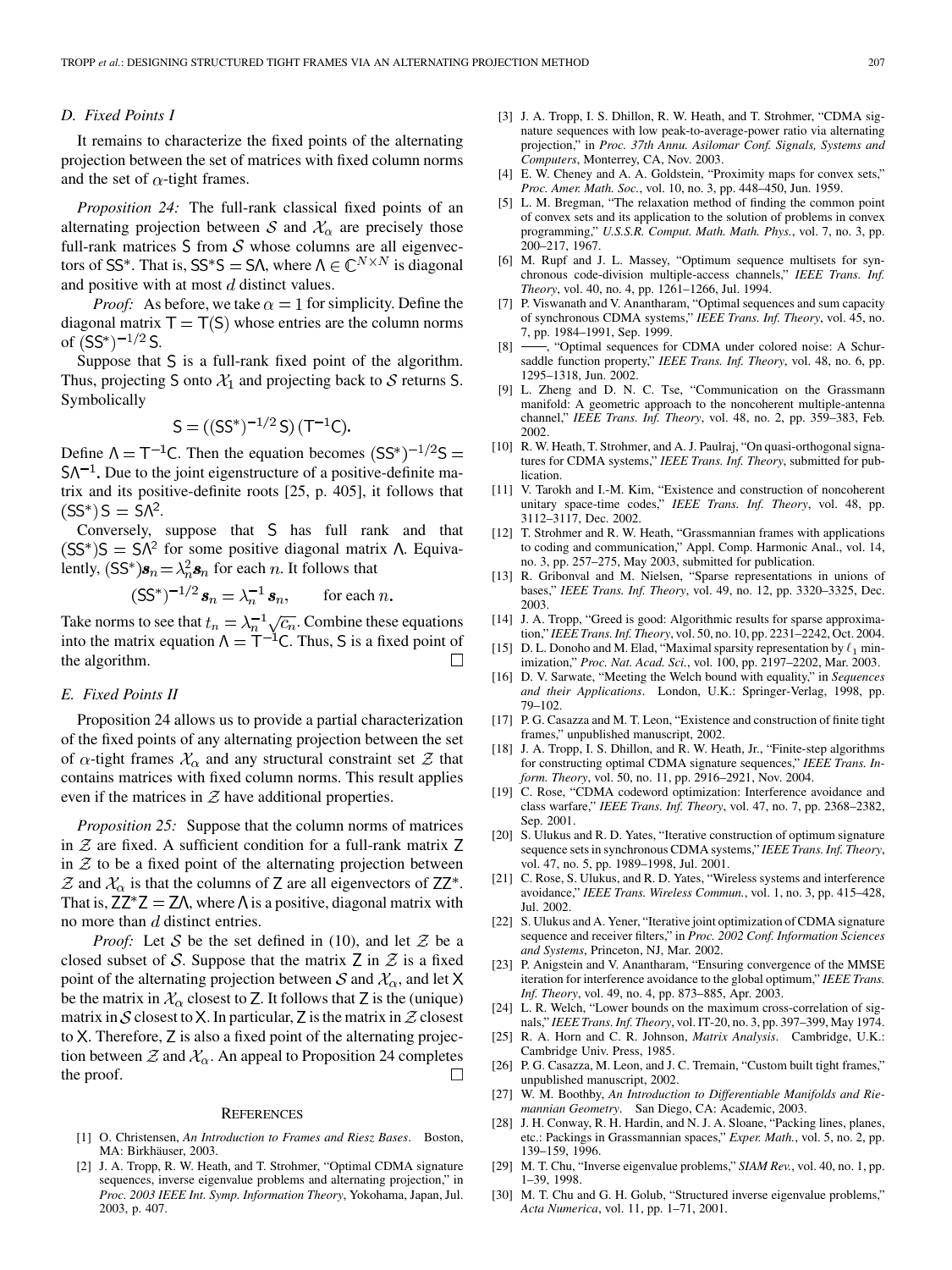- <span id="page-20-0"></span>[31] S. Friedland, J. Nocedal, and M. L. Overton, "The formulation and analysis of numerical methods for inverse eigenvalue problems," *SIAM J. Numer. Anal.*, pp. 634–667, 1987.
- [32] M. T. Chu, "Numerical methods for inverse singular value problems," *SIAM J. Numer. Anal.*, vol. 29, pp. 885–903, 1992.
- [33]  $\rightarrow$  "On the refinement of a Newton method for the inverse Toeplitz eigenvalue problem," North Carolina State Univ., Raleigh, Tech. Rep., 1994.
- [34] M. T. Chu and K. R. Driessel, "The projected gradient method for least squares matrix approximations with spectral constraints," *SIAM J. Numer. Anal.*, vol. 27, no. 4, pp. 1050–1060, Aug. 1990.
- [35] M. T. Chu, "Constructing a Hermitian matrix from its diagonal entries and eigenvalues," *SIAM J. Matrix Anal. Appl.*, vol. 16, pp. 207–217, 1995.
- [36] N. J. Higham, "Computing the nearest correlation matrix—A problem from finance," *IMA J. Numer. Anal.*, vol. 22, pp. 329–343, 2002.
- [37] M. T. Chu, R. Funderlic, and R. J. Plemmons, "Structured low-rank approximation," *Linear Algebra Appl.*, vol. 366, pp. 157–172, 2003.
- [38] J. von Neumann, *Functional Operators*, ser. Annals of Mathematics Studies. Princeton, NJ: Princeton Univ. Press, 1950, vol. II.
- [39] G. H. Golub, A. Hoffman, and G. W. Stewart, "A generalization of the Eckart-Young-Mirsky matrix approximation theorem," *Linear Algebra Appl.*, vol. 88/89, pp. 317–327, 1987.
- [40] A. Ruhe, "Closest normal matrix finally found!," *BIT*, vol. 27, pp. 585–598, 1987.
- [41] N. J. Higham, "Computing a nearest symmetric positive semi-definite matrix," *Linear Algebra Appl.*, vol. 103, pp. 103–118, 1988.
- [42] -, "Matrix nearness problems and applications," in *Applications of Matrix Theory*, M. J. C. Gower and S. Barnett, Eds. Oxford, U.K.: Oxford Univ. Press, 1989, pp. 1–27.
- [43] G. H. Golub and C. F. Van Loan, *Matrix Computations*, 3 ed. Baltimore, MD: Johns Hopkins Univ. Press, 1996.
- [44] B. F. Green, "The orthogonal approximation of an oblique structure in factor analysis," *Psychometrika*, vol. 17, pp. 429–440, 1952.
- [45] P. H. Schönemann, "A generalized solution of the orthogonal Procrustes problem," *Psychometrika*, vol. 31, pp. 1–10, 1966.
- [46] N. J. Higham, "Computing the polar decomposition—With applications," *SIAM J. Sci. Stat. Comput.*, no. 7, pp. 1160–1174, 1986.
- [47] N. J. Higham and P. Papadimitriou, "A parallel algorithm for computing the polar decomposition," *Parallel Comput.*, vol. 20, no. 8, pp. 1161–1173, Aug. 1994.
- [48] N. Aronszajn, *Introduction to the Theory of Hilbert Spaces*. Stillwater, OK: Research Foundation of Oklahoma A & M College, 1950, vol. I.
- [49] S. Kayalar and H. Weinert, "Error bounds for the method of alternating projections," *Math. Control Sig. Syst.*, pp. 43–59, 1988.
- [50] J. de Leeuw, "Block relaxation algorithms in statistics," in *Information Systems and Data Analysis*, H. H. Bock, W. Lenski, and M. M. Richter, Eds. Berlin, Germany: Springer-Verlag, 1994, pp. 308–325.
- [51] F. Deutsch, *Best Approximation in Inner-Product Spaces*. New York: Springer-Verlag, 2001.
- [52] J. J. Benedetto and M. Fickus, "Finite normalized tight frames," *Adv. Comput. Math.*, vol. 18, no. 2–4, pp. 357–385, 2003.
- [53] P. Casazza and J. Kovačević, "Equal-norm tight frames with erasures," *Adv. Comput. Math.*, vol. 18, no. 2–4, pp. 387–430, 2003.
- [54] V. K. Goyal, M. Vetterli, and N. T. Thao, "Quantized overcomplete expansions in  $\mathbb{R}^n$ : Analysis, synthesis and algorithms," *IEEE Trans. Inf. Theory*, vol. 44, no. 1, pp. 16–31, Jan. 1998.
- [55] M. Sustik, J. A. Tropp, I. S. Dhillon, and R. W. Heath, "On the Existence of equiangular tight frames," Univ. Texas at Austin, Dep. Comp. Sci., Tech. Rep. TR 04–32, 2004.
- [56] A. R. Calderbank, P. J. Cameron, W. M. Kantor, and J. J. Seidel,  $Z_4$ -Kerdock codes, orthogonal spreads and extremal Euclidean line sets," *Proc. London Math. Soc.*, vol. 75, no. 2, pp. 436–480, 1997.
- [57] N. J. A. Sloane, "Packing planes in four dimensions and other mysteries," in *Proc. Conf. Algebraic Combinatorics and Related Topics*, Yamagata, Japan, Nov. 1997.
- [58] D. Agrawal, T. J. Richardson, and R. L. Urbanke, "Multiple-antenna signal constellations for fading channels," *IEEE Trans. Inform. Theory*, vol. 47, no. 6, pp. 2618–2626, Sep. 2001.
- [59] J. A. Tropp, "Topics in sparse approximation," Ph.D. dissertation, Univ. Texas at Austin, 2004.
- [60] V. K. N. Lau, "On the analysis of peak-to-average ratio (PAR) for IS95 and CDMA2000d systems," *IEEE Trans. Veh. Technol.*, vol. 49, no. 6, pp. 2174–2188, Nov. 2000.
- [61] R. T. Rockafellar, *Convex Analysis*. Princeton, NJ: Princeton Univ. Press, 1970.
- [62] S. P. Lloyd, "Least squares quantization in PCM," Bell Labs., Tech. Note, 1957.
- [63] I. S. Dhillon and D. S. Modha, "Concept decompositions for large sparse text data using clustering," *Mach. Learning*, vol. 42, no. 1, pp. 143–175, 2001.
- [64] I. S. Dhillon, E. Marcotte, and U. Roshan, "Diametrical clustering for identifying anti-correlated gene clusters," *Bioinformatics*, vol. 19, pp. 1612–1619, 2003.
- [65] B. M. Hochwald, T. L. Marzetta, T. J. Richardson, W. Sweldens, and R. Urbanke, "Systematic design of unitary space-time constellations," *IEEE Trans. Inf. Theory*, vol. 46, no. 6, pp. 1962–1973, Sep. 2000.
- [66] R. R. Meyer, "Sufficient conditions for the convergence of monotonic mathematical programming algorithms," *J. Comp. Syst. Sci.*, vol. 12, pp. 108–121, 1976.
- [67] I. Csiszár and G. Tusnády, "Information geometry and alternating minimization procedures," *Statist. Decisions*, vol. 1, pp. 205–237, 1984.
- [68] W. I. Zangwill, *Nonlinear Programming: A Unified Approach*. Englewood Cliffs, NJ: Prentice-Hall, 1969.
- [69] W. W. Hogan, "Point-to-set maps in mathematical programming," *SIAM Rev.*, vol. 15, no. 3, pp. 591–603, Jul. 1973.
- [70] P. Huard, Ed., *Point-to-Set Maps and Mathematical Programming*. ser. Mathematical Programming Study. Amsterdam, The Netherlands: North-Holland, 1979.
- [71] G. B. Dantzig, J. Folkman, and N. Shapiro, "On the continuity of the minimum set of a continuous function," *J. Math. Anal. Appl.*, vol. 17, pp. 519–548, 1967.
- [72] Z. Opial, "Weak convergence of the sequence of successive approximations for nonexpansive mappings," *Bull. Amer. Math. Soc.*, vol. 73, pp. 591–597, 1967.
- [73] I. Daubechies, M. Defrise, and C. D. Mol, "An iterative thresholding algorithm for linear inverse problems with a sparsity constraint," *Commun. Pure Appl. Math.*, vol. 57, no. 11, pp. 1413–1457, 2004.
- [74] J. C. Fiorot and P. Huard, "Composition and union of general algorithms of optimization," in *Point-to-Set Maps and Mathematical Programming*, ser. Mathematical Programming Studies. Amsterdam, The Netherlands: North-Holland, 1979, vol. 10, pp. 69–85.
- [75] F. Deutsch, "The alternating method of von Neumann," in *Multivariate Approximation Theory*, W. Schempp and K. Zeller, Eds. Basel, Switzerland: Birkhäuser-Verlag, 1979, pp. 83–96.
- [76]  $\rightarrow$  "The method of alternating orthogonal projections," in *Approximation Theory, Spline Functions and Applications*, S. P. Singh, Ed. Amsterdam, The Netherlands: Kluwer Academic, 1992, pp. 105–121.
- [77] N. Wiener, "On the factorization of matrices," *Comment. Math. Helv.*, vol. 29, pp. 97–111, 1955.
- [78] I. Halperin, "The product of projection operators," *Acta Sci. Math.*, vol. 23, pp. 96–99, 1962.
- [79] K. T. Smith, D. C. Solmon, and S. L. Wagner, "Practical and mathematical aspects of the problem of reconstructing objects from radiographs," *Bull. Amer. Math. Soc.*, vol. 83, pp. 1227–1270, 1977.
- [80] J. Xu and L. Zikatonov, "The method of alternating projections and the method of subspace corrections in Hilbert space," *J. Amer. Math. Soc.*, vol. 15, no. 3, pp. 573–597, Apr. 2002.
- [81] H. H. Bauschke, F. Deutsch, H. Hundal, and S.-H. Park, "Accelerating the convergence of the method of alternating projections," *Trans. Amer. Math. Soc.*, vol. 355, no. 9, pp. 3433–3461, May 2003.
- [82] S. P. Diliberto and E. G. Straus, "On the approximation of a function of several variables by the sum of functions of fewer variables," *Pacific J. Math.*, vol. 1, pp. 195–210, 1951.
- [83] G. Aumann, *Über Approximative Nomographie I, II and III*, Bayer. Akad. Wiss. Math.-Nat. Kl. S.B, pp. 1958–1960.
- [84] M. Golomb, "Approximation by functions of fewer variables," in *On Numerical Approximation*, R. Langer, Ed. Madison, WI: Univ. Wisconsin Press, 1959, pp. 275–327.
- [85] E. W. Cheney and W. A. Light, *Approximation Theory in Tensor Product Spaces*, ser. Lecture Notes in Mathematics. Berlin, Germany: Springer-Verlag, 1985.
- [86] R. L. Dykstra, "An algorithm for restricted least squares regression," *J. Amer. Stat. Assoc.*, vol. 78, pp. 837–842, 1983.
- J. P. Boyle and R. L. Dykstra, "A method for finding projections onto the intersection of convex sets in Hilbert spaces," in *Advances in Order Restricted Inference 37*, ser. Lecture Notes in Statistics. Berlin, Germany: Springer-Verlag, 1985, pp. 28–47.
- [88] S.-P. Han, "A successive projection method," *Math. Progr.*, vol. 40, pp. 1–14, 1988.
- [89] C. Hildreth, "A quadratic programming procedure," *Naval Res. Logist. Quart.*, vol. 4, pp. 79–85, 1957.